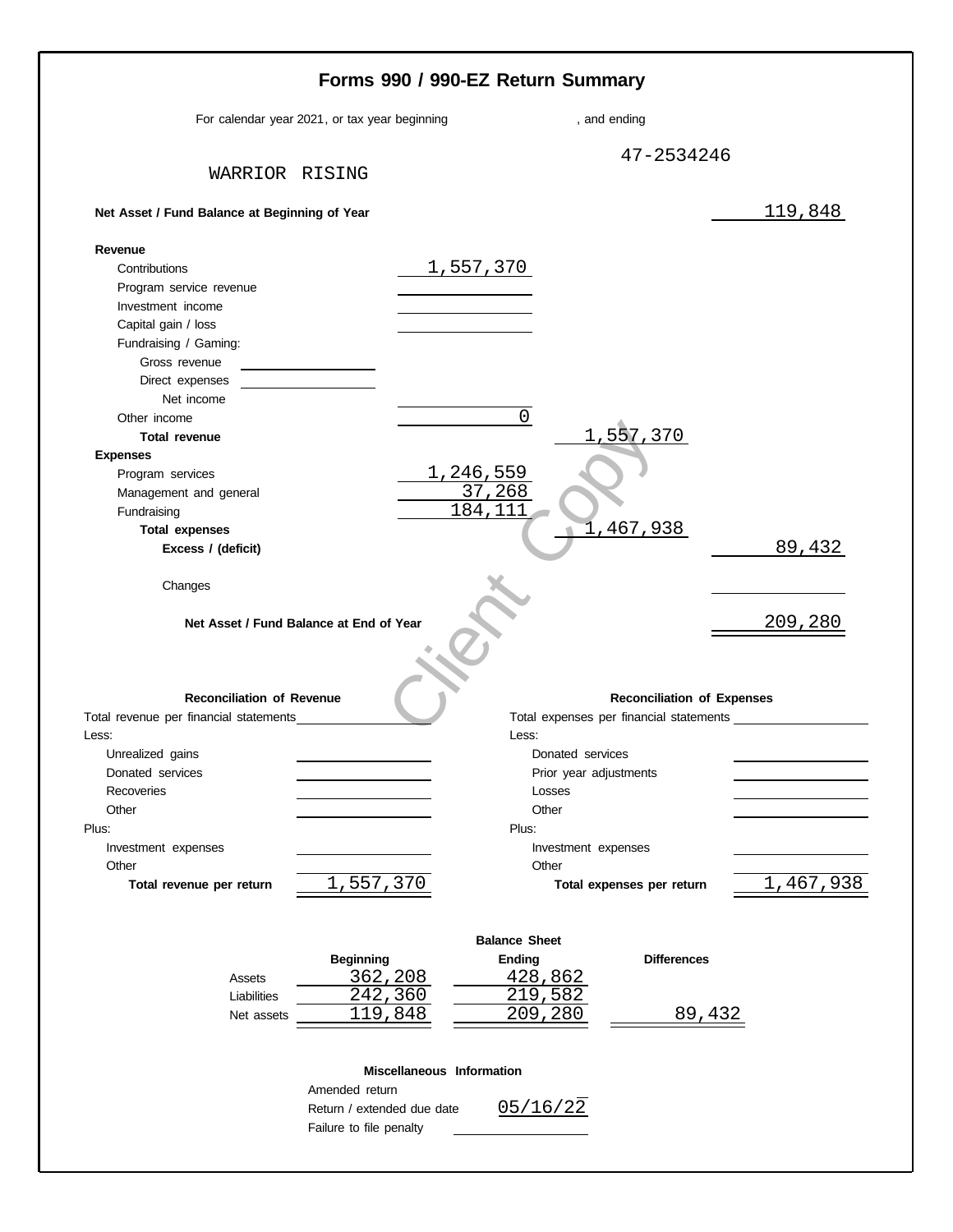| Form |  |  |
|------|--|--|
|      |  |  |

### **Return of Organization Exempt From Income Tax**

**u** Do not enter social security numbers on this form as it may be made public.<br> **Open to Public**  $\frac{1}{2}$  Co. to Public Contract on Public Line is public. **Under section 501(c), 527, or 4947(a)(1) of the Internal Revenue Code (except private foundations)** OMB No. 1545-0047

| ZUZ I                 |
|-----------------------|
| <b>Open to Public</b> |
| <b>Inspection</b>     |

|                           | Department of the Treasury<br>Internal Revenue Service |                                                                          | <b>U.</b> Do not enter social security numbers on this form as it may be made public.<br><b>u</b> Go to www.irs.gov/Form990 for instructions and the latest information.                                                                                                                                                 |                      |                                               |                                    | <b>Open to Public</b><br><b>Inspection</b> |  |  |
|---------------------------|--------------------------------------------------------|--------------------------------------------------------------------------|--------------------------------------------------------------------------------------------------------------------------------------------------------------------------------------------------------------------------------------------------------------------------------------------------------------------------|----------------------|-----------------------------------------------|------------------------------------|--------------------------------------------|--|--|
|                           |                                                        |                                                                          | For the 2021 calendar year, or tax year beginning                                                                                                                                                                                                                                                                        | , and ending         |                                               |                                    |                                            |  |  |
| в                         | Check if applicable:                                   |                                                                          | C Name of organization                                                                                                                                                                                                                                                                                                   |                      |                                               |                                    | D Employer identification number           |  |  |
|                           | Address change                                         |                                                                          | WARRIOR RISING                                                                                                                                                                                                                                                                                                           |                      |                                               |                                    |                                            |  |  |
|                           | Name change                                            |                                                                          | Doing business as                                                                                                                                                                                                                                                                                                        |                      |                                               |                                    | 47-2534246                                 |  |  |
|                           |                                                        |                                                                          | Number and street (or P.O. box if mail is not delivered to street address)<br>11614 S ANNA EMILY DR.                                                                                                                                                                                                                     |                      | Room/suite                                    | E Telephone number<br>571-435-0337 |                                            |  |  |
|                           | Initial return<br>Final return/                        | City or town, state or province, country, and ZIP or foreign postal code |                                                                                                                                                                                                                                                                                                                          |                      |                                               |                                    |                                            |  |  |
|                           | terminated                                             |                                                                          |                                                                                                                                                                                                                                                                                                                          |                      |                                               |                                    |                                            |  |  |
|                           | Amended return                                         |                                                                          | SOUTH JORDAN<br>UT 84095<br>F Name and address of principal officer:                                                                                                                                                                                                                                                     |                      |                                               | <b>G</b> Gross receipts \$         | 1,557,370                                  |  |  |
|                           | Application pending                                    |                                                                          | ALIAHU BEY                                                                                                                                                                                                                                                                                                               |                      | H(a) Is this a group return for subordinates? |                                    | X No<br>Yes                                |  |  |
|                           |                                                        |                                                                          | 2496 E 1825 N                                                                                                                                                                                                                                                                                                            |                      | H(b) Are all subordinates included?           |                                    | Yes<br>No                                  |  |  |
|                           |                                                        |                                                                          | 84040<br>LAYTON<br>UT                                                                                                                                                                                                                                                                                                    |                      |                                               |                                    | If "No," attach a list. See instructions   |  |  |
|                           | Tax-exempt status:                                     | X                                                                        | 501(c)(3)<br>501(c)<br>$t$ (insert no.)                                                                                                                                                                                                                                                                                  | 4947(a)(1) or<br>527 |                                               |                                    |                                            |  |  |
|                           | Website: U                                             |                                                                          | WARRIORRISING.ORG                                                                                                                                                                                                                                                                                                        |                      | H(c) Group exemption number U                 |                                    |                                            |  |  |
|                           | Form of organization:                                  |                                                                          | X Corporation<br>Trust<br>Association<br>Other <b>u</b>                                                                                                                                                                                                                                                                  |                      | <b>L</b> Year of formation: $2016$            |                                    | UT<br>M State of legal domicile:           |  |  |
|                           | Part I                                                 | <b>Summary</b>                                                           |                                                                                                                                                                                                                                                                                                                          |                      |                                               |                                    |                                            |  |  |
|                           |                                                        |                                                                          | 1 Briefly describe the organization's mission or most significant activities:                                                                                                                                                                                                                                            |                      |                                               |                                    |                                            |  |  |
|                           |                                                        |                                                                          | WARRIOR RISING EMPOWERS U.S. VETERANS AND THEIR IMMEDIATE FAMILIES BY                                                                                                                                                                                                                                                    |                      |                                               |                                    |                                            |  |  |
| Governance                |                                                        |                                                                          | PROVIDING OPPORTUNITIES TO EARN EMPLOYMENT, CREATE SUSTAINABLE BUSINESSES                                                                                                                                                                                                                                                |                      |                                               |                                    |                                            |  |  |
|                           |                                                        |                                                                          | AND PERPETUATE THE HIRING OF FELLOW U.S. MILITARY VETERANS.                                                                                                                                                                                                                                                              |                      |                                               |                                    |                                            |  |  |
|                           |                                                        |                                                                          | 2 Check this box $\mathbf{u}$   if the organization discontinued its operations or disposed of more than 25% of its net assets.                                                                                                                                                                                          |                      |                                               |                                    |                                            |  |  |
|                           |                                                        |                                                                          | 3 Number of voting members of the governing body (Part VI, line 1a)                                                                                                                                                                                                                                                      | المستكسيات           |                                               | 3                                  | 10                                         |  |  |
| න්                        |                                                        |                                                                          | 4 Number of independent voting members of the governing body (Part VI, line 1b)                                                                                                                                                                                                                                          |                      |                                               | 4                                  | 10                                         |  |  |
| Activities                |                                                        |                                                                          | 5 Total number of individuals employed in calendar year 2021 (Part V, line 2a)                                                                                                                                                                                                                                           |                      |                                               | 5                                  | 1                                          |  |  |
|                           |                                                        |                                                                          | 6 Total number of volunteers (estimate if necessary)                                                                                                                                                                                                                                                                     |                      |                                               | 6                                  | 0                                          |  |  |
|                           |                                                        |                                                                          |                                                                                                                                                                                                                                                                                                                          |                      |                                               | 7a                                 | 0                                          |  |  |
|                           |                                                        |                                                                          | <b>b</b> Net unrelated business taxable income from Form 990-T, Part I, line 11 <b>Common Constant Constant Constant Part</b>                                                                                                                                                                                            |                      |                                               | 7b                                 | O                                          |  |  |
|                           |                                                        |                                                                          |                                                                                                                                                                                                                                                                                                                          |                      | Prior Year                                    |                                    | Current Year                               |  |  |
|                           |                                                        |                                                                          |                                                                                                                                                                                                                                                                                                                          |                      |                                               | 757,756                            | 1,557,370                                  |  |  |
| Revenue                   |                                                        |                                                                          |                                                                                                                                                                                                                                                                                                                          |                      |                                               |                                    |                                            |  |  |
|                           |                                                        |                                                                          | 10 Investment income (Part VIII, column (A), lines 3, 4, and 7d)                                                                                                                                                                                                                                                         |                      |                                               |                                    | 0                                          |  |  |
|                           |                                                        |                                                                          | 11 Other revenue (Part VIII, column (A), lines 5, 6d, 8c, 9c, 10c, and 11e)                                                                                                                                                                                                                                              |                      |                                               |                                    | <sup>0</sup>                               |  |  |
|                           |                                                        |                                                                          | 12 Total revenue - add lines 8 through 11 (must equal Part VIII, column (A), line 12)                                                                                                                                                                                                                                    |                      |                                               | 757,756                            | 1,557,370                                  |  |  |
|                           |                                                        |                                                                          | 13 Grants and similar amounts paid (Part IX, column (A), lines 1-3)                                                                                                                                                                                                                                                      |                      |                                               | 178,979                            | 376,249                                    |  |  |
|                           |                                                        |                                                                          | 14 Benefits paid to or for members (Part IX, column (A), line 4)                                                                                                                                                                                                                                                         |                      |                                               |                                    | $\left( \right)$                           |  |  |
|                           |                                                        |                                                                          | 15 Salaries, other compensation, employee benefits (Part IX, column (A), lines 5-10)                                                                                                                                                                                                                                     |                      |                                               | 154,797                            | 177,529                                    |  |  |
| <b>Ses</b>                |                                                        |                                                                          | 16a Professional fundraising fees (Part IX, column (A), line 11e)                                                                                                                                                                                                                                                        |                      |                                               | 54,524                             | 59,004                                     |  |  |
| Exper                     |                                                        |                                                                          | <b>b</b> Total fundraising expenses (Part IX, column (D), line 25) $\mathbf{u}$ 184, 111                                                                                                                                                                                                                                 |                      |                                               |                                    |                                            |  |  |
|                           |                                                        |                                                                          |                                                                                                                                                                                                                                                                                                                          |                      |                                               | 336,007                            | 855,156                                    |  |  |
|                           |                                                        |                                                                          | 18 Total expenses. Add lines 13-17 (must equal Part IX, column (A), line 25)                                                                                                                                                                                                                                             |                      |                                               | 724,307                            | 1,467,938                                  |  |  |
|                           |                                                        |                                                                          |                                                                                                                                                                                                                                                                                                                          |                      |                                               | 33,449                             | 89,432                                     |  |  |
| t Assets or<br>d Balances |                                                        |                                                                          |                                                                                                                                                                                                                                                                                                                          |                      | Beginning of Current Year                     |                                    | End of Year                                |  |  |
|                           |                                                        |                                                                          |                                                                                                                                                                                                                                                                                                                          |                      |                                               | 362,208                            | 428,862                                    |  |  |
| 꽱                         |                                                        |                                                                          |                                                                                                                                                                                                                                                                                                                          |                      |                                               | 242,360                            | 219,582                                    |  |  |
|                           |                                                        |                                                                          |                                                                                                                                                                                                                                                                                                                          |                      |                                               | $\overline{1}$ 19,848              | 209,280                                    |  |  |
|                           | Part II                                                |                                                                          | <b>Signature Block</b>                                                                                                                                                                                                                                                                                                   |                      |                                               |                                    |                                            |  |  |
|                           |                                                        |                                                                          | Under penalties of perjury, I declare that I have examined this return, including accompanying schedules and statements, and to the best of my knowledge and belief, it is<br>true, correct, and complete. Declaration of preparer (other than officer) is based on all information of which preparer has any knowledge. |                      |                                               |                                    |                                            |  |  |
|                           |                                                        |                                                                          |                                                                                                                                                                                                                                                                                                                          |                      |                                               |                                    |                                            |  |  |
|                           |                                                        | Signature of officer                                                     |                                                                                                                                                                                                                                                                                                                          |                      |                                               | Date                               |                                            |  |  |
| Sign                      |                                                        |                                                                          |                                                                                                                                                                                                                                                                                                                          | <b>BOARD</b>         | <b>CHAIR</b>                                  |                                    |                                            |  |  |
| Here                      |                                                        |                                                                          | BEY<br>ALIAHU<br>Type or print name and title                                                                                                                                                                                                                                                                            |                      |                                               |                                    |                                            |  |  |
|                           |                                                        | Print/Type preparer's name                                               | Preparer's signature                                                                                                                                                                                                                                                                                                     |                      | Date                                          |                                    | PTIN                                       |  |  |
| Paid                      |                                                        |                                                                          |                                                                                                                                                                                                                                                                                                                          |                      |                                               | Check                              |                                            |  |  |
|                           | Preparer                                               | ROBERT J EAST                                                            | ROBERT J EAST<br>ACUITY BUSINESS & TAX ADVISORS,                                                                                                                                                                                                                                                                         | <b>LLC</b>           | 02/21/22                                      | self-employed                      | P00389156                                  |  |  |
|                           | <b>Use Only</b>                                        | Firm's name                                                              | 2655 KIESEL AVE                                                                                                                                                                                                                                                                                                          |                      |                                               | Firm's $EIN$ }                     | 46-3779580                                 |  |  |
|                           |                                                        |                                                                          | 84401-3665<br>OGDEN, UT                                                                                                                                                                                                                                                                                                  |                      |                                               |                                    | $385 - 333 - 4050$                         |  |  |
|                           |                                                        | Firm's address                                                           | May the IRS discuss this return with the preparer shown above? See instructions [11] May the IRS discuss this return with the preparer shown above? See instructions                                                                                                                                                     |                      |                                               | Phone no.                          | $ \mathbf{X} $ Yes<br>No                   |  |  |
|                           |                                                        |                                                                          |                                                                                                                                                                                                                                                                                                                          |                      |                                               |                                    |                                            |  |  |

| Sign     |                | Signature of officer         |                                                                                 |    |            |               |                      |              |              |       |                                       | Date         |  |            |                    |
|----------|----------------|------------------------------|---------------------------------------------------------------------------------|----|------------|---------------|----------------------|--------------|--------------|-------|---------------------------------------|--------------|--|------------|--------------------|
| Here     |                | ALIAHU                       | BEY                                                                             |    |            |               |                      |              | <b>BOARD</b> | CHAIR |                                       |              |  |            |                    |
|          |                | Type or print name and title |                                                                                 |    |            |               |                      |              |              |       |                                       |              |  |            |                    |
|          |                | Print/Type preparer's name   |                                                                                 |    |            |               | Preparer's signature |              |              | Date  |                                       | Check        |  | PTIN       |                    |
| Paid     | ROBERT J EAST  |                              |                                                                                 |    |            | ROBERT J EAST |                      |              |              |       | $02/21/22$ self-employed<br>P00389156 |              |  |            |                    |
| Preparer | Firm's name    |                              | ACUITY BUSINESS &                                                               |    |            |               |                      | TAX ADVISORS | LLC          |       |                                       | Firm's $EIN$ |  | 46-3779580 |                    |
| Use Only |                |                              | 2655 KIESEL AVE                                                                 |    |            |               |                      |              |              |       |                                       |              |  |            |                    |
|          | Firm's address |                              | OGDEN,                                                                          | UΤ | 84401-3665 |               |                      |              |              |       | Phone no.                             |              |  |            | $385 - 333 - 4050$ |
|          |                |                              | May the IRS discuss this return with the preparer shown above? See instructions |    |            |               |                      |              |              |       |                                       |              |  | <b>Yes</b> | l No               |
|          |                |                              | Fax Bananceal: Badriettan, Ant Nation, and the accession instruments            |    |            |               |                      |              |              |       |                                       |              |  |            | nnn.               |

**For Paperwork Reduction Act Notice, see the separate instructions.**<br>DAA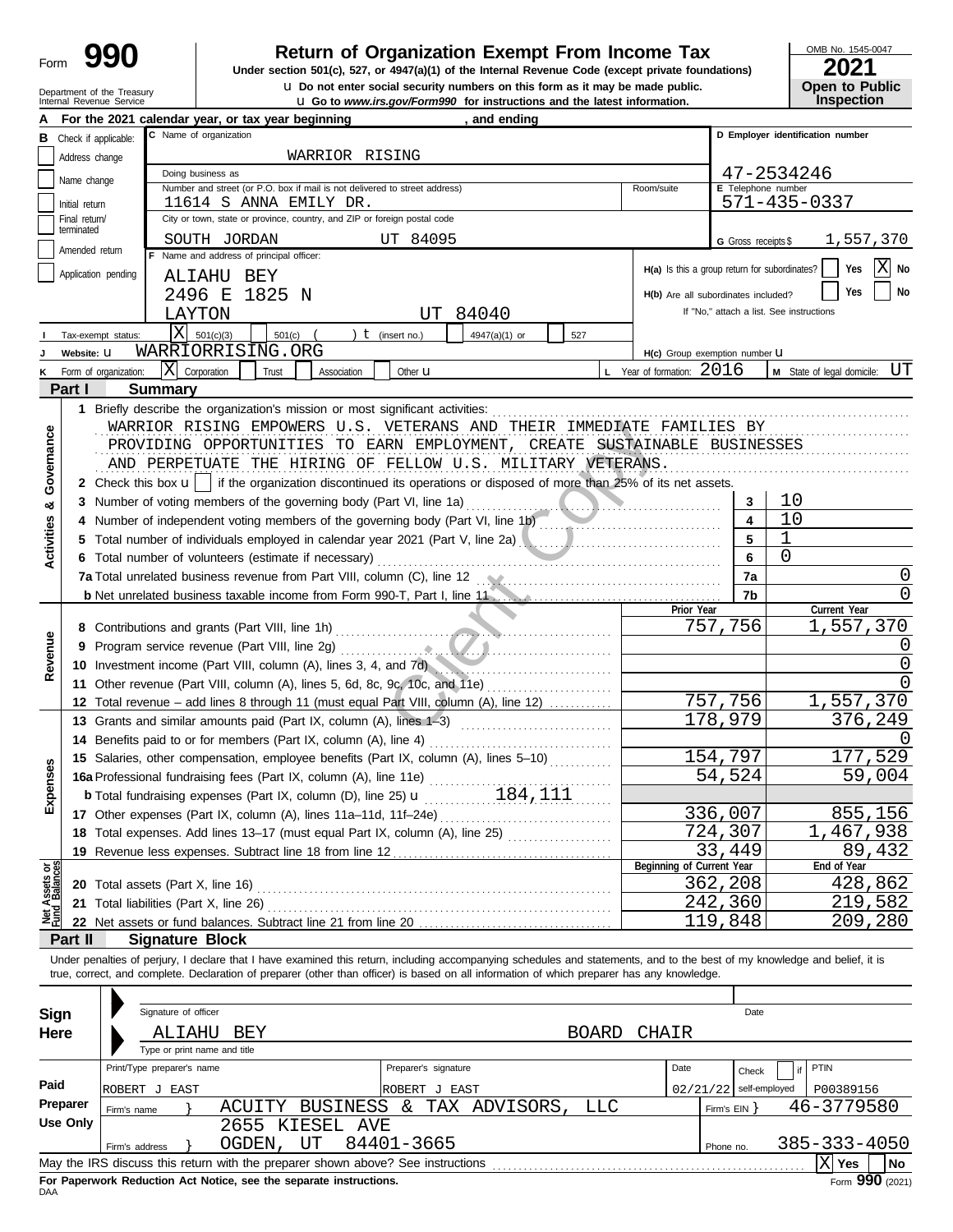| Form 990 (2021) WARRIOR RISING                                                                                                                                                                                                        | 47-2534246                                                                                                                                                                                                                                                                                                                                                                                                                                                                           | Page 2                                         |
|---------------------------------------------------------------------------------------------------------------------------------------------------------------------------------------------------------------------------------------|--------------------------------------------------------------------------------------------------------------------------------------------------------------------------------------------------------------------------------------------------------------------------------------------------------------------------------------------------------------------------------------------------------------------------------------------------------------------------------------|------------------------------------------------|
| Part III                                                                                                                                                                                                                              | <b>Statement of Program Service Accomplishments</b><br>Check if Schedule O contains a response or note to any line in this Part III [11] [11] [11] [11] [11] [11] [1                                                                                                                                                                                                                                                                                                                 | $\mathbf{X}$                                   |
| 1 Briefly describe the organization's mission:                                                                                                                                                                                        | WARRIOR RISING EMPOWERS U.S. VETERANS AND THEIR IMMEDIATE FAMILIES BY<br>PROVIDING THEM WITH OPPORTUNITIES TO CREATE SUSTAINABLE BUSINESSES,<br>PERPETUATE THE HIRING OF FELLOW U.S. MILITARY VETERANS AND EARN EMPLOYMENT.                                                                                                                                                                                                                                                          |                                                |
| prior Form 990 or 990-EZ?<br>If "Yes," describe these new services on Schedule O.<br>3<br>services?<br>If "Yes," describe these changes on Schedule O.<br>the total expenses, and revenue, if any, for each program service reported. | 2 Did the organization undertake any significant program services during the year which were not listed on the<br>Did the organization cease conducting, or make significant changes in how it conducts, any program<br>Describe the organization's program service accomplishments for each of its three largest program services, as measured by<br>expenses. Section 501(c)(3) and 501(c)(4) organizations are required to report the amount of grants and allocations to others, | Yes $\overline{X}$ No<br>Yes $\overline{X}$ No |
| 4a (Code:<br><b>GRANTS</b>                                                                                                                                                                                                            | ) (Expenses \$ 376, 249 including grants of \$ 376, 249 ) (Revenue \$ 1                                                                                                                                                                                                                                                                                                                                                                                                              |                                                |
| 4b (Code:<br>MENTORING                                                                                                                                                                                                                | EXPENSES FOR MENTORING VETERANS WHO ARE STARTING BUSINESS                                                                                                                                                                                                                                                                                                                                                                                                                            |                                                |
| 4c (Code:<br>) (Expenses \$<br>TRAINING<br>CLASSROOM<br>BUSINESS<br>VIABILITY                                                                                                                                                         | 291,253<br>including grants of \$<br>) (Revenue \$<br>TRAINING FOR VETERANS TO LEARN BUSINESS PROCESS AND ACCESS                                                                                                                                                                                                                                                                                                                                                                     | THEIR                                          |
| 4d Other program services (Describe on Schedule O.)<br>288,121<br>(Expenses \$                                                                                                                                                        | including grants of \$<br>(Revenue \$                                                                                                                                                                                                                                                                                                                                                                                                                                                |                                                |
| 4e Total program service expenses u                                                                                                                                                                                                   | , 246, 559                                                                                                                                                                                                                                                                                                                                                                                                                                                                           |                                                |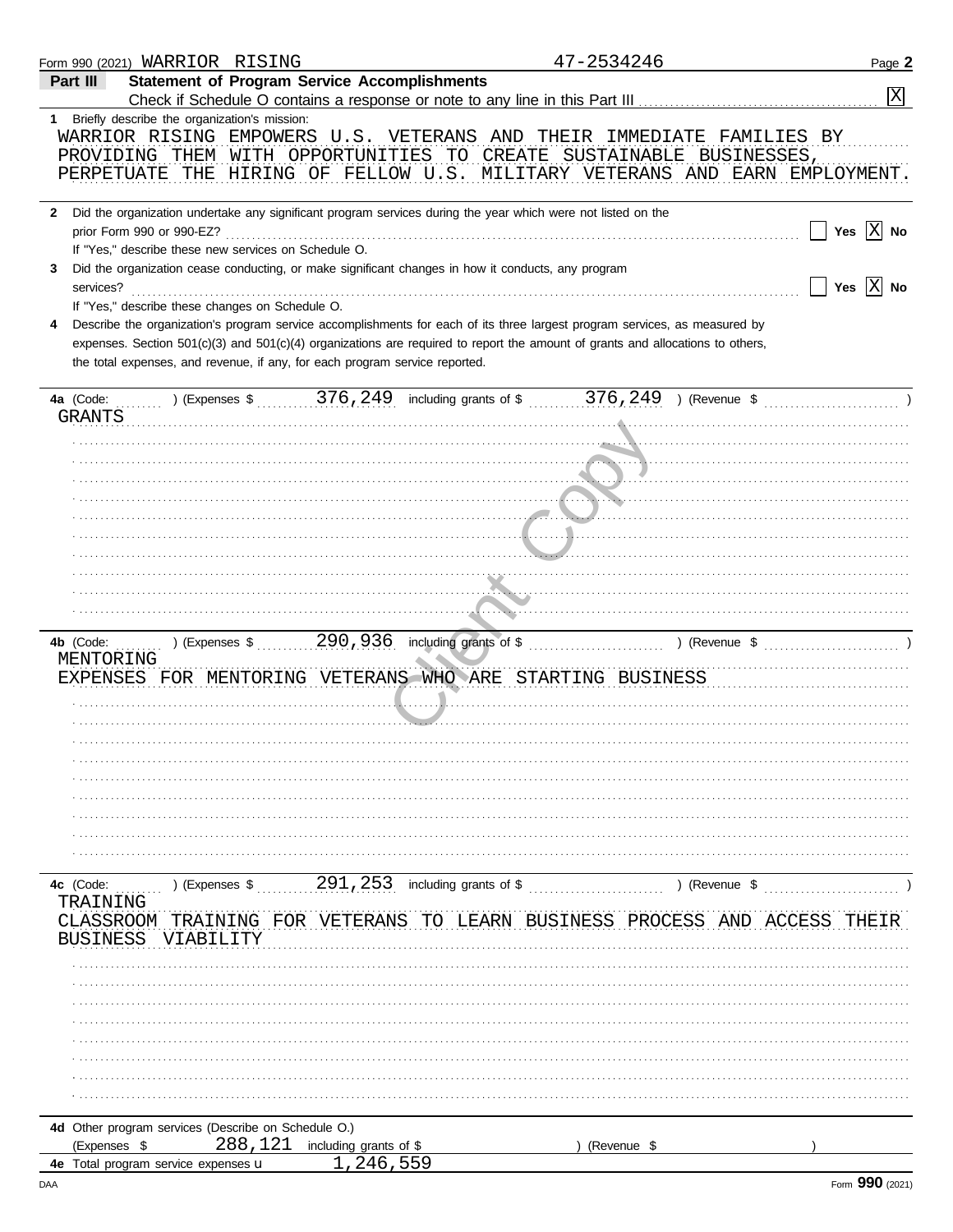Form 990 (2021) Page **3** WARRIOR RISING 47-2534246

**Part IV Checklist of Required Schedules**

|              |                                                                                                                                                                                                           |              | Yes | No       |
|--------------|-----------------------------------------------------------------------------------------------------------------------------------------------------------------------------------------------------------|--------------|-----|----------|
| 1            | Is the organization described in section $501(c)(3)$ or $4947(a)(1)$ (other than a private foundation)? If "Yes,"<br>complete Schedule A                                                                  | 1            | Χ   |          |
| 2            | Is the organization required to complete Schedule B, Schedule of Contributors (see instructions)?                                                                                                         | $\mathbf{2}$ |     | Χ        |
| 3            | Did the organization engage in direct or indirect political campaign activities on behalf of or in opposition to                                                                                          |              |     |          |
|              | candidates for public office? If "Yes," complete Schedule C, Part I                                                                                                                                       | 3            |     | Χ        |
| 4            | Section 501(c)(3) organizations. Did the organization engage in lobbying activities, or have a section 501(h)<br>election in effect during the tax year? If "Yes," complete Schedule C, Part II           | 4            |     | Χ        |
| 5            | Is the organization a section $501(c)(4)$ , $501(c)(5)$ , or $501(c)(6)$ organization that receives membership dues,                                                                                      |              |     |          |
|              | assessments, or similar amounts as defined in Rev. Proc. 98-19? If "Yes," complete Schedule C, Part III                                                                                                   | 5            |     | Χ        |
| 6            | Did the organization maintain any donor advised funds or any similar funds or accounts for which donors                                                                                                   |              |     |          |
|              | have the right to provide advice on the distribution or investment of amounts in such funds or accounts? If                                                                                               |              |     |          |
|              | "Yes," complete Schedule D, Part I                                                                                                                                                                        | 6            |     | Χ        |
| 7            | Did the organization receive or hold a conservation easement, including easements to preserve open space,                                                                                                 |              |     |          |
|              | the environment, historic land areas, or historic structures? If "Yes," complete Schedule D, Part II                                                                                                      | 7            |     | Χ        |
| 8            | Did the organization maintain collections of works of art, historical treasures, or other similar assets? If "Yes,"<br>complete Schedule D, Part III                                                      | 8            |     | Χ        |
| 9            | Did the organization report an amount in Part X, line 21, for escrow or custodial account liability, serve as a                                                                                           |              |     |          |
|              | custodian for amounts not listed in Part X; or provide credit counseling, debt management, credit repair, or                                                                                              |              |     |          |
|              | debt negotiation services? If "Yes," complete Schedule D, Part IV                                                                                                                                         | 9            |     | Χ        |
| 10           | Did the organization, directly or through a related organization, hold assets in donor-restricted endowments                                                                                              |              |     |          |
|              | or in quasi endowments? If "Yes," complete Schedule D, Part V                                                                                                                                             | 10           |     | Χ        |
| 11           | If the organization's answer to any of the following questions is "Yes," then complete Schedule D, Parts VI,                                                                                              |              |     |          |
|              | VII, VIII, IX, or X, as applicable.                                                                                                                                                                       |              |     |          |
| a            | Did the organization report an amount for land, buildings, and equipment in Part X, line 10? If "Yes,"                                                                                                    |              |     |          |
|              | complete Schedule D, Part VI                                                                                                                                                                              | 11a          | Χ   |          |
| $\mathbf{b}$ | Did the organization report an amount for investments—other securities in Part X, line 12, that is 5% or more                                                                                             |              |     |          |
|              | of its total assets reported in Part X, line 16? If "Yes," complete Schedule D, Part VII                                                                                                                  | 11b          |     | Χ        |
| c            | Did the organization report an amount for investments—program related in Part X, line 13, that is 5% or more<br>of its total assets reported in Part X, line 16? If "Yes," complete Schedule D, Part VIII | 11c          |     | Χ        |
| d            | Did the organization report an amount for other assets in Part X, line 15, that is 5% or more of its total assets                                                                                         |              |     |          |
|              | reported in Part X, line 16? If "Yes," complete Schedule D, Part IX                                                                                                                                       | 11d          |     | Χ        |
| е            | Did the organization report an amount for other liabilities in Part X, line 25? If "Yes," complete Schedule D, Part X                                                                                     | 11e          | Χ   |          |
| f            | Did the organization's separate or consolidated financial statements for the tax year include a footnote that addresses                                                                                   |              |     |          |
|              | the organization's liability for uncertain tax positions under FIN 48 (ASC 740)? If "Yes," complete Schedule D, Part X                                                                                    | 11f          |     | Χ        |
| 12a          | Did the organization obtain separate, independent audited financial statements for the tax year? If "Yes," complete<br>Schedule D, Parts XI and XII                                                       | 12a          |     | Χ        |
|              | <b>b</b> Was the organization included in consolidated, independent audited financial statements for the tax year? If                                                                                     |              |     |          |
|              | "Yes," and if the organization answered "No" to line 12a, then completing Schedule D, Parts XI and XII is optional                                                                                        | 12b          |     | <u>X</u> |
| 13           |                                                                                                                                                                                                           | 13           |     | Χ        |
| 14a          |                                                                                                                                                                                                           | 14a          |     | Χ        |
| b            | Did the organization have aggregate revenues or expenses of more than \$10,000 from grantmaking,                                                                                                          |              |     |          |
|              | fundraising, business, investment, and program service activities outside the United States, or aggregate                                                                                                 |              |     |          |
|              |                                                                                                                                                                                                           | 14b          |     | <u>X</u> |
| 15           | Did the organization report on Part IX, column (A), line 3, more than \$5,000 of grants or other assistance to or                                                                                         |              |     |          |
|              | for any foreign organization? If "Yes," complete Schedule F, Parts II and IV                                                                                                                              | 15           |     | <u>X</u> |
| 16           | Did the organization report on Part IX, column (A), line 3, more than \$5,000 of aggregate grants or other                                                                                                |              |     |          |
|              |                                                                                                                                                                                                           | 16           |     | <u>X</u> |
| 17           | Did the organization report a total of more than \$15,000 of expenses for professional fundraising services on                                                                                            |              |     |          |
|              |                                                                                                                                                                                                           | 17           | Χ   |          |
| 18           | Did the organization report more than \$15,000 total of fundraising event gross income and contributions on                                                                                               | 18           |     | <u>X</u> |
| 19           | Did the organization report more than \$15,000 of gross income from gaming activities on Part VIII, line 9a?                                                                                              |              |     |          |
|              |                                                                                                                                                                                                           | 19           |     | <u>X</u> |
| 20a          |                                                                                                                                                                                                           | <b>20a</b>   |     | Χ        |
| b            |                                                                                                                                                                                                           | 20b          |     |          |
| 21           | Did the organization report more than \$5,000 of grants or other assistance to any domestic organization or                                                                                               |              |     |          |
|              |                                                                                                                                                                                                           | 21           |     | X        |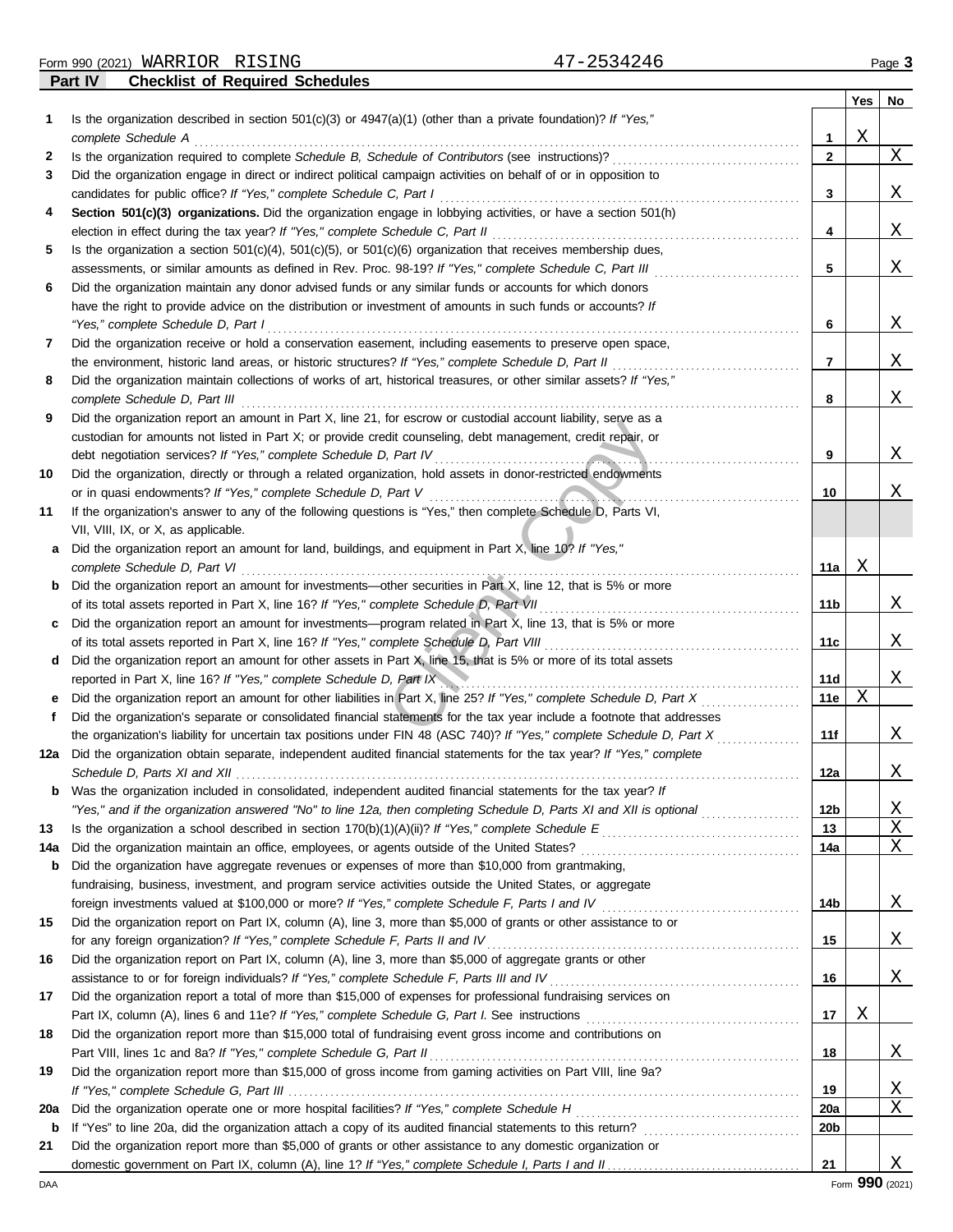Form 990 (2021) Page **4** WARRIOR RISING 47-2534246 **Part IV Checklist of Required Schedules** *(continued)*

|             |                                                                                                                                                                                                                            |     | Yes | <b>No</b>     |
|-------------|----------------------------------------------------------------------------------------------------------------------------------------------------------------------------------------------------------------------------|-----|-----|---------------|
| 22          | Did the organization report more than \$5,000 of grants or other assistance to or for domestic individuals on                                                                                                              |     |     |               |
|             | Part IX, column (A), line 2? If "Yes," complete Schedule I, Parts I and III                                                                                                                                                | 22  | Χ   |               |
| 23          | Did the organization answer "Yes" to Part VII, Section A, line 3, 4, or 5 about compensation of the                                                                                                                        |     |     |               |
|             | organization's current and former officers, directors, trustees, key employees, and highest compensated                                                                                                                    |     |     |               |
|             | employees? If "Yes," complete Schedule J                                                                                                                                                                                   | 23  |     | X             |
| 24a         | Did the organization have a tax-exempt bond issue with an outstanding principal amount of more than                                                                                                                        |     |     |               |
|             | \$100,000 as of the last day of the year, that was issued after December 31, 2002? If "Yes," answer lines 24b                                                                                                              |     |     |               |
|             | through 24d and complete Schedule K. If "No," go to line 25a                                                                                                                                                               | 24a |     | X             |
| b           | Did the organization invest any proceeds of tax-exempt bonds beyond a temporary period exception?<br>Did the organization maintain an escrow account other than a refunding escrow at any time during the year             | 24b |     |               |
| c           | to defease any tax-exempt bonds?                                                                                                                                                                                           | 24c |     |               |
| d           | Did the organization act as an "on behalf of" issuer for bonds outstanding at any time during the year?                                                                                                                    | 24d |     |               |
| 25a         | Section 501(c)(3), 501(c)(4), and 501(c)(29) organizations. Did the organization engage in an excess benefit                                                                                                               |     |     |               |
|             | transaction with a disqualified person during the year? If "Yes," complete Schedule L, Part I                                                                                                                              | 25a |     | Χ             |
| b           | Is the organization aware that it engaged in an excess benefit transaction with a disqualified person in a prior                                                                                                           |     |     |               |
|             | year, and that the transaction has not been reported on any of the organization's prior Forms 990 or 990-EZ?                                                                                                               |     |     |               |
|             | If "Yes," complete Schedule L, Part I                                                                                                                                                                                      | 25b |     | Χ             |
| 26          | Did the organization report any amount on Part X, line 5 or 22, for receivables from or payables to any current                                                                                                            |     |     |               |
|             | or former officer, director, trustee, key employee, creator or founder, substantial contributor, or 35%                                                                                                                    |     |     |               |
|             | controlled entity or family member of any of these persons? If "Yes," complete Schedule L, Part II                                                                                                                         | 26  |     | Χ             |
| 27          | Did the organization provide a grant or other assistance to any current or former officer, director, trustee, key                                                                                                          |     |     |               |
|             | employee, creator or founder, substantial contributor or employee thereof, a grant selection committee                                                                                                                     |     |     |               |
|             | member, or to a 35% controlled entity (including an employee thereof) or family member of any of these                                                                                                                     |     |     |               |
|             | persons? If "Yes," complete Schedule L, Part III                                                                                                                                                                           | 27  |     | Χ             |
| 28          | Was the organization a party to a business transaction with one of the following parties (see the Schedule L,                                                                                                              |     |     |               |
|             | Part IV, instructions for applicable filing thresholds, conditions, and exceptions):                                                                                                                                       |     |     |               |
| а           | A current or former officer, director, trustee, key employee, creator or founder, or substantial contributor? If                                                                                                           |     |     |               |
|             | "Yes," complete Schedule L, Part IV                                                                                                                                                                                        | 28a |     | <u>X</u><br>X |
| b           | A family member of any individual described in line 28a? If "Yes," complete Schedule L, Part IV                                                                                                                            | 28b |     |               |
| c           | A 35% controlled entity of one or more individuals and/or organizations described in line 28a or 28b? If<br>"Yes," complete Schedule L, Part IV                                                                            | 28c |     | X             |
| 29          |                                                                                                                                                                                                                            | 29  |     | Χ             |
| 30          | Did the organization receive contributions of art, historical treasures, or other similar assets, or qualified                                                                                                             |     |     |               |
|             | conservation contributions? If "Yes," complete Schedule M                                                                                                                                                                  | 30  |     | <u>X</u>      |
| 31          | Did the organization liquidate, terminate, or dissolve and cease operations? If "Yes," complete Schedule N, Part I                                                                                                         | 31  |     | X             |
| 32          | Did the organization sell, exchange, dispose of, or transfer more than 25% of its net assets? If "Yes,"                                                                                                                    |     |     |               |
|             | complete Schedule N, Part II                                                                                                                                                                                               | 32  |     | X             |
| 33          | Did the organization own 100% of an entity disregarded as separate from the organization under Regulations                                                                                                                 |     |     |               |
|             | sections 301.7701-2 and 301.7701-3? If "Yes," complete Schedule R, Part I                                                                                                                                                  | 33  |     | <u>X</u>      |
| 34          | Was the organization related to any tax-exempt or taxable entity? If "Yes," complete Schedule R, Part II, III,                                                                                                             |     |     |               |
|             | or IV, and Part V, line 1                                                                                                                                                                                                  | 34  |     | <u>X</u>      |
| 35a         |                                                                                                                                                                                                                            | 35a |     | Χ             |
| b           | If "Yes" to line 35a, did the organization receive any payment from or engage in any transaction with a                                                                                                                    |     |     |               |
|             | controlled entity within the meaning of section 512(b)(13)? If "Yes," complete Schedule R, Part V, line 2                                                                                                                  | 35b |     |               |
| 36          | Section 501(c)(3) organizations. Did the organization make any transfers to an exempt non-charitable                                                                                                                       |     |     |               |
|             | related organization? If "Yes," complete Schedule R, Part V, line 2                                                                                                                                                        | 36  |     | <u>X</u>      |
| 37          | Did the organization conduct more than 5% of its activities through an entity that is not a related organization                                                                                                           |     |     |               |
| 38          | and that is treated as a partnership for federal income tax purposes? If "Yes," complete Schedule R, Part VI<br>Did the organization complete Schedule O and provide explanations on Schedule O for Part VI, lines 11b and | 37  |     | X             |
|             | 19? Note: All Form 990 filers are required to complete Schedule O.                                                                                                                                                         | 38  |     | X             |
|             | <b>Statements Regarding Other IRS Filings and Tax Compliance</b><br>Part V                                                                                                                                                 |     |     |               |
|             |                                                                                                                                                                                                                            |     |     |               |
|             |                                                                                                                                                                                                                            |     | Yes | No            |
| 1а          | 7<br>Enter the number reported in box 3 of Form 1096. Enter -0- if not applicable<br>1a                                                                                                                                    |     |     |               |
| $\mathbf b$ | $\mathbf 0$<br>1 <sub>b</sub><br>Enter the number of Forms W-2G included on line 1a. Enter -0- if not applicable                                                                                                           |     |     |               |
| c           | Did the organization comply with backup withholding rules for reportable payments to vendors and                                                                                                                           |     |     |               |
|             |                                                                                                                                                                                                                            | 1c  |     | Χ             |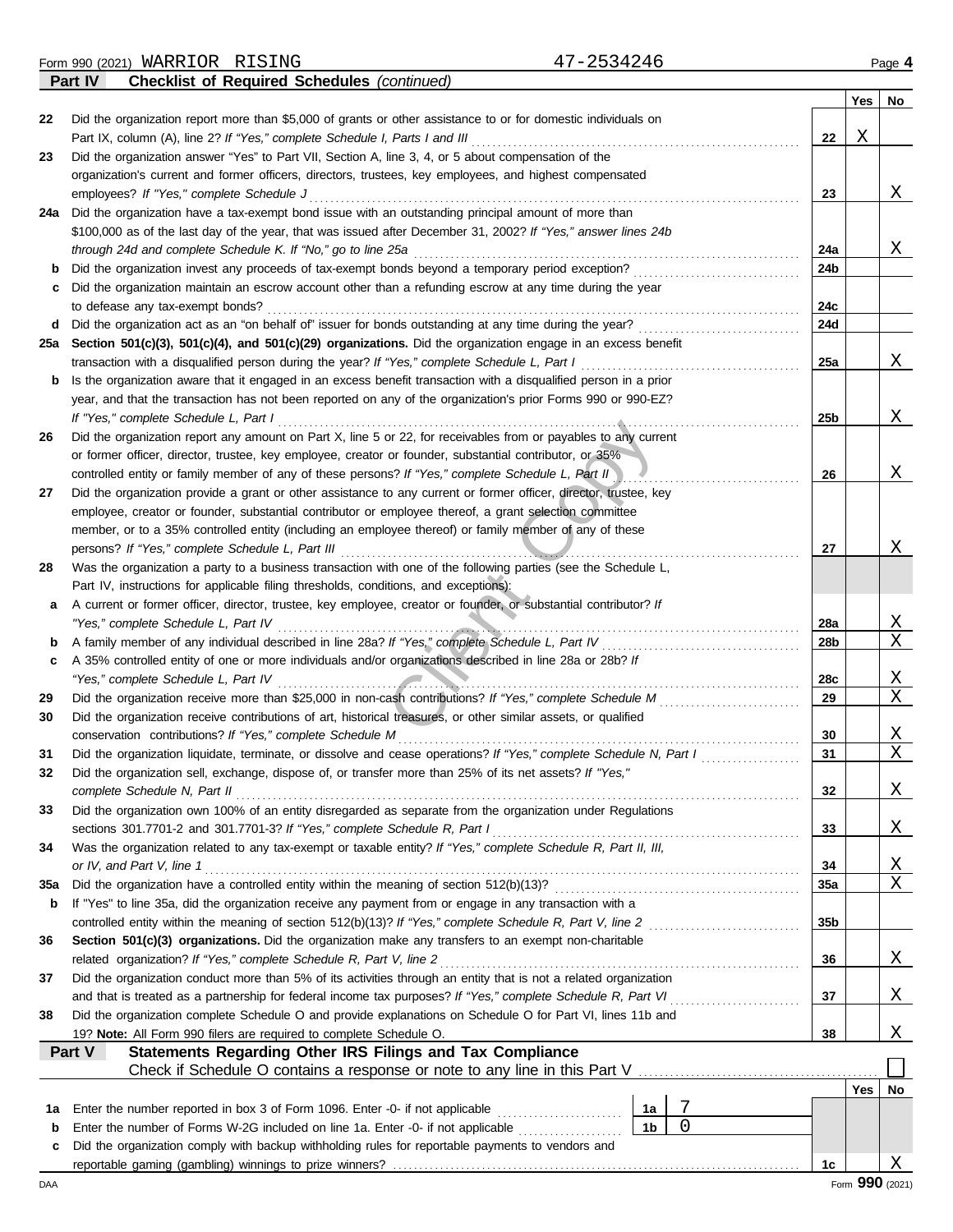|     | 47-2534246<br>Form 990 (2021) WARRIOR RISING                                                                                                    |                |   | Page 5 |
|-----|-------------------------------------------------------------------------------------------------------------------------------------------------|----------------|---|--------|
|     | Statements Regarding Other IRS Filings and Tax Compliance (continued)<br><b>Part V</b>                                                          |                |   | Yes No |
|     | 2a Enter the number of employees reported on Form W-3, Transmittal of Wage and Tax                                                              |                |   |        |
|     | ı<br>Statements, filed for the calendar year ending with or within the year covered by this return<br>2a                                        |                |   |        |
| b   | If at least one is reported on line 2a, did the organization file all required federal employment tax returns?                                  | 2 <sub>b</sub> | Χ |        |
|     | Note: If the sum of lines 1a and 2a is greater than 250, you may be required to e-file. See instructions.                                       |                |   |        |
| за  | Did the organization have unrelated business gross income of \$1,000 or more during the year?                                                   | За             |   | Χ      |
| b   | If "Yes," has it filed a Form 990-T for this year? If "No" to line 3b, provide an explanation on Schedule O                                     | 3b             |   |        |
| 4a  | At any time during the calendar year, did the organization have an interest in, or a signature or other authority over,                         |                |   |        |
|     | a financial account in a foreign country (such as a bank account, securities account, or other financial account)?                              | 4a             |   | Χ      |
| b   | If "Yes," enter the name of the foreign country <b>u</b>                                                                                        |                |   |        |
|     | See instructions for filing requirements for FinCEN Form 114, Report of Foreign Bank and Financial Accounts (FBAR).                             |                |   |        |
| 5а  | Was the organization a party to a prohibited tax shelter transaction at any time during the tax year?                                           | 5a             |   | Χ      |
| b   |                                                                                                                                                 | 5b             |   | Χ      |
| с   | If "Yes" to line 5a or 5b, did the organization file Form 8886-T?                                                                               | 5c             |   |        |
| 6а  | Does the organization have annual gross receipts that are normally greater than \$100,000, and did the                                          |                |   |        |
|     | organization solicit any contributions that were not tax deductible as charitable contributions?                                                | 6a             |   | Χ      |
| b   | If "Yes," did the organization include with every solicitation an express statement that such contributions or                                  |                |   |        |
|     | gifts were not tax deductible?                                                                                                                  | 6b             |   |        |
| 7   | Organizations that may receive deductible contributions under section 170(c).                                                                   |                |   |        |
| а   | Did the organization receive a payment in excess of \$75 made partly as a contribution and partly for goods                                     |                |   |        |
|     | and services provided to the payor?                                                                                                             | 7a             | Χ |        |
| b   | If "Yes," did the organization notify the donor of the value of the goods or services provided?                                                 | 7b             | Χ |        |
| c   | Did the organization sell, exchange, or otherwise dispose of tangible personal property for which it was                                        |                |   |        |
|     | required to file Form 8282?                                                                                                                     | 7c             |   | Χ      |
| α   | If "Yes," indicate the number of Forms 8282 filed during the year [11, 11, 11, 11]<br>7d                                                        |                |   |        |
| е   |                                                                                                                                                 | 7e             |   | Χ      |
| f   | Did the organization, during the year, pay premiums, directly or indirectly, on a personal benefit contract?                                    | 7f             |   | Χ<br>Χ |
| g   | If the organization received a contribution of qualified intellectual property, did the organization file Form 8899 as required?                | 7g             |   | Χ      |
| h   | If the organization received a contribution of cars, boats, airplanes, or other vehicles, did the organization file a Form 1098-C?              | 7h             |   |        |
| 8   | Sponsoring organizations maintaining donor advised funds. Did a donor advised fund maintained by the                                            | 8              |   |        |
| 9   | sponsoring organization have excess business holdings at any time during the year?<br>Sponsoring organizations maintaining donor advised funds. |                |   |        |
| а   | Did the sponsoring organization make any taxable distributions under section 4966?                                                              | 9а             |   |        |
| b   |                                                                                                                                                 | 9b             |   |        |
| 10  | Section 501(c)(7) organizations. Enter:                                                                                                         |                |   |        |
| a   | 10a<br>Initiation fees and capital contributions included on Part VIII, line 12 [11] [11] [12] [11] [12] [11] [12] [1                           |                |   |        |
|     | 10 <sub>b</sub><br>Gross receipts, included on Form 990, Part VIII, line 12, for public use of club facilities                                  |                |   |        |
| 11  | Section 501(c)(12) organizations. Enter:                                                                                                        |                |   |        |
| а   | 11a<br>Gross income from members or shareholders                                                                                                |                |   |        |
| b   | Gross income from other sources. (Do not net amounts due or paid to other sources                                                               |                |   |        |
|     | 11 <sub>b</sub><br>against amounts due or received from them.)                                                                                  |                |   |        |
| 12a | Section 4947(a)(1) non-exempt charitable trusts. Is the organization filing Form 990 in lieu of Form 1041?                                      | 12a            |   |        |
| b   | If "Yes," enter the amount of tax-exempt interest received or accrued during the year <i>conservation</i><br>  12b                              |                |   |        |
| 13  | Section 501(c)(29) qualified nonprofit health insurance issuers.                                                                                |                |   |        |
| a   | Is the organization licensed to issue qualified health plans in more than one state?                                                            | 13а            |   |        |
|     | Note: See the instructions for additional information the organization must report on Schedule O.                                               |                |   |        |
| b   | Enter the amount of reserves the organization is required to maintain by the states in which                                                    |                |   |        |
|     | 13b                                                                                                                                             |                |   |        |
| C   | 13c<br>Enter the amount of reserves on hand                                                                                                     |                |   |        |
| 14a | Did the organization receive any payments for indoor tanning services during the tax year?                                                      | 14a            |   | Χ      |
| b   |                                                                                                                                                 | 14b            |   |        |
| 15  | Is the organization subject to the section 4960 tax on payment(s) of more than \$1,000,000 in remuneration or                                   |                |   |        |
|     | excess parachute payment(s) during the year?                                                                                                    | 15             |   | Χ      |
|     | If "Yes," see instructions and file Form 4720, Schedule N.                                                                                      |                |   |        |
| 16  | Is the organization an educational institution subject to the section 4968 excise tax on net investment income?                                 | 16             |   | Χ      |
|     | If "Yes," complete Form 4720, Schedule O.                                                                                                       |                |   |        |
| 17  | Section 501(c)(21) organizations. Did the trust, any disqualified person, or mine operator engage in                                            |                |   |        |
|     |                                                                                                                                                 | 17             |   |        |
|     | If "Yes," complete Form 6069.                                                                                                                   |                |   |        |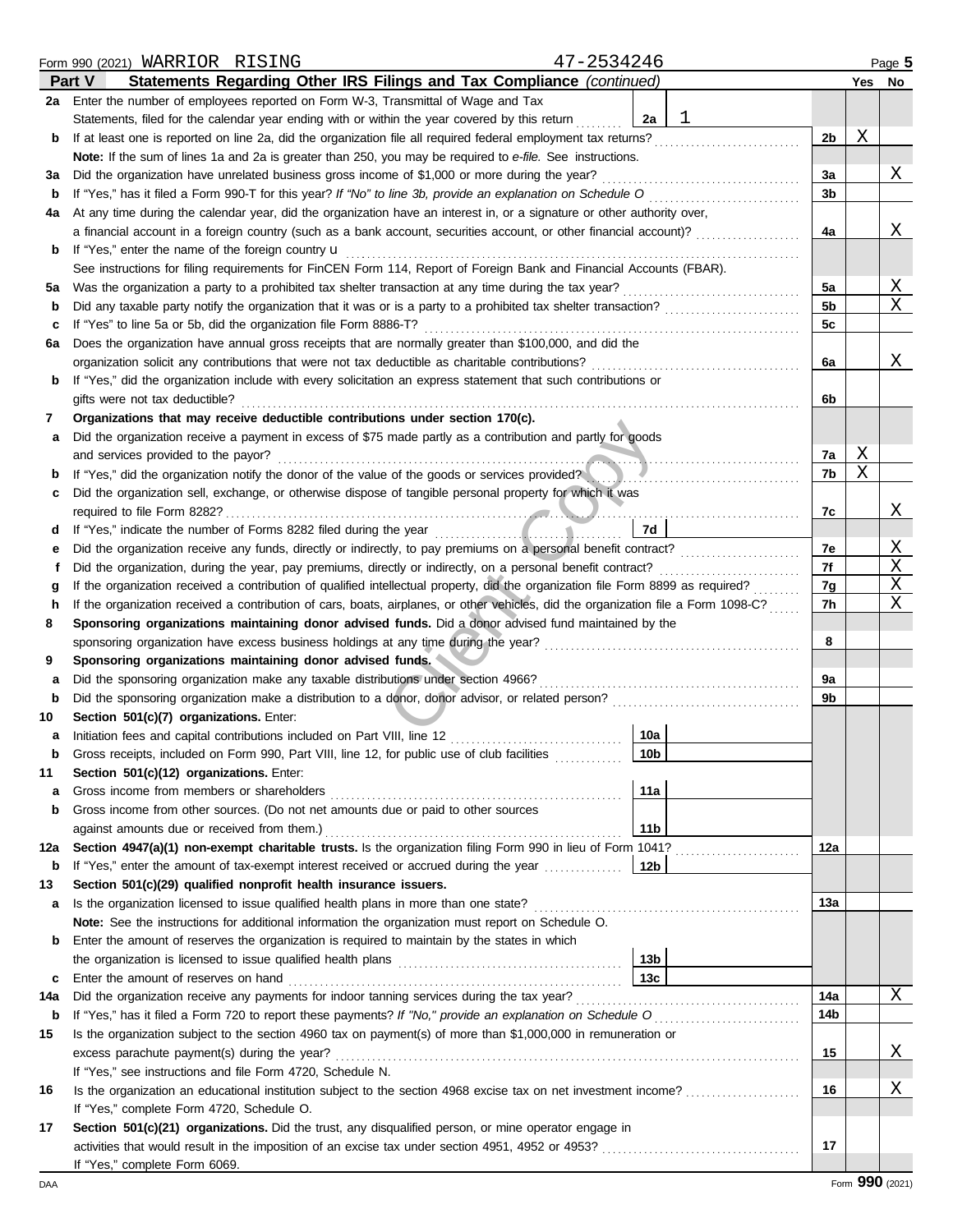|     |            | Form 990 (2021) WARRIOR RISING                                        |                                          |                                                                                                                         |                               | 47-2534246                                                                                                                          |       |    |                 |                 | Page 6 |
|-----|------------|-----------------------------------------------------------------------|------------------------------------------|-------------------------------------------------------------------------------------------------------------------------|-------------------------------|-------------------------------------------------------------------------------------------------------------------------------------|-------|----|-----------------|-----------------|--------|
|     | Part VI    |                                                                       |                                          |                                                                                                                         |                               | Governance, Management, and Disclosure For each "Yes" response to lines 2 through 7b below, and for a "No"                          |       |    |                 |                 |        |
|     |            |                                                                       |                                          |                                                                                                                         |                               | response to line 8a, 8b, or 10b below, describe the circumstances, processes, or changes on Schedule O. See instructions.           |       |    |                 |                 |        |
|     |            |                                                                       |                                          |                                                                                                                         |                               | Check if Schedule O contains a response or note to any line in this Part VI                                                         |       |    |                 |                 | ΙXΙ    |
|     |            | Section A. Governing Body and Management                              |                                          |                                                                                                                         |                               |                                                                                                                                     |       |    |                 |                 |        |
|     |            |                                                                       |                                          |                                                                                                                         |                               |                                                                                                                                     |       |    |                 | Yes             | No     |
| 1a  |            |                                                                       |                                          | Enter the number of voting members of the governing body at the end of the tax year                                     |                               |                                                                                                                                     | 1a    | 10 |                 |                 |        |
|     |            |                                                                       |                                          | If there are material differences in voting rights among members of the governing body, or                              |                               |                                                                                                                                     |       |    |                 |                 |        |
|     |            |                                                                       |                                          | if the governing body delegated broad authority to an executive committee or similar                                    |                               |                                                                                                                                     |       |    |                 |                 |        |
|     |            | committee, explain on Schedule O.                                     |                                          |                                                                                                                         |                               |                                                                                                                                     |       |    |                 |                 |        |
| b   |            |                                                                       |                                          | Enter the number of voting members included on line 1a, above, who are independent                                      |                               |                                                                                                                                     | 1b    | 10 |                 |                 |        |
| 2   |            |                                                                       |                                          | Did any officer, director, trustee, or key employee have a family relationship or a business relationship with          |                               |                                                                                                                                     |       |    |                 |                 |        |
|     |            | any other officer, director, trustee, or key employee?                |                                          |                                                                                                                         |                               |                                                                                                                                     |       |    | 2               |                 | Χ      |
| 3   |            |                                                                       |                                          | Did the organization delegate control over management duties customarily performed by or under the direct               |                               |                                                                                                                                     |       |    |                 |                 |        |
|     |            |                                                                       |                                          | supervision of officers, directors, trustees, or key employees to a management company or other person?                 |                               |                                                                                                                                     |       |    | 3               |                 | Χ      |
| 4   |            |                                                                       |                                          |                                                                                                                         |                               | Did the organization make any significant changes to its governing documents since the prior Form 990 was filed?                    |       |    | 4               |                 | Χ      |
| 5   |            |                                                                       |                                          | Did the organization become aware during the year of a significant diversion of the organization's assets?              |                               |                                                                                                                                     |       |    | 5               |                 | Χ      |
| 6   |            | Did the organization have members or stockholders?                    |                                          |                                                                                                                         |                               |                                                                                                                                     |       |    | 6               |                 | X      |
| 7a  |            |                                                                       |                                          | Did the organization have members, stockholders, or other persons who had the power to elect or appoint                 |                               |                                                                                                                                     |       |    |                 |                 |        |
|     |            | one or more members of the governing body?                            |                                          |                                                                                                                         |                               |                                                                                                                                     |       |    | 7a              |                 | Χ      |
| b   |            |                                                                       |                                          | Are any governance decisions of the organization reserved to (or subject to approval by) members,                       |                               |                                                                                                                                     |       |    |                 |                 |        |
|     |            | stockholders, or persons other than the governing body?               |                                          |                                                                                                                         |                               |                                                                                                                                     |       |    | 7b              |                 | Χ      |
| 8   |            |                                                                       |                                          |                                                                                                                         |                               | Did the organization contemporaneously document the meetings held or written actions undertaken during the year by the following:   |       |    |                 |                 |        |
| а   |            | The governing body?                                                   |                                          |                                                                                                                         |                               |                                                                                                                                     |       |    | 8а              | Χ               |        |
| b   |            | Each committee with authority to act on behalf of the governing body? |                                          |                                                                                                                         |                               |                                                                                                                                     |       |    | 8b              | X               |        |
| 9   |            |                                                                       |                                          |                                                                                                                         |                               | Is there any officer, director, trustee, or key employee listed in Part VII, Section A, who cannot be reached at                    |       |    |                 |                 |        |
|     |            |                                                                       |                                          |                                                                                                                         |                               |                                                                                                                                     |       |    | 9               |                 | Χ      |
|     |            |                                                                       |                                          |                                                                                                                         |                               | Section B. Policies (This Section B requests information about policies not required by the Internal Revenue Code.)                 |       |    |                 |                 |        |
|     |            |                                                                       |                                          |                                                                                                                         |                               |                                                                                                                                     |       |    |                 | Yes             | No     |
| 10a |            | Did the organization have local chapters, branches, or affiliates?    |                                          |                                                                                                                         |                               |                                                                                                                                     |       |    | 10a             |                 | Χ      |
|     |            |                                                                       |                                          | <b>b</b> If "Yes," did the organization have written policies and procedures governing the activities of such chapters, |                               |                                                                                                                                     |       |    |                 |                 |        |
|     |            |                                                                       |                                          | affiliates, and branches to ensure their operations are consistent with the organization's exempt purposes?             |                               |                                                                                                                                     |       |    | 10b             |                 |        |
| 11a |            |                                                                       |                                          |                                                                                                                         |                               | Has the organization provided a complete copy of this Form 990 to all members of its governing body before filing the form?         |       |    | 11a             |                 | Χ      |
| b   |            |                                                                       |                                          | Describe on Schedule O the process, if any, used by the organization to review this Form 990.                           |                               |                                                                                                                                     |       |    |                 |                 |        |
| 12a |            |                                                                       |                                          | Did the organization have a written conflict of interest policy? If "No," go to line 13                                 |                               |                                                                                                                                     |       |    | 12a             | Χ               |        |
| b   |            |                                                                       |                                          |                                                                                                                         |                               | Were officers, directors, or trustees, and key employees required to disclose annually interests that could give rise to conflicts? |       |    | 12 <sub>b</sub> | Χ               |        |
| c   |            |                                                                       |                                          | Did the organization regularly and consistently monitor and enforce compliance with the policy? If "Yes,"               |                               |                                                                                                                                     |       |    |                 |                 |        |
|     |            | describe on Schedule O how this was done                              |                                          |                                                                                                                         |                               |                                                                                                                                     |       |    | 12c             | Χ               |        |
| 13  |            | Did the organization have a written whistleblower policy?             |                                          |                                                                                                                         |                               |                                                                                                                                     |       |    | 13              | Χ               |        |
| 14  |            |                                                                       |                                          | Did the organization have a written document retention and destruction policy?                                          |                               |                                                                                                                                     |       |    | 14              | Χ               |        |
| 15  |            |                                                                       |                                          | Did the process for determining compensation of the following persons include a review and approval by                  |                               |                                                                                                                                     |       |    |                 |                 |        |
|     |            |                                                                       |                                          |                                                                                                                         |                               | independent persons, comparability data, and contemporaneous substantiation of the deliberation and decision?                       |       |    |                 |                 |        |
| a   |            |                                                                       |                                          |                                                                                                                         |                               |                                                                                                                                     |       |    | 15a             | Χ               |        |
| b   |            | Other officers or key employees of the organization                   |                                          |                                                                                                                         |                               |                                                                                                                                     |       |    | 15b             |                 | Χ      |
|     |            |                                                                       |                                          | If "Yes" to line 15a or 15b, describe the process on Schedule O. See instructions.                                      |                               |                                                                                                                                     |       |    |                 |                 |        |
| 16a |            |                                                                       |                                          | Did the organization invest in, contribute assets to, or participate in a joint venture or similar arrangement          |                               |                                                                                                                                     |       |    |                 |                 |        |
|     |            | with a taxable entity during the year?                                |                                          |                                                                                                                         |                               |                                                                                                                                     |       |    | 16a             |                 | Χ      |
| b   |            |                                                                       |                                          | If "Yes," did the organization follow a written policy or procedure requiring the organization to evaluate its          |                               |                                                                                                                                     |       |    |                 |                 |        |
|     |            |                                                                       |                                          | participation in joint venture arrangements under applicable federal tax law, and take steps to safeguard the           |                               |                                                                                                                                     |       |    |                 |                 |        |
|     |            |                                                                       |                                          |                                                                                                                         |                               |                                                                                                                                     |       |    | 16b             |                 |        |
|     |            | <b>Section C. Disclosure</b>                                          |                                          |                                                                                                                         |                               |                                                                                                                                     |       |    |                 |                 |        |
| 17  |            |                                                                       |                                          |                                                                                                                         |                               | List the states with which a copy of this Form 990 is required to be filed <b>u</b> AL, CA, CO, DE, DC, NV, NC, OK, UT, WA          |       |    |                 |                 |        |
| 18  |            |                                                                       |                                          |                                                                                                                         |                               | Section 6104 requires an organization to make its Forms 1023 (1024 or 1024-A, if applicable), 990, and 990-T (section 501(c)        |       |    |                 |                 |        |
|     |            |                                                                       |                                          | (3)s only) available for public inspection. Indicate how you made these available. Check all that apply.                |                               |                                                                                                                                     |       |    |                 |                 |        |
|     |            | Own website                                                           | $ X $ Another's website $ $ Upon request |                                                                                                                         | Other (explain on Schedule O) |                                                                                                                                     |       |    |                 |                 |        |
| 19  |            |                                                                       |                                          |                                                                                                                         |                               | Describe on Schedule O whether (and if so, how) the organization made its governing documents, conflict of interest policy, and     |       |    |                 |                 |        |
|     |            | financial statements available to the public during the tax year.     |                                          |                                                                                                                         |                               |                                                                                                                                     |       |    |                 |                 |        |
| 20  |            |                                                                       |                                          |                                                                                                                         |                               | State the name, address, and telephone number of the person who possesses the organization's books and records u                    |       |    |                 |                 |        |
|     | ALIAHU BEY |                                                                       |                                          | 2496 E 1825 N                                                                                                           |                               |                                                                                                                                     |       |    |                 |                 |        |
|     | LAYTON     |                                                                       |                                          |                                                                                                                         |                               | UT                                                                                                                                  | 84040 |    | 571-435-0337    |                 |        |
| DAA |            |                                                                       |                                          |                                                                                                                         |                               |                                                                                                                                     |       |    |                 | Form 990 (2021) |        |
|     |            |                                                                       |                                          |                                                                                                                         |                               |                                                                                                                                     |       |    |                 |                 |        |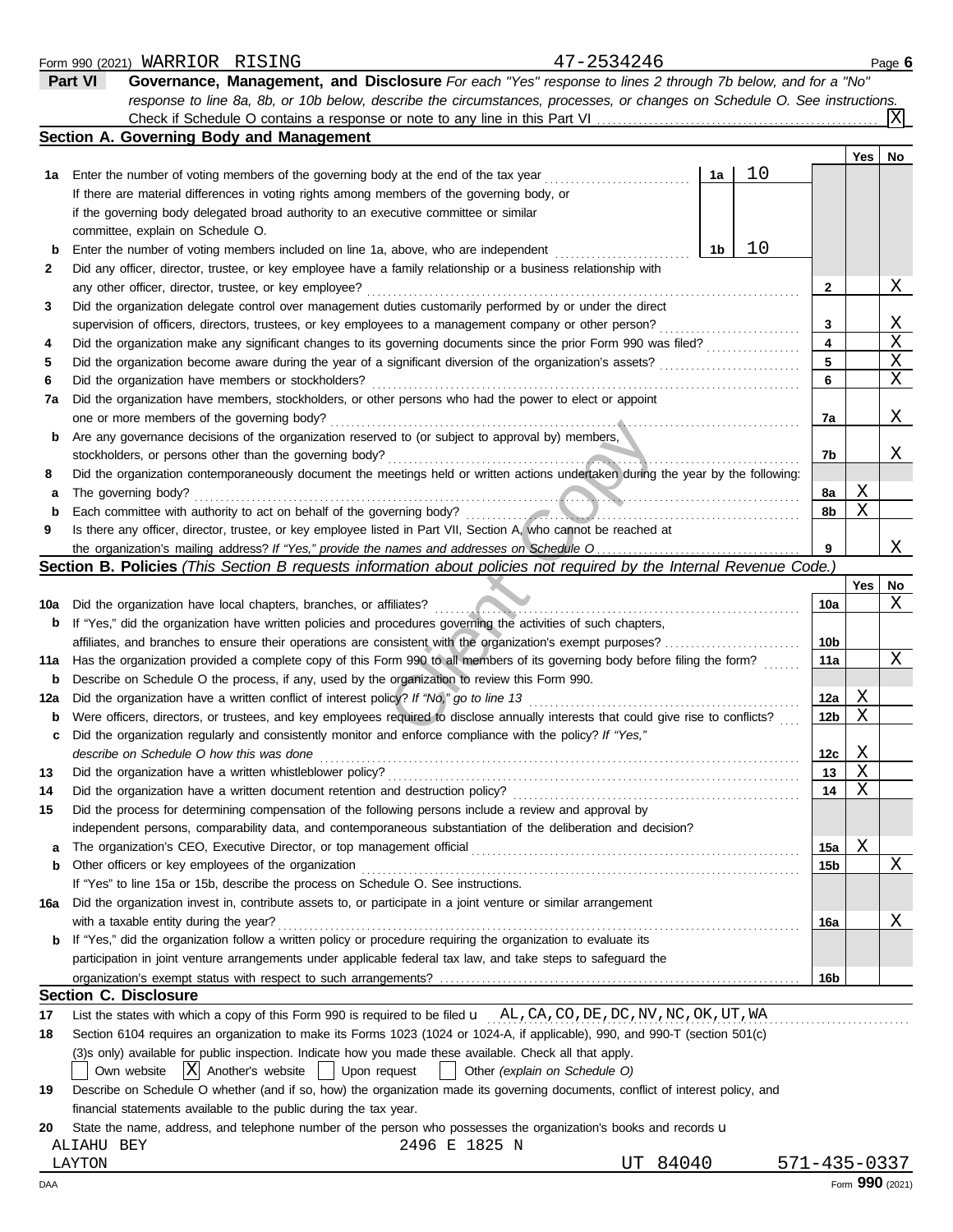| <b>Part VII</b>                                                                                                                                                                                                                                                                                                                   | Compensation of Officers, Directors, Trustees, Key Employees, Highest Compensated Employees, and                                           |                                                                                                                                                                                      |                                                                                 |                                                                                       |                                                                 |  |  |  |  |  |  |
|-----------------------------------------------------------------------------------------------------------------------------------------------------------------------------------------------------------------------------------------------------------------------------------------------------------------------------------|--------------------------------------------------------------------------------------------------------------------------------------------|--------------------------------------------------------------------------------------------------------------------------------------------------------------------------------------|---------------------------------------------------------------------------------|---------------------------------------------------------------------------------------|-----------------------------------------------------------------|--|--|--|--|--|--|
|                                                                                                                                                                                                                                                                                                                                   | <b>Independent Contractors</b><br>Check if Schedule O contains a response or note to any line in this Part VII <i>containant container</i> |                                                                                                                                                                                      |                                                                                 |                                                                                       |                                                                 |  |  |  |  |  |  |
|                                                                                                                                                                                                                                                                                                                                   |                                                                                                                                            |                                                                                                                                                                                      |                                                                                 |                                                                                       |                                                                 |  |  |  |  |  |  |
| Section A.                                                                                                                                                                                                                                                                                                                        |                                                                                                                                            |                                                                                                                                                                                      | Officers, Directors, Trustees, Key Employees, and Highest Compensated Employees |                                                                                       |                                                                 |  |  |  |  |  |  |
| 1a Complete this table for all persons required to be listed. Report compensation for the calendar year ending with or within the<br>organization's tax year.                                                                                                                                                                     |                                                                                                                                            |                                                                                                                                                                                      |                                                                                 |                                                                                       |                                                                 |  |  |  |  |  |  |
| • List all of the organization's <b>current</b> officers, directors, trustees (whether individuals or organizations), regardless of amount of<br>compensation. Enter -0- in columns (D), (E), and (F) if no compensation was paid.                                                                                                |                                                                                                                                            |                                                                                                                                                                                      |                                                                                 |                                                                                       |                                                                 |  |  |  |  |  |  |
| • List all of the organization's current key employees, if any. See instructions for definition of "key employee."                                                                                                                                                                                                                |                                                                                                                                            |                                                                                                                                                                                      |                                                                                 |                                                                                       |                                                                 |  |  |  |  |  |  |
| List the organization's five current highest compensated employees (other than an officer, director, trustee, or key employee)<br>who received reportable compensation (box 5 of Form W-2, Form 1099-MISC, and/or box 1 of Form 1099-NEC) of more than<br>\$100,000 from the organization and any related organizations.          |                                                                                                                                            |                                                                                                                                                                                      |                                                                                 |                                                                                       |                                                                 |  |  |  |  |  |  |
| • List all of the organization's former officers, key employees, and highest compensated employees who received more than<br>\$100,000 of reportable compensation from the organization and any related organizations.                                                                                                            |                                                                                                                                            |                                                                                                                                                                                      |                                                                                 |                                                                                       |                                                                 |  |  |  |  |  |  |
| • List all of the organization's former directors or trustees that received, in the capacity as a former director or trustee of the<br>organization, more than \$10,000 of reportable compensation from the organization and any related organizations.<br>See the instructions for the order in which to list the persons above. |                                                                                                                                            |                                                                                                                                                                                      |                                                                                 |                                                                                       |                                                                 |  |  |  |  |  |  |
| Check this box if neither the organization nor any related organization compensated any current officer, director, or trustee.                                                                                                                                                                                                    |                                                                                                                                            |                                                                                                                                                                                      |                                                                                 |                                                                                       |                                                                 |  |  |  |  |  |  |
| (A)<br>Name and title                                                                                                                                                                                                                                                                                                             | (B)<br>Average<br>hours<br>per week<br>(list any                                                                                           | (C)<br>Position<br>(do not check more than one<br>box, unless person is both an<br>officer and a director/trustee)<br>통합 호<br>For<br>$\frac{1}{2}$<br>$\frac{1}{2}$<br>$\frac{1}{2}$ | (D)<br>Reportable<br>compensation<br>from the<br>organization (W-2/             | (F)<br>Reportable<br>compensation<br>from related<br>organizations (W-2/<br>100011001 | (F)<br>Estimated amount<br>of other<br>compensation<br>from the |  |  |  |  |  |  |

|                                 | hours<br>per week                                                           |                                   |                       |             |              | DOX, UNIESS DEISUN IS DUIN AN<br>officer and a director/trustee) | compensation<br>from the                      | compensation<br>from related                   | of other<br>compensation                              |
|---------------------------------|-----------------------------------------------------------------------------|-----------------------------------|-----------------------|-------------|--------------|------------------------------------------------------------------|-----------------------------------------------|------------------------------------------------|-------------------------------------------------------|
|                                 | (list any<br>hours for<br>related<br>organizations<br>below<br>dotted line) | Individual trustee<br>or director | Institutional trustee | Officer     | Key employee | Former<br>Highest compensated<br>employee                        | organization (W-2/<br>1099-MISC/<br>1099-NEC) | organizations (W-2/<br>1099-MISC/<br>1099-NEC) | from the<br>organization and<br>related organizations |
| (1) MICHAEL CRUMLIN             |                                                                             |                                   |                       |             |              |                                                                  |                                               |                                                |                                                       |
|                                 | 0.00                                                                        | $\mathbf X$                       |                       |             |              |                                                                  | 0                                             |                                                |                                                       |
| BOARD MEMBER<br>(2) TYRELL GRAY | 0.00                                                                        |                                   |                       |             |              |                                                                  |                                               | 0                                              | 0                                                     |
| BOARD MEMBER                    | 0.00<br>0.00                                                                | $\mathbf X$                       |                       |             |              |                                                                  | 0                                             | 0                                              | $\mathbf 0$                                           |
| (3) REGGIE HALL                 | 0.00                                                                        |                                   |                       |             |              |                                                                  |                                               |                                                |                                                       |
| BOARD MEMBER                    | 0.00                                                                        | $\mathbf X$                       |                       |             |              |                                                                  | 0                                             | 0                                              | 0                                                     |
| (4) JOSEPH HILTON               |                                                                             |                                   |                       |             |              |                                                                  |                                               |                                                |                                                       |
|                                 | 0.00                                                                        |                                   |                       |             |              |                                                                  |                                               |                                                |                                                       |
| BOARD MEMBER                    | 0.00                                                                        | Χ                                 |                       |             |              |                                                                  | 0                                             | 0                                              | $\mathsf{O}\xspace$                                   |
| (5) MICHAEL MCCLOUD             |                                                                             |                                   |                       |             |              |                                                                  |                                               |                                                |                                                       |
| BOARD MEMBER                    | 0.00<br>0.00                                                                | $\mathbf X$                       |                       |             |              |                                                                  | 0                                             | 0                                              | 0                                                     |
| (6) LUKE SAARI                  |                                                                             |                                   |                       |             |              |                                                                  |                                               |                                                |                                                       |
| BOARD MEMBER                    | 0.00<br>0.00                                                                | X                                 |                       |             |              |                                                                  | 0                                             | 0                                              | $\mathsf{O}$                                          |
| (7) ALIAHU BEY                  |                                                                             |                                   |                       |             |              |                                                                  |                                               |                                                |                                                       |
| BOARD CHAIR                     | 0.00<br>0.00                                                                |                                   |                       | X           |              |                                                                  | 0                                             | 0                                              | 0                                                     |
| (8) KENNETH BRENNEMAN           |                                                                             |                                   |                       |             |              |                                                                  |                                               |                                                |                                                       |
| .<br>TREASURER                  | 0.00<br>0.00                                                                |                                   |                       | $\mathbf X$ |              |                                                                  | 0                                             | 0                                              | 0                                                     |
| (9) HEATHER KAHLERT             |                                                                             |                                   |                       |             |              |                                                                  |                                               |                                                |                                                       |
| VICE CHAIR                      | 0.00<br>0.00                                                                |                                   |                       | $\mathbf X$ |              |                                                                  | 0                                             | 0                                              | $\overline{0}$                                        |
| (10) JAKOB NORMAN               |                                                                             |                                   |                       |             |              |                                                                  |                                               |                                                |                                                       |
| SECRETARY                       | 0.00<br>0.00                                                                |                                   |                       | $\mathbf X$ |              |                                                                  | 0                                             | 0                                              | $\mathbf 0$                                           |
| (11)                            |                                                                             |                                   |                       |             |              |                                                                  |                                               |                                                |                                                       |
|                                 |                                                                             |                                   |                       |             |              |                                                                  |                                               |                                                |                                                       |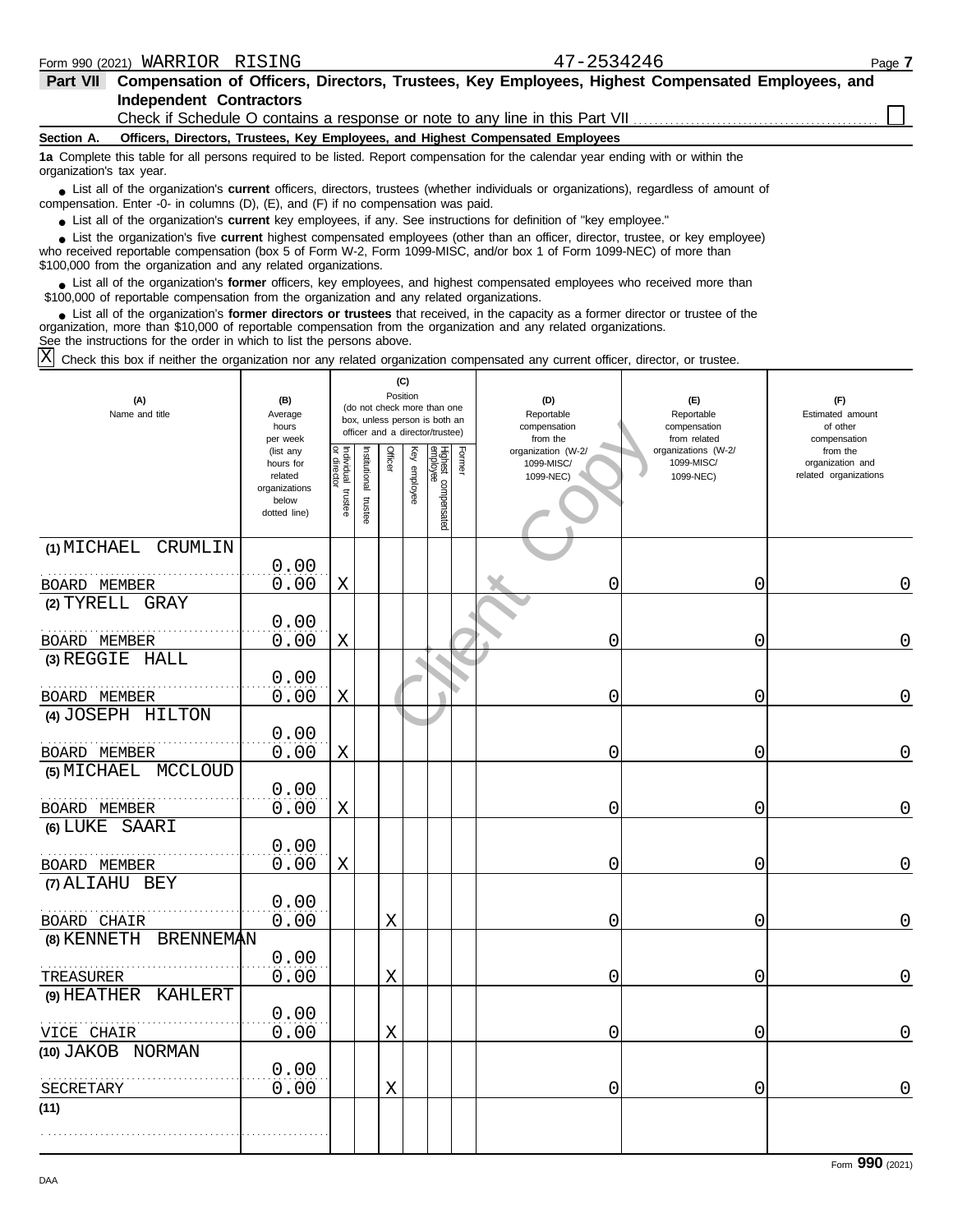| Form 990 (2021) WARRIOR RISING                                                                                                                                                                                                                              |                                                                             |                                        |                      |         |                 |                                                                                                 |        | 47-2534246                                                                                             |                                                   |                                                       | Page 8              |                |
|-------------------------------------------------------------------------------------------------------------------------------------------------------------------------------------------------------------------------------------------------------------|-----------------------------------------------------------------------------|----------------------------------------|----------------------|---------|-----------------|-------------------------------------------------------------------------------------------------|--------|--------------------------------------------------------------------------------------------------------|---------------------------------------------------|-------------------------------------------------------|---------------------|----------------|
| Part VII                                                                                                                                                                                                                                                    |                                                                             |                                        |                      |         |                 |                                                                                                 |        | Section A. Officers, Directors, Trustees, Key Employees, and Highest Compensated Employees (continued) |                                                   |                                                       |                     |                |
| (A)<br>Name and title                                                                                                                                                                                                                                       | (B)<br>Average<br>hours<br>per week                                         |                                        |                      |         | (C)<br>Position | (do not check more than one<br>box, unless person is both an<br>officer and a director/trustee) |        | (D)<br>Reportable<br>compensation<br>from the                                                          | (F)<br>Reportable<br>compensation<br>from related | (F)<br>Estimated amount<br>of other<br>compensation   |                     |                |
|                                                                                                                                                                                                                                                             | (list any<br>hours for<br>related<br>organizations<br>below<br>dotted line) | Individual 1<br>or director<br>trustee | nstitutional trustee | Officer | Key employee    | Highest compensated<br>employee                                                                 | Former | organization (W-2/<br>1099-MISC/<br>1099-NEC)                                                          | organizations (W-2/<br>1099-MISC/<br>1099-NEC)    | from the<br>organization and<br>related organizations |                     |                |
|                                                                                                                                                                                                                                                             |                                                                             |                                        |                      |         |                 |                                                                                                 |        |                                                                                                        |                                                   |                                                       |                     |                |
|                                                                                                                                                                                                                                                             |                                                                             |                                        |                      |         |                 |                                                                                                 |        |                                                                                                        |                                                   |                                                       |                     |                |
|                                                                                                                                                                                                                                                             |                                                                             |                                        |                      |         |                 |                                                                                                 |        |                                                                                                        |                                                   |                                                       |                     |                |
|                                                                                                                                                                                                                                                             |                                                                             |                                        |                      |         |                 |                                                                                                 |        |                                                                                                        |                                                   |                                                       |                     |                |
|                                                                                                                                                                                                                                                             |                                                                             |                                        |                      |         |                 |                                                                                                 |        |                                                                                                        |                                                   |                                                       |                     |                |
|                                                                                                                                                                                                                                                             |                                                                             |                                        |                      |         |                 |                                                                                                 |        |                                                                                                        |                                                   |                                                       |                     |                |
|                                                                                                                                                                                                                                                             |                                                                             |                                        |                      |         |                 |                                                                                                 |        |                                                                                                        |                                                   |                                                       |                     |                |
|                                                                                                                                                                                                                                                             |                                                                             |                                        |                      |         |                 |                                                                                                 |        |                                                                                                        |                                                   |                                                       |                     |                |
| Total from continuation sheets to Part VII, Section A<br>c                                                                                                                                                                                                  |                                                                             |                                        |                      |         |                 |                                                                                                 | ū<br>u |                                                                                                        |                                                   |                                                       |                     |                |
| Total number of individuals (including but not limited to those listed above) who received more than \$100,000 of<br>$\mathbf{2}$<br>reportable compensation from the organization $\mathbf u$ 0                                                            |                                                                             |                                        |                      |         |                 |                                                                                                 |        |                                                                                                        |                                                   |                                                       |                     |                |
| Did the organization list any former officer, director, trustee, key employee, or highest compensated<br>3                                                                                                                                                  |                                                                             |                                        |                      |         |                 |                                                                                                 |        |                                                                                                        |                                                   |                                                       | Yes                 | N <sub>o</sub> |
| For any individual listed on line 1a, is the sum of reportable compensation and other compensation from the<br>4<br>organization and related organizations greater than \$150,000? If "Yes," complete Schedule J for such                                   |                                                                             |                                        |                      |         |                 |                                                                                                 |        |                                                                                                        |                                                   | 3                                                     |                     | Χ              |
| Did any person listed on line 1a receive or accrue compensation from any unrelated organization or individual<br>5                                                                                                                                          |                                                                             |                                        |                      |         |                 |                                                                                                 |        |                                                                                                        |                                                   | 4                                                     |                     | Χ              |
| Section B. Independent Contractors                                                                                                                                                                                                                          |                                                                             |                                        |                      |         |                 |                                                                                                 |        |                                                                                                        |                                                   | 5                                                     |                     | Χ              |
| Complete this table for your five highest compensated independent contractors that received more than \$100,000 of<br>1<br>compensation from the organization. Report compensation for the calendar year ending with or within the organization's tax year. |                                                                             |                                        |                      |         |                 |                                                                                                 |        |                                                                                                        |                                                   |                                                       |                     |                |
|                                                                                                                                                                                                                                                             | (A)<br>Name and business address                                            |                                        |                      |         |                 |                                                                                                 |        |                                                                                                        | (B)<br>Description of services                    |                                                       | (C)<br>Compensation |                |
|                                                                                                                                                                                                                                                             |                                                                             |                                        |                      |         |                 |                                                                                                 |        |                                                                                                        |                                                   |                                                       |                     |                |
|                                                                                                                                                                                                                                                             |                                                                             |                                        |                      |         |                 |                                                                                                 |        |                                                                                                        |                                                   |                                                       |                     |                |
|                                                                                                                                                                                                                                                             |                                                                             |                                        |                      |         |                 |                                                                                                 |        |                                                                                                        |                                                   |                                                       |                     |                |
|                                                                                                                                                                                                                                                             |                                                                             |                                        |                      |         |                 |                                                                                                 |        |                                                                                                        |                                                   |                                                       |                     |                |
| Total number of independent contractors (including but not limited to those listed above) who<br>$\mathbf{2}$                                                                                                                                               |                                                                             |                                        |                      |         |                 |                                                                                                 |        |                                                                                                        |                                                   |                                                       |                     |                |
| received more than \$100,000 of compensation from the organization u                                                                                                                                                                                        |                                                                             |                                        |                      |         |                 |                                                                                                 |        |                                                                                                        |                                                   |                                                       |                     |                |

|     | <b>TOODIVO HIGH WILL WILL ON DOMINATION IN THE HIGH STUDIES OF STATISTICS</b> |                            |
|-----|-------------------------------------------------------------------------------|----------------------------|
| DAA |                                                                               | Form 990<br>10001<br>(2021 |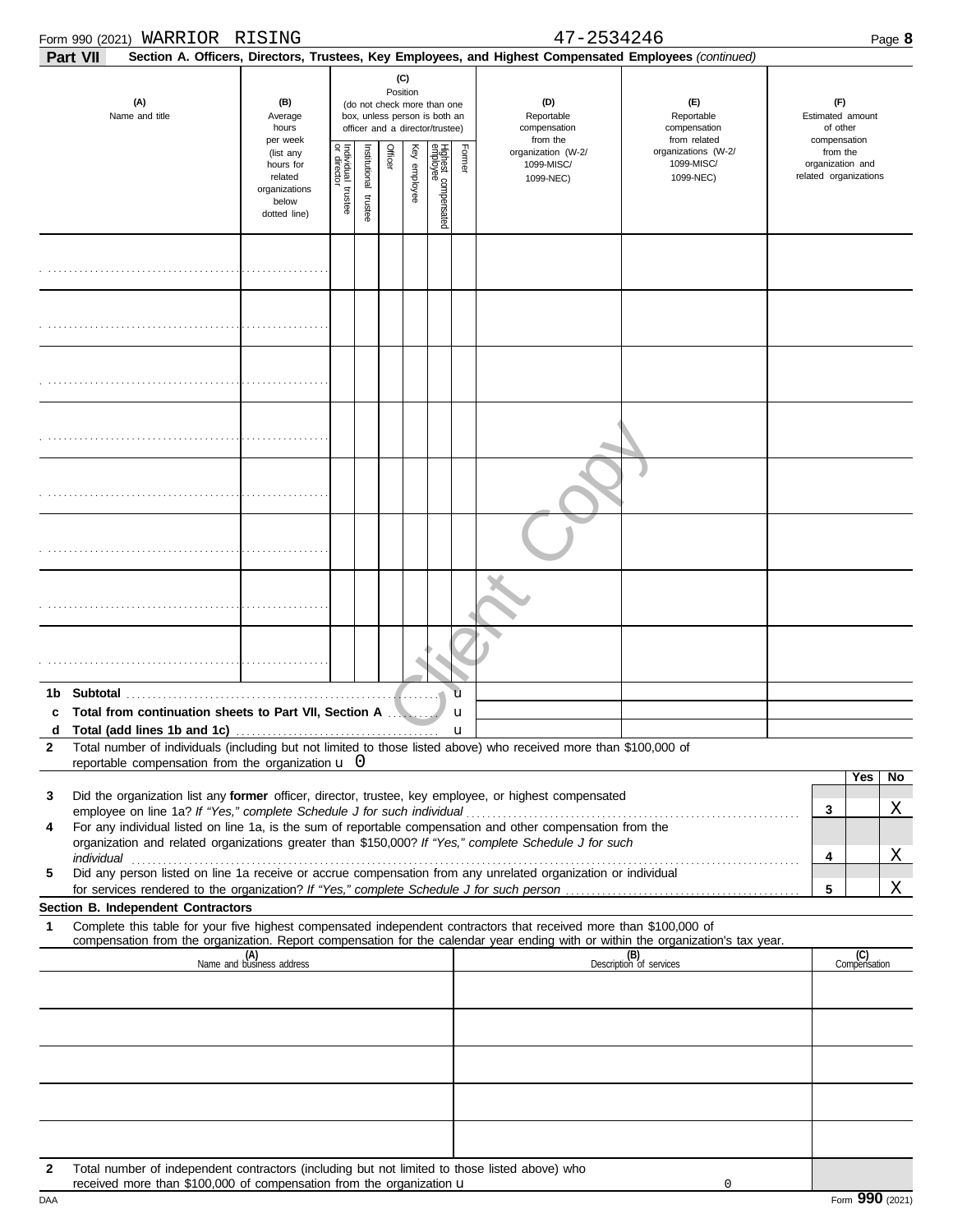|                                                           |     |                                                                                               |    |                |                 |                      | (A)<br>Total revenue | (B)<br>Related or exempt<br>function revenue | (C)<br>Unrelated<br>business revenue | (D)<br>Revenue excluded<br>from tax under<br>sections 512-514 |
|-----------------------------------------------------------|-----|-----------------------------------------------------------------------------------------------|----|----------------|-----------------|----------------------|----------------------|----------------------------------------------|--------------------------------------|---------------------------------------------------------------|
|                                                           |     | 1a Federated campaigns                                                                        |    |                | 1a              | 1,532,470            |                      |                                              |                                      |                                                               |
| Contributions, Gifts, Grants<br>and Other Similar Amounts |     | <b>b</b> Membership dues <i></i>                                                              |    |                | 1 <sub>b</sub>  |                      |                      |                                              |                                      |                                                               |
|                                                           |     |                                                                                               |    |                | 1 <sub>c</sub>  |                      |                      |                                              |                                      |                                                               |
|                                                           |     | c Fundraising events<br>d Related organizations<br><b>e</b> Government grants (contributions) |    |                | 1 <sub>d</sub>  |                      |                      |                                              |                                      |                                                               |
|                                                           |     |                                                                                               |    |                | 1e              | 24,900               |                      |                                              |                                      |                                                               |
|                                                           |     | f All other contributions, gifts, grants,                                                     |    |                |                 |                      |                      |                                              |                                      |                                                               |
|                                                           |     | and similar amounts not included above                                                        |    |                | 1f              |                      |                      |                                              |                                      |                                                               |
|                                                           |     | g Noncash contributions included in                                                           |    |                | $1g$ \$         |                      |                      |                                              |                                      |                                                               |
|                                                           |     |                                                                                               |    |                |                 |                      | 1,557,370            |                                              |                                      |                                                               |
|                                                           |     |                                                                                               |    |                |                 | <b>Business Code</b> |                      |                                              |                                      |                                                               |
|                                                           | 2a  |                                                                                               |    |                |                 |                      |                      |                                              |                                      |                                                               |
|                                                           | b   |                                                                                               |    |                |                 |                      |                      |                                              |                                      |                                                               |
| Program Service<br>Revenue                                |     |                                                                                               |    |                |                 |                      |                      |                                              |                                      |                                                               |
|                                                           |     |                                                                                               |    |                |                 |                      |                      |                                              |                                      |                                                               |
|                                                           |     |                                                                                               |    |                |                 |                      |                      |                                              |                                      |                                                               |
|                                                           |     | f All other program service revenue                                                           |    |                |                 |                      |                      |                                              |                                      |                                                               |
|                                                           |     |                                                                                               |    |                |                 |                      |                      |                                              |                                      |                                                               |
|                                                           |     | 3 Investment income (including dividends, interest, and                                       |    |                |                 |                      |                      |                                              |                                      |                                                               |
|                                                           |     |                                                                                               |    |                |                 | u                    |                      |                                              |                                      |                                                               |
|                                                           | 4   | Income from investment of tax-exempt bond proceeds                                            |    |                |                 | $\mathbf{u}$         |                      |                                              |                                      |                                                               |
|                                                           | 5   |                                                                                               |    |                |                 | $\mathbf u$          |                      |                                              |                                      |                                                               |
|                                                           |     |                                                                                               |    | (i) Real       |                 | (ii) Personal        |                      |                                              |                                      |                                                               |
|                                                           |     | 6a Gross rents                                                                                | 6a |                |                 |                      |                      |                                              |                                      |                                                               |
|                                                           |     | <b>b</b> Less: rental expenses                                                                | 6b |                |                 |                      |                      |                                              |                                      |                                                               |
|                                                           |     | C Rental inc. or (loss)                                                                       | 6c |                |                 |                      |                      |                                              |                                      |                                                               |
|                                                           |     |                                                                                               |    |                |                 | $\mathbf{u}$         |                      |                                              |                                      |                                                               |
|                                                           |     | <b>7a</b> Gross amount from                                                                   |    | (i) Securities |                 | (ii) Other           |                      |                                              |                                      |                                                               |
|                                                           |     | sales of assets<br>other than inventory                                                       | 7a |                |                 |                      |                      |                                              |                                      |                                                               |
|                                                           |     | <b>b</b> Less: cost or other                                                                  |    |                |                 |                      |                      |                                              |                                      |                                                               |
|                                                           |     | basis and sales exps.                                                                         | 7b |                |                 |                      |                      |                                              |                                      |                                                               |
| Revenue                                                   |     | c Gain or (loss)                                                                              | 7c |                |                 |                      |                      |                                              |                                      |                                                               |
|                                                           |     |                                                                                               |    |                |                 | u                    |                      |                                              |                                      |                                                               |
| Other                                                     |     | 8a Gross income from fundraising events                                                       |    |                |                 |                      |                      |                                              |                                      |                                                               |
|                                                           |     | (not including $$$                                                                            |    | .              |                 |                      |                      |                                              |                                      |                                                               |
|                                                           |     | of contributions reported on line                                                             |    |                |                 |                      |                      |                                              |                                      |                                                               |
|                                                           |     | 1c). See Part IV, line $18$                                                                   |    |                | 8а              |                      |                      |                                              |                                      |                                                               |
|                                                           |     | <b>b</b> Less: direct expenses                                                                |    |                | 8b              |                      |                      |                                              |                                      |                                                               |
|                                                           |     | <b>c</b> Net income or (loss) from fundraising events                                         |    |                |                 | u                    |                      |                                              |                                      |                                                               |
|                                                           |     | 9a Gross income from gaming                                                                   |    |                |                 |                      |                      |                                              |                                      |                                                               |
|                                                           |     | activities. See Part IV, line 19                                                              |    |                | 9а              |                      |                      |                                              |                                      |                                                               |
|                                                           |     | <b>b</b> Less: direct expenses                                                                |    |                | 9b              |                      |                      |                                              |                                      |                                                               |
|                                                           |     | c Net income or (loss) from gaming activities                                                 |    |                |                 | u                    |                      |                                              |                                      |                                                               |
|                                                           |     | 10a Gross sales of inventory, less                                                            |    |                |                 |                      |                      |                                              |                                      |                                                               |
|                                                           |     | returns and allowances                                                                        |    |                | 10a             |                      |                      |                                              |                                      |                                                               |
|                                                           |     | <b>b</b> Less: cost of goods sold                                                             |    |                | 10 <sub>b</sub> |                      |                      |                                              |                                      |                                                               |
|                                                           |     | c Net income or (loss) from sales of inventory                                                |    |                |                 | $\mathbf{u}$         |                      |                                              |                                      |                                                               |
|                                                           |     |                                                                                               |    |                |                 | <b>Business Code</b> |                      |                                              |                                      |                                                               |
|                                                           | 11a |                                                                                               |    |                |                 |                      |                      |                                              |                                      |                                                               |
|                                                           | b   |                                                                                               |    |                |                 |                      |                      |                                              |                                      |                                                               |
| Miscellaneous<br>Revenue                                  | c   |                                                                                               |    |                |                 |                      |                      |                                              |                                      |                                                               |
|                                                           |     |                                                                                               |    |                |                 |                      |                      |                                              |                                      |                                                               |
|                                                           |     |                                                                                               |    |                |                 |                      |                      |                                              |                                      |                                                               |
|                                                           |     |                                                                                               |    |                |                 | $\mathbf{u}$         | 1,557,370            | 0                                            | $\mathbf 0$                          | $\Omega$                                                      |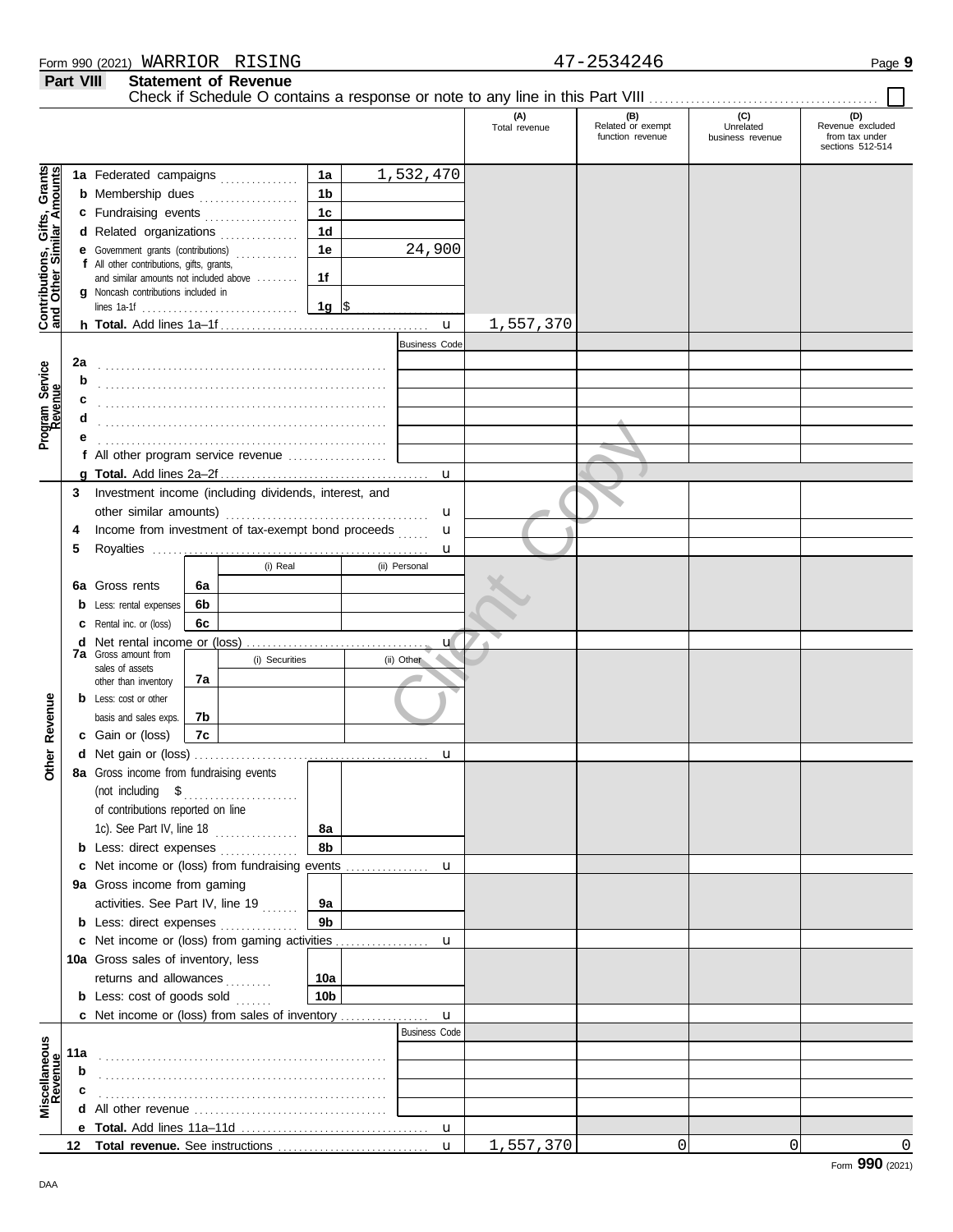| Form 990 (2021) | WARRIOR | RISING                                  | 2534246 | 10<br>Page |
|-----------------|---------|-----------------------------------------|---------|------------|
| <b>Part IX</b>  |         | <b>Statement of Functional Expenses</b> |         |            |

|    | Section 501(c)(3) and 501(c)(4) organizations must complete all columns. All other organizations must complete column (A).<br>Check if Schedule O contains a response or note to any line in this Part IX |                    |                             |                                    | $\overline{\mathrm{x}}$ |
|----|-----------------------------------------------------------------------------------------------------------------------------------------------------------------------------------------------------------|--------------------|-----------------------------|------------------------------------|-------------------------|
|    |                                                                                                                                                                                                           | (A)                | (B)                         | (C)                                | (D)                     |
|    | Do not include amounts reported on lines 6b, 7b,<br>8b, 9b, and 10b of Part VIII.                                                                                                                         | Total expenses     | Program service<br>expenses | Management and<br>general expenses | Fundraising<br>expenses |
| 1  | Grants and other assistance to domestic organizations                                                                                                                                                     |                    |                             |                                    |                         |
|    | and domestic governments. See Part IV, line 21                                                                                                                                                            |                    |                             |                                    |                         |
| 2  | Grants and other assistance to domestic                                                                                                                                                                   |                    |                             |                                    |                         |
|    | individuals. See Part IV, line 22                                                                                                                                                                         | 376,249            | 376,249                     |                                    |                         |
| 3  | in de la partida<br>Grants and other assistance to foreign                                                                                                                                                |                    |                             |                                    |                         |
|    | organizations, foreign governments, and                                                                                                                                                                   |                    |                             |                                    |                         |
|    | foreign individuals. See Part IV, lines 15 and 16                                                                                                                                                         |                    |                             |                                    |                         |
| 4  | Benefits paid to or for members                                                                                                                                                                           |                    |                             |                                    |                         |
| 5  | Compensation of current officers, directors,                                                                                                                                                              |                    |                             |                                    |                         |
|    | trustees, and key employees                                                                                                                                                                               |                    |                             |                                    |                         |
| 6  | Compensation not included above to disqualified                                                                                                                                                           |                    |                             |                                    |                         |
|    | persons (as defined under section 4958(f)(1)) and                                                                                                                                                         |                    |                             |                                    |                         |
|    | persons described in section 4958(c)(3)(B)                                                                                                                                                                |                    |                             |                                    |                         |
| 7  | Other salaries and wages                                                                                                                                                                                  | 177,208            | 166,418                     | 5,964                              | 4,826                   |
| 8  | Pension plan accruals and contributions (include                                                                                                                                                          |                    |                             |                                    |                         |
|    | section 401(k) and 403(b) employer contributions)                                                                                                                                                         |                    |                             |                                    |                         |
| 9  | Other employee benefits                                                                                                                                                                                   |                    |                             |                                    |                         |
| 10 | Payroll taxes                                                                                                                                                                                             | 321                |                             | 321                                |                         |
| 11 | Fees for services (nonemployees):                                                                                                                                                                         |                    |                             |                                    |                         |
| a  | Management                                                                                                                                                                                                |                    |                             |                                    |                         |
| b  | Legal                                                                                                                                                                                                     |                    |                             |                                    |                         |
| c  |                                                                                                                                                                                                           | $\overline{5,785}$ |                             | 5,785                              |                         |
| d  | Lobbying                                                                                                                                                                                                  |                    |                             |                                    |                         |
| е  | Professional fundraising services. See Part IV, line 17                                                                                                                                                   | 59,004             |                             |                                    | 59,004                  |
| f  | Investment management fees<br>.                                                                                                                                                                           |                    |                             |                                    |                         |
| g  | Other. (If line 11g amount exceeds 10% of line 25, column                                                                                                                                                 |                    |                             |                                    |                         |
|    | (A) amount, list line 11g expenses on Schedule O.)                                                                                                                                                        | 180,187            | 120,276                     |                                    | 59,911                  |
| 12 | Advertising and promotion                                                                                                                                                                                 | 11,565             | 536                         |                                    | 11,029                  |
| 13 |                                                                                                                                                                                                           | 8,074              |                             | 4,300                              | 3,774                   |
| 14 | Information technology                                                                                                                                                                                    | 41,406             | 18,895                      | 3,741                              | 18,770                  |
| 15 |                                                                                                                                                                                                           |                    |                             |                                    |                         |
| 16 |                                                                                                                                                                                                           |                    |                             |                                    |                         |
| 17 | Travel                                                                                                                                                                                                    | 11,029             | 2,821                       | 254                                | 7,954                   |
|    | Payments of travel or entertainment expenses                                                                                                                                                              |                    |                             |                                    |                         |
|    | for any federal, state, or local public officials                                                                                                                                                         |                    |                             |                                    |                         |
| 19 | Conferences, conventions, and meetings                                                                                                                                                                    | 317                | 317                         |                                    |                         |
| 20 | Interest                                                                                                                                                                                                  |                    |                             |                                    |                         |
| 21 | Payments to affiliates                                                                                                                                                                                    |                    |                             |                                    |                         |
| 22 | Depreciation, depletion, and amortization                                                                                                                                                                 | 3,487              | 3,487                       |                                    |                         |
| 23 | Insurance                                                                                                                                                                                                 | 2,088              |                             | 2,088                              |                         |
| 24 | Other expenses. Itemize expenses not covered                                                                                                                                                              |                    |                             |                                    |                         |
|    | above (List miscellaneous expenses on line 24e. If                                                                                                                                                        |                    |                             |                                    |                         |
|    | line 24e amount exceeds 10% of line 25, column                                                                                                                                                            |                    |                             |                                    |                         |
|    | (A) amount, list line 24e expenses on Schedule O.)                                                                                                                                                        |                    |                             |                                    |                         |
| a  | <b>EVENTS</b>                                                                                                                                                                                             | 551,680            | 546,511                     |                                    | 5,169                   |
| b  | BANK AND MERCHANT FEES                                                                                                                                                                                    | 13,659             |                             | 13,659                             |                         |
| c  | FUND DEVELOPMENT                                                                                                                                                                                          | 11,685             | 9,100                       |                                    | 2,585                   |
| d  | MERCHANDISE                                                                                                                                                                                               | 4,788              |                             |                                    | 4,788                   |
| е  | All other expenses                                                                                                                                                                                        | 9,406              | 1,949                       | 1,156                              | 6,301                   |
| 25 | Total functional expenses. Add lines 1 through 24e                                                                                                                                                        | 1,467,938          | 1,246,559                   | 37,268                             | 184,111                 |
| 26 | Joint costs. Complete this line only if the<br>organization reported in column (B) joint costs                                                                                                            |                    |                             |                                    |                         |
|    | from a combined educational campaign and                                                                                                                                                                  |                    |                             |                                    |                         |
|    | fundraising solicitation. Check here u<br>if<br>following SOP 98.2 (ASC 958.720)                                                                                                                          |                    |                             |                                    |                         |

following SOP 98-2 (ASC 958-720) . . . . . . . . . . . . .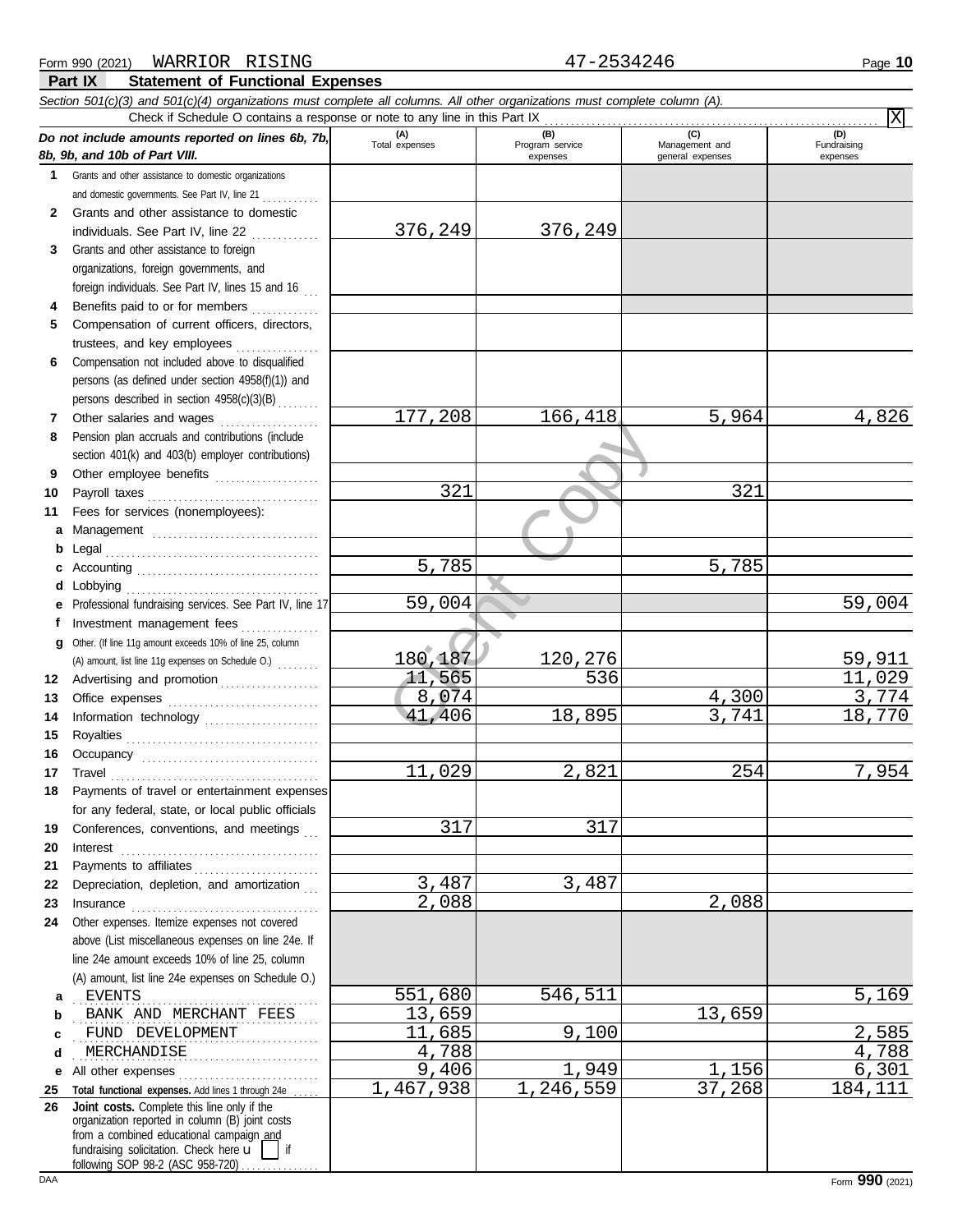#### Form 990 (2021) Page **11** WARRIOR RISING 47-2534246

**Part X Balance Sheet**

#### Check if Schedule O contains a response or note to any line in this Part X **(A) (B)** Beginning of year | End of year 349,656 417,637 Cash—non-interest-bearing . . . . . . . . . . . . . . . . . . . . . . . . . . . . . . . . . . . . . . . . . . . . . . . . . . . . . . . . . . . . . . **1 1 2** 2 Savings and temporary cash investments **contain the container and the set of the set of the set of the set of the set of the set of the set of the set of the set of the set of the set of the set of the set of the set of 3 3** Pledges and grants receivable, net . . . . . . . . . . . . . . . . . . . . . . . . . . . . . . . . . . . . . . . . . . . . . . . . . . . . . . **4 4** Accounts receivable, net . . . . . . . . . . . . . . . . . . . . . . . . . . . . . . . . . . . . . . . . . . . . . . . . . . . . . . . . . . . . . . . . . **5** Loans and other receivables from any current or former officer, director, trustee, key employee, creator or founder, substantial contributor, or 35% controlled entity or family member of any of these persons **5 6** Loans and other receivables from other disqualified persons (as defined **6** under section  $4958(f)(1)$ , and persons described in section  $4958(c)(3)(B)$  ............. **Assets 7 7** Notes and loans receivable, net . . . . . . . . . . . . . . . . . . . . . . . . . . . . . . . . . . . . . . . . . . . . . . . . . . . . . . . . . . **8 8** Inventories for sale or use . . . . . . . . . . . . . . . . . . . . . . . . . . . . . . . . . . . . . . . . . . . . . . . . . . . . . . . . . . . . . . . . Prepaid expenses and deferred charges . . . . . . . . . . . . . . . . . . . . . . . . . . . . . . . . . . . . . . . . . . . . . . . . . 348 2,508 **9 9 10a** Land, buildings, and equipment: cost or other <u>29,900</u><br>21,183 basis. Complete Part VI of Schedule D . . . . . . . . . . . . 10a  $12,204$  10c 8,717 **10c b** Less: accumulated depreciation . . . . . . . . . . . . . . . . . . . . . . . **10b** and the contract of the contract of the contract of the contract of the contract of the contract of the contract of the contract of the contract of the contract of the contract of the contract of the contract of the contra Investments—publicly traded securities . . . . . . . . . . . . . . . . . . . . . . . . . . . . . . . . . . . . . . . . . . . . . . . . . . **11 11 12 12** Investments—other securities. See Part IV, line 11 . . . . . . . . . . . . . . . . . . . . . . . . . . . . . . . . . . . . . **13 13** Investments—program-related. See Part IV, line 11 . . . . . . . . . . . . . . . . . . . . . . . . . . . . . . . . . . . . . 14 Intangible assets ........ Intangible assets . . . . . . . . . . . . . . . . . . . . . . . . . . . . . . . . . . . . . . . . . . . . . . . . . . . . . . . . . . . . . . . . . . . . . . . . . **14 15 15** Other assets. See Part IV, line 11 . . . . . . . . . . . . . . . . . . . . . . . . . . . . . . . . . . . . . . . . . . . . . . . . . . . . . . . **Total assets.** Add lines 1 through 15 (must equal line 33) ................... 362,208 16 428,862<br>8,327 17 10,449 **16 16** 10,449 **17** Accounts payable and accrued expenses . . . . . . . . . . . . . . . . . . . . . . . . . . . . . . . . . . . . . . . . . . . . . . . . **17** Grants payable . . . . . . . . . . . . . . . . . . . . . . . . . . . . . . . . . . . . . . . . . . . . . . . . . . . . . . . . . . . . . . . . . . . . . . . . . . . **18 18 19 19** Deferred revenue . . . . . . . . . . . . . . . . . . . . . . . . . . . . . . . . . . . . . . . . . . . . . . . . . . . . . . . . . . . . . . . . . . . . . . . . . **20 20** Tax-exempt bond liabilities . . . . . . . . . . . . . . . . . . . . . . . . . . . . . . . . . . . . . . . . . . . . . . . . . . . . . . . . . . . . . . . **21 21** Escrow or custodial account liability. Complete Part IV of Schedule D . . . . . . . . . . . . . . . . . . **22** Loans and other payables to any current or former officer, director, **Liabilities** trustee, key employee, creator or founder, substantial contributor, or 35% **22** controlled entity or family member of any of these persons **23** Secured mortgages and notes payable to unrelated third parties **23 24** Unsecured notes and loans payable to unrelated third parties **24 25** Other liabilities (including federal income tax, payables to related third parties, and other liabilities not included on lines 17-24). Complete Part X of Schedule D . . . . . . . . . . . . . . . . . . . . . . . . . . . . . . . . . . . . . . . . . . . . . . . . . . . . . . . . . . . . . . . . . . . . . . . . . . . .  $\begin{array}{|c|c|c|c|}\n \hline\n 234,033 & \textbf{25} & \textbf{209,133} \\
 \hline\n 242,360 & \textbf{26} & \textbf{219,582}\n \hline\n \end{array}$ **25** 242,360 **26** Total liabilities. Add lines 17 through 25 **26 Organizations that follow FASB ASC 958, check here** u Net Assets or Fund Balances **Net Assets or Fund Balances and complete lines 27, 28, 32, and 33. 27** Net assets without donor restrictions . . . . . . . . . . . . . . . . . . . . . . . . . . . . . . . . . . . . . . . . . . . . . . . . . . . . **27 28 28** Net assets with donor restrictions . . . . . . . . . . . . . . . . . . . . . . . . . . . . . . . . . . . . . . . . . . . . . . . . . . . . . . . . Organizations that do not follow FASB ASC 958, check here  $\mathbf{u} \phantom{a} \mathbf{X}$ **and complete lines 29 through 33.** Capital stock or trust principal, or current funds . . . . . . . . . . . . . . . . . . . . . . . . . . . . . . . . . . . . . . . . . . **29 29** Paid-in or capital surplus, or land, building, or equipment fund ........................... **30 30** 119,848 31 209,280<br>119,848 32 209,280 **31** Retained earnings, endowment, accumulated income, or other funds . . . . . . . . . . . . . . . . . . . **31** Total net assets or fund balances . . . . . . . . . . . . . . . . . . . . . . . . . . . . . . . . . . . . . . . . . . . . . . . . . . . . . . . .  $\begin{array}{|c|c|c|c|c|}\n \hline\n 119,848 & \mathbf{32} & 209,280 \\
 \hline\n 362,208 & \mathbf{33} & 428,862\n \end{array}$ **32 32 33** Total liabilities and net assets/fund balances .... 362,208 **33**

Form **990** (2021)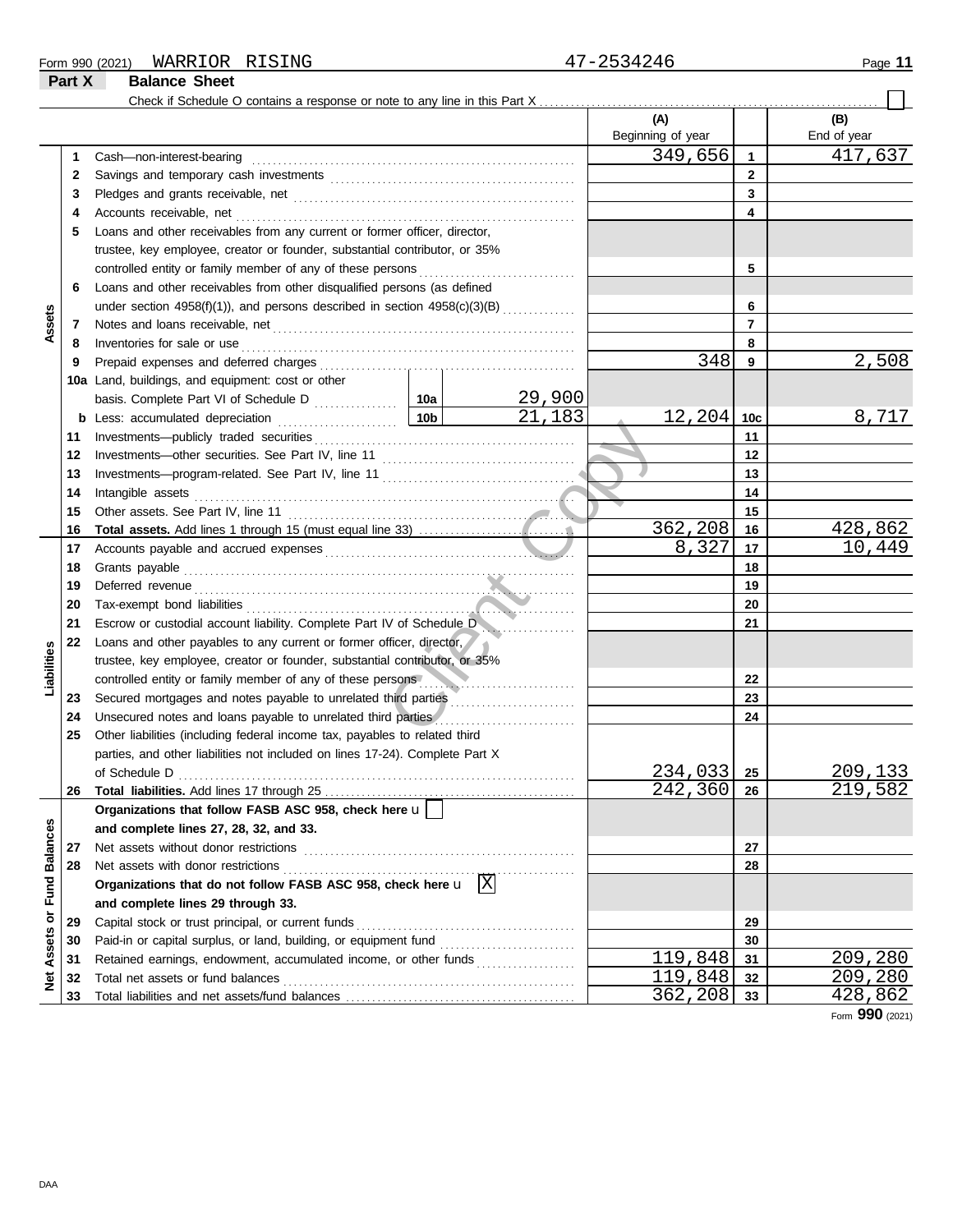|    | Form 990 (2021) WARRIOR RISING                                                                                                                                                                                                                                                   | 47-2534246              |                |         | Page 12 |
|----|----------------------------------------------------------------------------------------------------------------------------------------------------------------------------------------------------------------------------------------------------------------------------------|-------------------------|----------------|---------|---------|
|    | Part XI<br><b>Reconciliation of Net Assets</b>                                                                                                                                                                                                                                   |                         |                |         |         |
|    |                                                                                                                                                                                                                                                                                  |                         |                |         |         |
| 1  |                                                                                                                                                                                                                                                                                  | $\overline{1}$          | 1,557,370      |         |         |
| 2  |                                                                                                                                                                                                                                                                                  | $\overline{2}$          | 1,467,938      |         |         |
| 3  |                                                                                                                                                                                                                                                                                  | 3                       |                |         | 89,432  |
| 4  |                                                                                                                                                                                                                                                                                  | $\overline{\mathbf{4}}$ |                |         | 119,848 |
| 5  |                                                                                                                                                                                                                                                                                  | 5                       |                |         |         |
| 6  |                                                                                                                                                                                                                                                                                  | 6                       |                |         |         |
| 7  | Investment expenses                                                                                                                                                                                                                                                              | $\overline{7}$          |                |         |         |
| 8  | Prior period adjustments                                                                                                                                                                                                                                                         | 8                       |                |         |         |
| 9  |                                                                                                                                                                                                                                                                                  | 9                       |                |         |         |
| 10 | Net assets or fund balances at end of year. Combine lines 3 through 9 (must equal Part X, line                                                                                                                                                                                   |                         |                |         |         |
|    | $32$ , column $(B)$ )<br>. <u>.</u>                                                                                                                                                                                                                                              | 10                      |                | 209,280 |         |
|    | <b>Financial Statements and Reporting</b><br>Part XII                                                                                                                                                                                                                            |                         |                |         |         |
|    |                                                                                                                                                                                                                                                                                  |                         |                |         |         |
|    |                                                                                                                                                                                                                                                                                  |                         |                | Yes     | No      |
| 1  | ΙX<br>Accounting method used to prepare the Form 990:<br>Cash<br>Accrual<br>$\perp$                                                                                                                                                                                              | Other                   |                |         |         |
|    | If the organization changed its method of accounting from a prior year or checked "Other," explain on                                                                                                                                                                            |                         |                |         |         |
|    | Schedule O.                                                                                                                                                                                                                                                                      |                         |                |         |         |
|    | 2a Were the organization's financial statements compiled or reviewed by an independent accountant?                                                                                                                                                                               |                         | 2a             |         | X       |
|    | If "Yes," check a box below to indicate whether the financial statements for the year were compiled or                                                                                                                                                                           |                         |                |         |         |
|    | reviewed on a separate basis, consolidated basis, or both:                                                                                                                                                                                                                       |                         |                |         |         |
|    | Separate basis<br>Consolidated basis<br>Both consolidated and separate basis                                                                                                                                                                                                     |                         |                |         |         |
|    | <b>b</b> Were the organization's financial statements audited by an independent accountant?                                                                                                                                                                                      |                         | 2b             |         | Χ       |
|    | If "Yes," check a box below to indicate whether the financial statements for the year were audited on a                                                                                                                                                                          |                         |                |         |         |
|    | separate basis, consolidated basis, or both:                                                                                                                                                                                                                                     |                         |                |         |         |
|    | Consolidated basis<br>Both consolidated and separate basis<br>Separate basis                                                                                                                                                                                                     |                         |                |         |         |
|    | c If "Yes" to line 2a or 2b, does the organization have a committee that assumes responsibility for oversight of                                                                                                                                                                 |                         |                |         |         |
|    | the audit, review, or compilation of its financial statements and selection of an independent accountant?                                                                                                                                                                        |                         | 2c             |         |         |
|    | If the organization changed either its oversight process or selection process during the tax year, explain on                                                                                                                                                                    |                         |                |         |         |
|    | Schedule O.                                                                                                                                                                                                                                                                      |                         |                |         |         |
|    | 3a As a result of a federal award, was the organization required to undergo an audit or audits as set forth in the                                                                                                                                                               |                         |                |         |         |
|    | Single Audit Act and OMB Circular A-133?<br><u>and the state of the state of the state of the state of the state of the state of the state of the state of the state of the state of the state of the state of the state of the state of the state of the state of the state</u> |                         | За             |         |         |
|    | <b>b</b> If "Yes," did the organization undergo the required audit or audits? If the organization did not undergo the                                                                                                                                                            |                         |                |         |         |
|    | required audit or audits, explain why on Schedule O and describe any steps taken to undergo such audits                                                                                                                                                                          |                         | 3 <sub>b</sub> |         |         |
|    |                                                                                                                                                                                                                                                                                  |                         |                | aan     |         |

Form **990** (2021)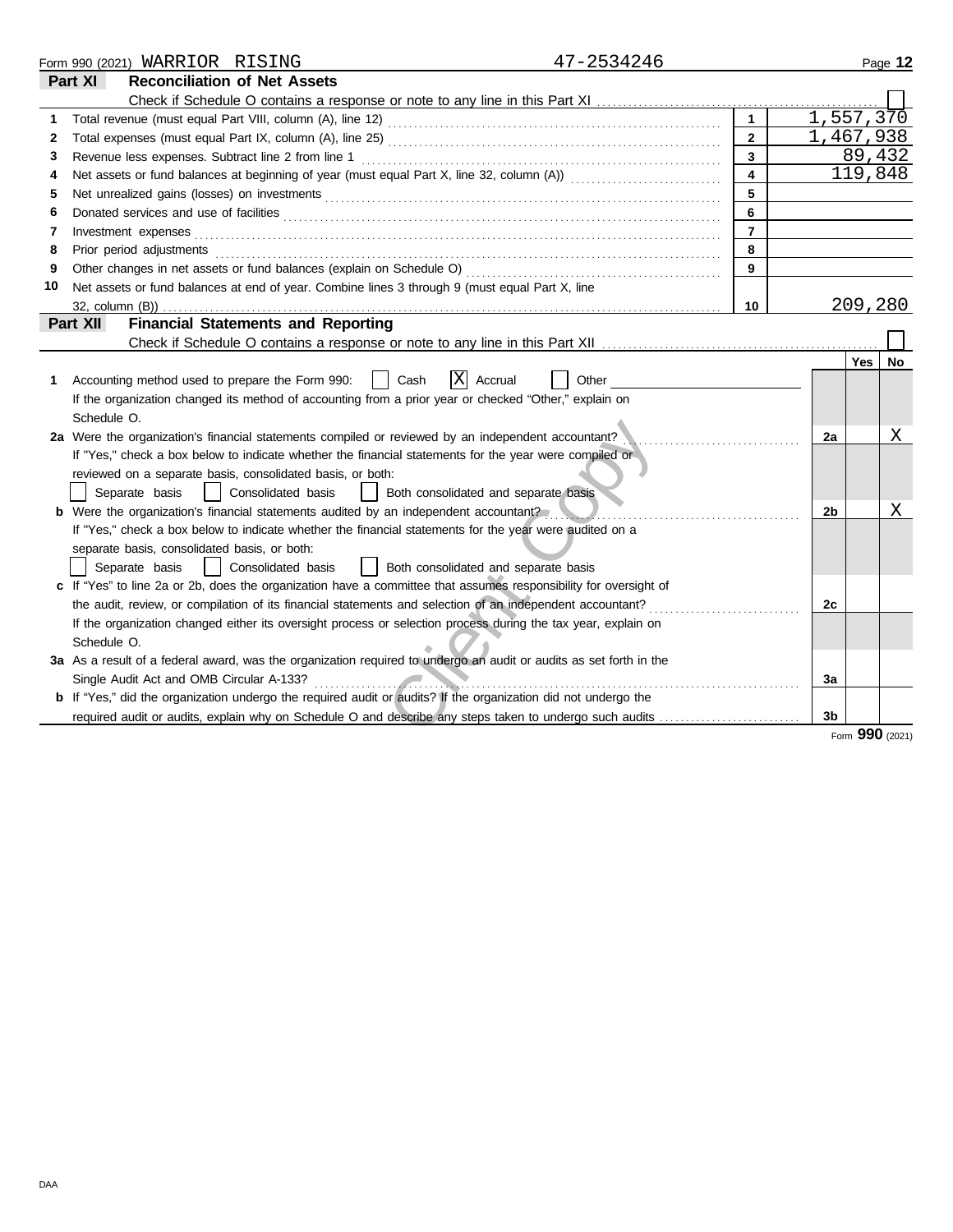## 47-2534246 **Federal Statements**

#### **Form 990 - Federal General Footnote**

**Description** 

RP 2021-48

WARRIOR RISING 11614 S ANNA EMILY DR SOUTH JORDAN, UT

PPP LOAN PROCEEDS

1. APPLICABLE SECTION OF REV. PROC. 2021-48 IS SECTION 3.01(3)

2. AMOUNT OF TAX-EXEMPT INCOME FROM FORGIVENESS OF THE PPP LOAN TREATED AS RECEIVED OR ACCRUED DURING THE YEAR IS \$24,900.

3. WAS FORGIVENESS OF THE PPP LOAN GRANTED AS OF THE DATE THE RETURN IS FILED? YES

Clark Copy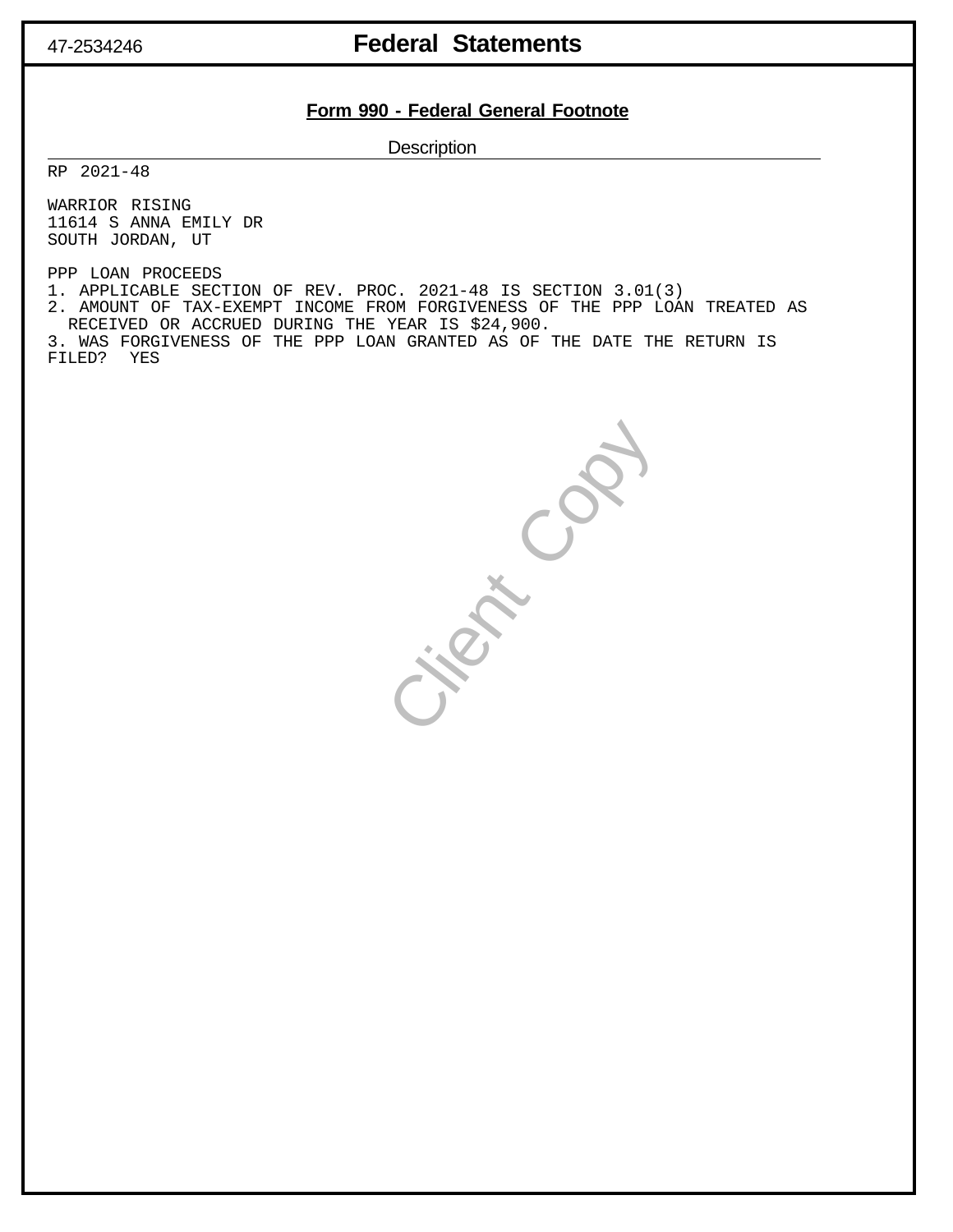| <b>SCHEDULE A</b> |  |
|-------------------|--|
| (Form 990)        |  |

# **A Public Charity Status and Public Support**

**Complete if the organization is a section 501(c)(3) organization or a section 4947(a)(1) nonexempt charitable trust.**

| u Attach to Form 990 or Form 990-EZ. |
|--------------------------------------|
|--------------------------------------|

| 2021                  |
|-----------------------|
| <b>Open to Public</b> |

OMB No. 1545-0047

| Department of the Treasury<br>U Attach to Form 990 or Form 990-EZ.<br>Internal Revenue Service |                                                                                                                           |                          |  |                                                            |                                                                                                                                                                                                                                                     |     | Open to Public           |                        |                                |                    |
|------------------------------------------------------------------------------------------------|---------------------------------------------------------------------------------------------------------------------------|--------------------------|--|------------------------------------------------------------|-----------------------------------------------------------------------------------------------------------------------------------------------------------------------------------------------------------------------------------------------------|-----|--------------------------|------------------------|--------------------------------|--------------------|
|                                                                                                |                                                                                                                           |                          |  |                                                            | <b>u</b> Go to <i>www.irs.gov/Form990</i> for instructions and the latest information.                                                                                                                                                              |     |                          |                        |                                | Inspection         |
|                                                                                                |                                                                                                                           | Name of the organization |  |                                                            |                                                                                                                                                                                                                                                     |     |                          |                        | Employer identification number |                    |
|                                                                                                |                                                                                                                           |                          |  | WARRIOR RISING                                             |                                                                                                                                                                                                                                                     |     |                          |                        | 47-2534246                     |                    |
|                                                                                                | Part I                                                                                                                    |                          |  |                                                            | Reason for Public Charity Status. (All organizations must complete this part.) See instructions.                                                                                                                                                    |     |                          |                        |                                |                    |
|                                                                                                |                                                                                                                           |                          |  |                                                            | The organization is not a private foundation because it is: (For lines 1 through 12, check only one box.)                                                                                                                                           |     |                          |                        |                                |                    |
| 1                                                                                              |                                                                                                                           |                          |  |                                                            | A church, convention of churches, or association of churches described in section 170(b)(1)(A)(i).                                                                                                                                                  |     |                          |                        |                                |                    |
| 2                                                                                              |                                                                                                                           |                          |  |                                                            | A school described in section 170(b)(1)(A)(ii). (Attach Schedule E (Form 990).)                                                                                                                                                                     |     |                          |                        |                                |                    |
| 3                                                                                              |                                                                                                                           |                          |  |                                                            | A hospital or a cooperative hospital service organization described in section 170(b)(1)(A)(iii).                                                                                                                                                   |     |                          |                        |                                |                    |
| 4                                                                                              |                                                                                                                           |                          |  |                                                            | A medical research organization operated in conjunction with a hospital described in section 170(b)(1)(A)(iii). Enter the hospital's name,                                                                                                          |     |                          |                        |                                |                    |
|                                                                                                |                                                                                                                           | city, and state:         |  |                                                            |                                                                                                                                                                                                                                                     |     |                          |                        |                                |                    |
| 5                                                                                              | An organization operated for the benefit of a college or university owned or operated by a governmental unit described in |                          |  |                                                            |                                                                                                                                                                                                                                                     |     |                          |                        |                                |                    |
|                                                                                                |                                                                                                                           |                          |  | section 170(b)(1)(A)(iv). (Complete Part II.)              |                                                                                                                                                                                                                                                     |     |                          |                        |                                |                    |
| 6                                                                                              |                                                                                                                           |                          |  |                                                            | A federal, state, or local government or governmental unit described in section 170(b)(1)(A)(v).                                                                                                                                                    |     |                          |                        |                                |                    |
| 7                                                                                              |                                                                                                                           |                          |  | described in section 170(b)(1)(A)(vi). (Complete Part II.) | An organization that normally receives a substantial part of its support from a governmental unit or from the general public                                                                                                                        |     |                          |                        |                                |                    |
| 8                                                                                              |                                                                                                                           |                          |  |                                                            | A community trust described in section 170(b)(1)(A)(vi). (Complete Part II.)                                                                                                                                                                        |     |                          |                        |                                |                    |
| 9                                                                                              |                                                                                                                           |                          |  |                                                            | An agricultural research organization described in section 170(b)(1)(A)(ix) operated in conjunction with a land-grant college                                                                                                                       |     |                          |                        |                                |                    |
|                                                                                                |                                                                                                                           |                          |  |                                                            | or university or a non-land-grant college of agriculture (see instructions). Enter the name, city, and state of the college or                                                                                                                      |     |                          |                        |                                |                    |
| 10                                                                                             | X                                                                                                                         | university:              |  |                                                            | An organization that normally receives (1) more than 33 1/3% of its support from contributions. membership fees, and gross                                                                                                                          |     |                          |                        |                                |                    |
|                                                                                                |                                                                                                                           |                          |  |                                                            | receipts from activities related to its exempt functions, subject to certain exceptions; and (2) no more than 331/3% of its                                                                                                                         |     |                          |                        |                                |                    |
|                                                                                                |                                                                                                                           |                          |  |                                                            | support from gross investment income and unrelated business taxable income (less section 511 tax) from businesses                                                                                                                                   |     |                          |                        |                                |                    |
|                                                                                                |                                                                                                                           |                          |  |                                                            | acquired by the organization after June 30, 1975. See section 509(a)(2). (Complete Part III.)                                                                                                                                                       |     |                          |                        |                                |                    |
| 11                                                                                             |                                                                                                                           |                          |  |                                                            | An organization organized and operated exclusively to test for public safety. See section 509(a)(4).                                                                                                                                                |     |                          |                        |                                |                    |
| 12                                                                                             |                                                                                                                           |                          |  |                                                            | An organization organized and operated exclusively for the benefit of, to perform the functions of, or to carry out the purposes of                                                                                                                 |     |                          |                        |                                |                    |
|                                                                                                |                                                                                                                           |                          |  |                                                            | one or more publicly supported organizations described in section 509(a)(1) or section 509(a)(2). See section 509(a)(3). Check                                                                                                                      |     |                          |                        |                                |                    |
|                                                                                                |                                                                                                                           |                          |  |                                                            | the box on lines 12a through 12d that describes the type of supporting organization and complete lines 12e, 12f, and 12g.                                                                                                                           |     |                          |                        |                                |                    |
|                                                                                                | a                                                                                                                         |                          |  |                                                            | Type I. A supporting organization operated, supervised, or controlled by its supported organization(s), typically by giving<br>the supported organization(s) the power to regularly appoint or elect a majority of the directors or trustees of the |     |                          |                        |                                |                    |
|                                                                                                |                                                                                                                           |                          |  |                                                            | supporting organization. You must complete Part IV, Sections A and B.                                                                                                                                                                               |     |                          |                        |                                |                    |
|                                                                                                | b                                                                                                                         |                          |  |                                                            | Type II. A supporting organization supervised or controlled in connection with its supported organization(s), by having                                                                                                                             |     |                          |                        |                                |                    |
|                                                                                                |                                                                                                                           |                          |  |                                                            | control or management of the supporting organization vested in the same persons that control or manage the supported                                                                                                                                |     |                          |                        |                                |                    |
|                                                                                                |                                                                                                                           |                          |  |                                                            | organization(s). You must complete Part IV, Sections A and C.                                                                                                                                                                                       |     |                          |                        |                                |                    |
|                                                                                                | c                                                                                                                         |                          |  |                                                            | Type III functionally integrated. A supporting organization operated in connection with, and functionally integrated with,<br>its supported organization(s) (see instructions). You must complete Part IV, Sections A, D, and E.                    |     |                          |                        |                                |                    |
|                                                                                                | d                                                                                                                         |                          |  |                                                            | Type III non-functionally integrated. A supporting organization operated in connection with its supported organization(s)                                                                                                                           |     |                          |                        |                                |                    |
|                                                                                                |                                                                                                                           |                          |  |                                                            | that is not functionally integrated. The organization generally must satisfy a distribution requirement and an attentiveness                                                                                                                        |     |                          |                        |                                |                    |
|                                                                                                |                                                                                                                           |                          |  |                                                            | requirement (see instructions). You must complete Part IV, Sections A and D, and Part V.                                                                                                                                                            |     |                          |                        |                                |                    |
|                                                                                                | е                                                                                                                         |                          |  |                                                            | Check this box if the organization received a written determination from the IRS that it is a Type I, Type II, Type III                                                                                                                             |     |                          |                        |                                |                    |
|                                                                                                |                                                                                                                           |                          |  |                                                            | functionally integrated, or Type III non-functionally integrated supporting organization.                                                                                                                                                           |     |                          |                        |                                |                    |
|                                                                                                | g                                                                                                                         |                          |  | Enter the number of supported organizations                | Provide the following information about the supported organization(s).                                                                                                                                                                              |     |                          |                        |                                |                    |
|                                                                                                |                                                                                                                           | (i) Name of supported    |  | (ii) EIN                                                   | (iii) Type of organization                                                                                                                                                                                                                          |     | (iv) Is the organization | (v) Amount of monetary |                                | (vi) Amount of     |
|                                                                                                |                                                                                                                           | organization             |  |                                                            | (described on lines 1-10                                                                                                                                                                                                                            |     | listed in your governing | support (see           |                                | other support (see |
|                                                                                                |                                                                                                                           |                          |  |                                                            | above (see instructions))                                                                                                                                                                                                                           |     | document?                | instructions)          |                                | instructions)      |
|                                                                                                |                                                                                                                           |                          |  |                                                            |                                                                                                                                                                                                                                                     | Yes | No                       |                        |                                |                    |
| (A)                                                                                            |                                                                                                                           |                          |  |                                                            |                                                                                                                                                                                                                                                     |     |                          |                        |                                |                    |
|                                                                                                |                                                                                                                           |                          |  |                                                            |                                                                                                                                                                                                                                                     |     |                          |                        |                                |                    |
| (B)                                                                                            |                                                                                                                           |                          |  |                                                            |                                                                                                                                                                                                                                                     |     |                          |                        |                                |                    |
| (C)                                                                                            |                                                                                                                           |                          |  |                                                            |                                                                                                                                                                                                                                                     |     |                          |                        |                                |                    |
| (D)                                                                                            |                                                                                                                           |                          |  |                                                            |                                                                                                                                                                                                                                                     |     |                          |                        |                                |                    |
|                                                                                                |                                                                                                                           |                          |  |                                                            |                                                                                                                                                                                                                                                     |     |                          |                        |                                |                    |
| (E)                                                                                            |                                                                                                                           |                          |  |                                                            |                                                                                                                                                                                                                                                     |     |                          |                        |                                |                    |
| Total                                                                                          |                                                                                                                           |                          |  |                                                            |                                                                                                                                                                                                                                                     |     |                          |                        |                                |                    |

**For Paperwork Reduction Act Notice, see the Instructions for Form 990 or 990-EZ.**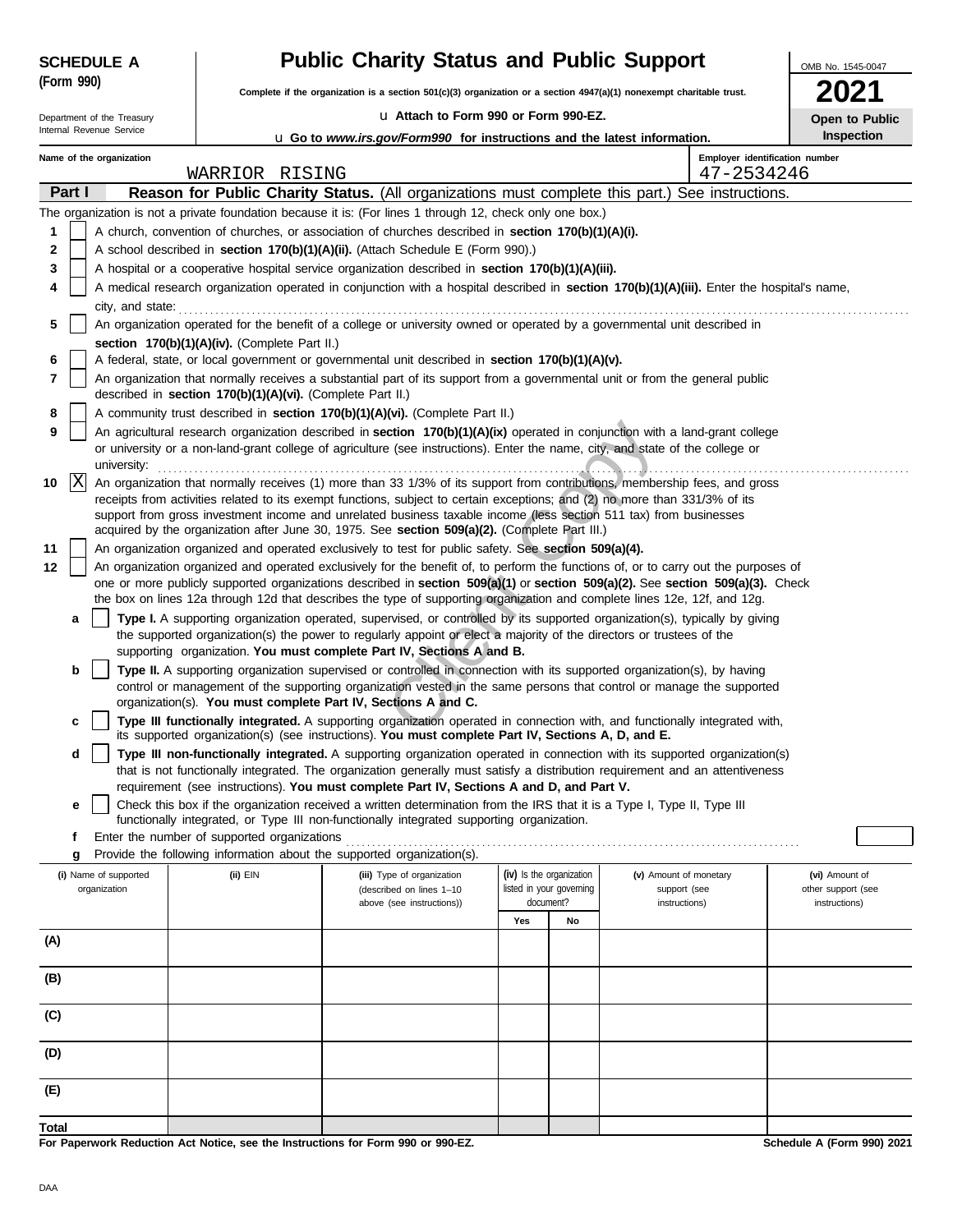|     | Schedule A (Form 990) 2021                                                                                                                                                                                                    | WARRIOR RISING |          |            |            | 47-2534246 |    | Page 2    |
|-----|-------------------------------------------------------------------------------------------------------------------------------------------------------------------------------------------------------------------------------|----------------|----------|------------|------------|------------|----|-----------|
|     | Support Schedule for Organizations Described in Sections 170(b)(1)(A)(iv) and 170(b)(1)(A)(vi)<br>Part II                                                                                                                     |                |          |            |            |            |    |           |
|     | (Complete only if you checked the box on line 5, 7, or 8 of Part I or if the organization failed to qualify under                                                                                                             |                |          |            |            |            |    |           |
|     | Part III. If the organization fails to qualify under the tests listed below, please complete Part III.)                                                                                                                       |                |          |            |            |            |    |           |
|     | <b>Section A. Public Support</b>                                                                                                                                                                                              |                |          |            |            |            |    |           |
|     | Calendar year (or fiscal year beginning in)<br>$\mathbf{u}$                                                                                                                                                                   | (a) 2017       | (b) 2018 | $(c)$ 2019 | $(d)$ 2020 | (e) $2021$ |    | (f) Total |
| 1   | Gifts, grants, contributions, and                                                                                                                                                                                             |                |          |            |            |            |    |           |
|     | membership fees received. (Do not                                                                                                                                                                                             |                |          |            |            |            |    |           |
|     | include any "unusual grants.")                                                                                                                                                                                                |                |          |            |            |            |    |           |
| 2   | Tax revenues levied for the                                                                                                                                                                                                   |                |          |            |            |            |    |           |
|     | organization's benefit and either paid                                                                                                                                                                                        |                |          |            |            |            |    |           |
|     | to or expended on its behalf                                                                                                                                                                                                  |                |          |            |            |            |    |           |
| 3   | The value of services or facilities                                                                                                                                                                                           |                |          |            |            |            |    |           |
|     | furnished by a governmental unit to the                                                                                                                                                                                       |                |          |            |            |            |    |           |
|     | organization without charge                                                                                                                                                                                                   |                |          |            |            |            |    |           |
| 4   | Total. Add lines 1 through 3<br>The portion of total contributions by                                                                                                                                                         |                |          |            |            |            |    |           |
| 5   | each person (other than a                                                                                                                                                                                                     |                |          |            |            |            |    |           |
|     | governmental unit or publicly                                                                                                                                                                                                 |                |          |            |            |            |    |           |
|     | supported organization) included on                                                                                                                                                                                           |                |          |            |            |            |    |           |
|     | line 1 that exceeds 2% of the amount<br>shown on line 11, column (f) $\ldots$                                                                                                                                                 |                |          |            |            |            |    |           |
| 6   | Public support. Subtract line 5 from line 4                                                                                                                                                                                   |                |          |            |            |            |    |           |
|     | <b>Section B. Total Support</b>                                                                                                                                                                                               |                |          |            |            |            |    |           |
|     | Calendar year (or fiscal year beginning in)<br>$\mathbf{u}$                                                                                                                                                                   | (a) 2017       | (b) 2018 | (c) 2019   | $(d)$ 2020 | (e) $2021$ |    | (f) Total |
| 7   | Amounts from line 4                                                                                                                                                                                                           |                |          |            |            |            |    |           |
| 8   | .<br>Gross income from interest, dividends,                                                                                                                                                                                   |                |          |            |            |            |    |           |
|     | payments received on securities loans,                                                                                                                                                                                        |                |          |            |            |            |    |           |
|     | rents, royalties, and income from                                                                                                                                                                                             |                |          |            |            |            |    |           |
|     |                                                                                                                                                                                                                               |                |          |            |            |            |    |           |
| 9   | Net income from unrelated business<br>activities, whether or not the business                                                                                                                                                 |                |          |            |            |            |    |           |
|     | is regularly carried on                                                                                                                                                                                                       |                |          |            |            |            |    |           |
|     |                                                                                                                                                                                                                               |                |          |            |            |            |    |           |
| 10  | Other income. Do not include gain or<br>loss from the sale of capital assets                                                                                                                                                  |                |          |            |            |            |    |           |
|     | (Explain in Part VI.)                                                                                                                                                                                                         |                |          |            |            |            |    |           |
| 11  | Total support. Add lines 7 through 10                                                                                                                                                                                         |                |          |            |            |            |    |           |
| 12  | Gross receipts from related activities, etc. (see instructions)                                                                                                                                                               |                |          |            |            |            | 12 |           |
| 13  | First 5 years. If the Form 990 is for the organization's first, second, third, fourth, or fifth tax year as a section 501(c)(3)                                                                                               |                |          |            |            |            |    |           |
|     | organization, check this box and stop here                                                                                                                                                                                    |                |          |            |            |            |    |           |
|     | Section C. Computation of Public Support Percentage                                                                                                                                                                           |                |          |            |            |            |    |           |
| 14  |                                                                                                                                                                                                                               |                |          |            |            |            | 14 | %         |
| 15  | Public support percentage from 2020 Schedule A, Part II, line 14                                                                                                                                                              |                |          |            |            |            | 15 | %         |
| 16a | 33 1/3% support test-2021. If the organization did not check the box on line 13, and line 14 is 33 1/3% or more, check this                                                                                                   |                |          |            |            |            |    |           |
|     | box and stop here. The organization qualifies as a publicly supported organization [11] content content content and stop here. The organization [11] or an analyzed organization [11] $\alpha$                                |                |          |            |            |            |    |           |
| b   | 33 1/3% support test-2020. If the organization did not check a box on line 13 or 16a, and line 15 is 33 1/3% or more, check                                                                                                   |                |          |            |            |            |    |           |
|     | this box and stop here. The organization qualifies as a publicly supported organization [11] content content content of the content of the content of the content of the content of the content of the content of the content |                |          |            |            |            |    |           |
| 17a | 10%-facts-and-circumstances test-2021. If the organization did not check a box on line 13, 16a, or 16b, and line 14 is                                                                                                        |                |          |            |            |            |    |           |
|     | 10% or more, and if the organization meets the facts-and-circumstances test, check this box and stop here. Explain in                                                                                                         |                |          |            |            |            |    |           |
|     | Part VI how the organization meets the facts-and-circumstances test. The organization qualifies as a publicly supported                                                                                                       |                |          |            |            |            |    |           |
|     | organization                                                                                                                                                                                                                  |                |          |            |            |            |    |           |
| b   | 10%-facts-and-circumstances test-2020. If the organization did not check a box on line 13, 16a, 16b, or 17a, and line                                                                                                         |                |          |            |            |            |    |           |
|     | 15 is 10% or more, and if the organization meets the facts-and-circumstances test, check this box and stop here. Explain                                                                                                      |                |          |            |            |            |    |           |
|     | in Part VI how the organization meets the facts-and-circumstances test. The organization qualifies as a publicly supported                                                                                                    |                |          |            |            |            |    |           |
| 18  | organization<br>Private foundation. If the organization did not check a box on line 13, 16a, 16b, 17a, or 17b, check this box and see                                                                                         |                |          |            |            |            |    |           |
|     |                                                                                                                                                                                                                               |                |          |            |            |            |    |           |
|     | instructions                                                                                                                                                                                                                  |                |          |            |            |            |    |           |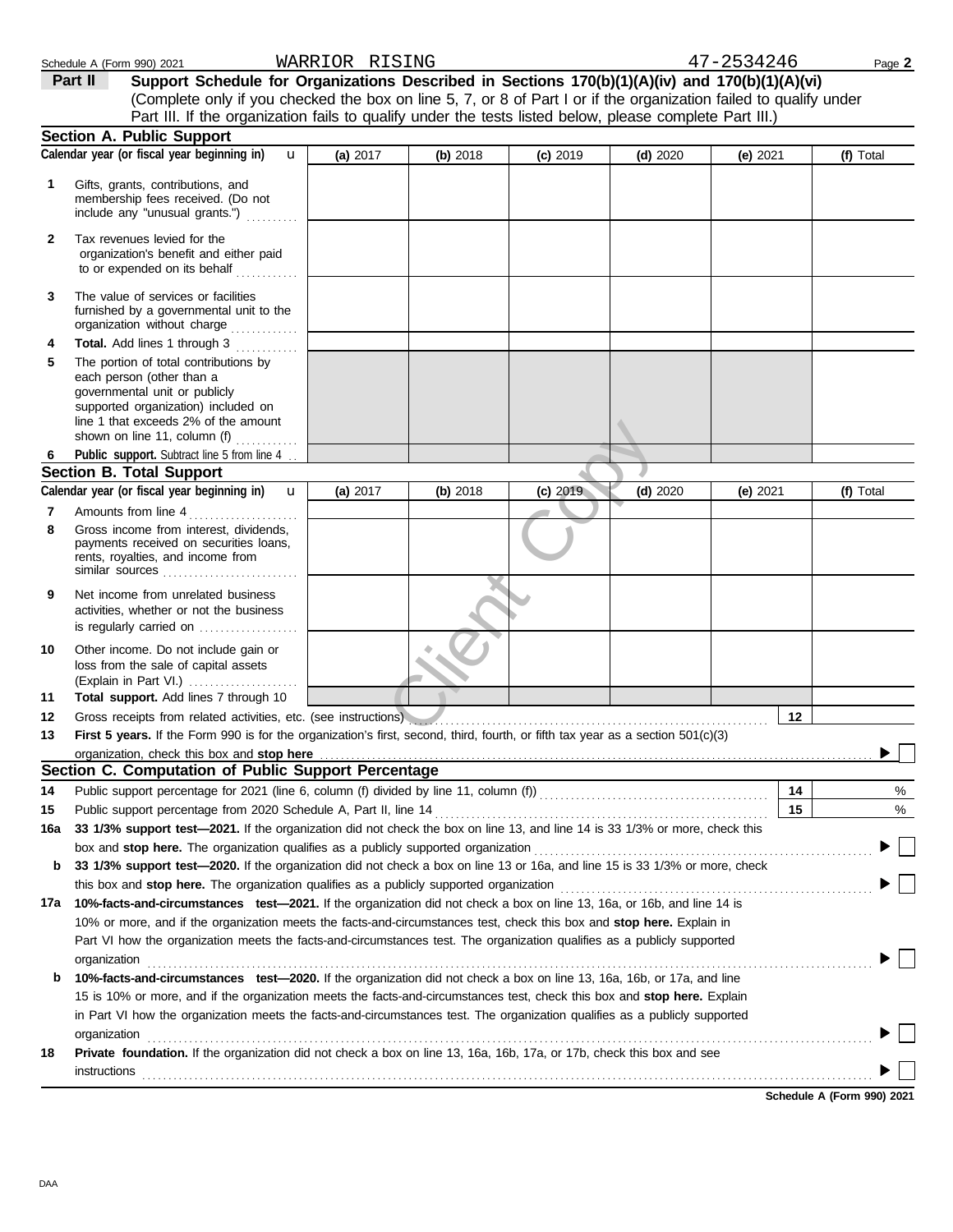|              | Schedule A (Form 990) 2021                                                                                                                                                                                                         | WARRIOR RISING |          |            |            | 47-2534246 | Page 3    |
|--------------|------------------------------------------------------------------------------------------------------------------------------------------------------------------------------------------------------------------------------------|----------------|----------|------------|------------|------------|-----------|
|              | Support Schedule for Organizations Described in Section 509(a)(2)<br>Part III                                                                                                                                                      |                |          |            |            |            |           |
|              | (Complete only if you checked the box on line 10 of Part I or if the organization failed to qualify under Part II.                                                                                                                 |                |          |            |            |            |           |
|              | If the organization fails to qualify under the tests listed below, please complete Part II.)                                                                                                                                       |                |          |            |            |            |           |
|              | <b>Section A. Public Support</b><br>Calendar year (or fiscal year beginning in)<br>$\mathbf{u}$                                                                                                                                    | (a) 2017       | (b) 2018 | $(c)$ 2019 | $(d)$ 2020 | (e) 2021   | (f) Total |
| $\mathbf{1}$ | Gifts, grants, contributions, and membership fees                                                                                                                                                                                  |                |          |            |            |            |           |
|              | received. (Do not include any "unusual grants.")                                                                                                                                                                                   |                |          | 735,245    | 757,756    | 1,557,370  | 3,050,371 |
| $\mathbf{2}$ | Gross receipts from admissions, merchandise<br>sold or services performed, or facilities<br>furnished in any activity that is related to the<br>organization's tax-exempt purpose                                                  |                |          |            |            |            |           |
| 3            | Gross receipts from activities that are not an<br>unrelated trade or business under section 513                                                                                                                                    |                |          |            |            |            |           |
| 4            | Tax revenues levied for the<br>organization's benefit and either paid<br>to or expended on its behalf<br>.                                                                                                                         |                |          |            |            |            |           |
| 5            | The value of services or facilities<br>furnished by a governmental unit to the<br>organization without charge                                                                                                                      |                |          |            |            |            |           |
| 6            | Total. Add lines 1 through 5                                                                                                                                                                                                       |                |          | 735,245    | 757,756    | 1,557,370  | 3,050,371 |
|              | <b>7a</b> Amounts included on lines 1, 2, and 3<br>received from disqualified persons<br>a a a a a                                                                                                                                 |                |          |            |            |            |           |
| b            | Amounts included on lines 2 and 3<br>received from other than disqualified<br>persons that exceed the greater of \$5,000<br>or 1% of the amount on line 13 for the year $\ldots$                                                   |                |          |            |            |            |           |
| c            | Add lines 7a and 7b<br>.                                                                                                                                                                                                           |                |          |            |            |            |           |
| 8            | Public support. (Subtract line 7c from<br>line $6.$ )                                                                                                                                                                              |                |          |            |            |            | 3,050,371 |
|              | <b>Section B. Total Support</b>                                                                                                                                                                                                    |                |          |            |            |            |           |
|              | Calendar year (or fiscal year beginning in)<br>$\mathbf{u}$                                                                                                                                                                        | (a) 2017       | (b) 2018 | $(c)$ 2019 | $(d)$ 2020 | (e) $2021$ | (f) Total |
| 9            | Amounts from line 6                                                                                                                                                                                                                |                |          | 735,245    | 757,756    | 1,557,370  | 3,050,371 |
| 10a          | Gross income from interest, dividends,<br>payments received on securities loans, rents,<br>royalties, and income from similar sources                                                                                              |                |          |            |            |            |           |
| b            | Unrelated business taxable income (less<br>section 511 taxes) from businesses<br>acquired after June 30, 1975                                                                                                                      |                |          |            |            |            |           |
| c            |                                                                                                                                                                                                                                    |                |          |            |            |            |           |
| 11           | Net income from unrelated business<br>activities not included on line 10b, whether<br>or not the business is regularly carried on                                                                                                  |                |          |            |            |            |           |
| 12           | Other income. Do not include gain or<br>loss from the sale of capital assets<br>(Explain in Part VI.)                                                                                                                              |                |          |            |            |            |           |
| 13           | Total support. (Add lines 9, 10c, 11,                                                                                                                                                                                              |                |          |            |            |            |           |
| 14           | and 12.)<br>.<br>First 5 years. If the Form 990 is for the organization's first, second, third, fourth, or fifth tax year as a section 501(c)(3)                                                                                   |                |          | 735,245    | 757,756    | 1,557,370  | 3,050,371 |
|              | organization, check this box and stop here <b>construction</b> and construction of the construction of the construction of the construction of the construction of the construction of the construction of the construction of the |                |          |            |            |            |           |
|              | Section C. Computation of Public Support Percentage                                                                                                                                                                                |                |          |            |            |            |           |

Public support percentage from 2020 Schedule A, Part III, line 15 . . . . . . . . . . . . . . . . . . . . . . . . . . . . . . . . . . . . . . . . . . . . . . . . . . . . . . . . . . . . . . . **15** Public support percentage for 2021 (line 8, column (f), divided by line 13, column (f)) . . . . . . . . . . . . . . . . . . . . . . . . . . . . . . . . . . . . . . . . . . .

Investment income percentage for **2021** (line 10c, column (f), divided by line 13, column (f))  $\ldots$ 

Investment income percentage from **2020** Schedule A, Part III, line 17 . . . . . . . . . . . . . . . . . . . . . . . . . . . . . . . . . . . . . . . . . . . . . . . . . . . . . . . . . . .

**19a 33 1/3% support tests—2021.** If the organization did not check the box on line 14, and line 15 is more than 33 1/3%, and line

17 is not more than 33 1/3%, check this box and **stop here.** The organization qualifies as a publicly supported organization . . . . . . . . . . . . . . . . . . . . .

**Section D. Computation of Investment Income Percentage**

| <b>b</b> 33 1/3% support tests—2020. If the organization did not check a box on line 14 or line 19a, and line 16 is more than 33 1/3%, and      |  |
|-------------------------------------------------------------------------------------------------------------------------------------------------|--|
| line 18 is not more than 33 1/3%, check this box and <b>stop here.</b> The organization qualifies as a publicly supported organization $\ldots$ |  |
|                                                                                                                                                 |  |

**Schedule A (Form 990) 2021**

**16 15**

**17 18** % 100.00 <u>100.00 %</u>

> % %

 $\blacktriangleright$   $\mathbb{X}$ 

**20** Private foundation. If

**16**

**18**

**17**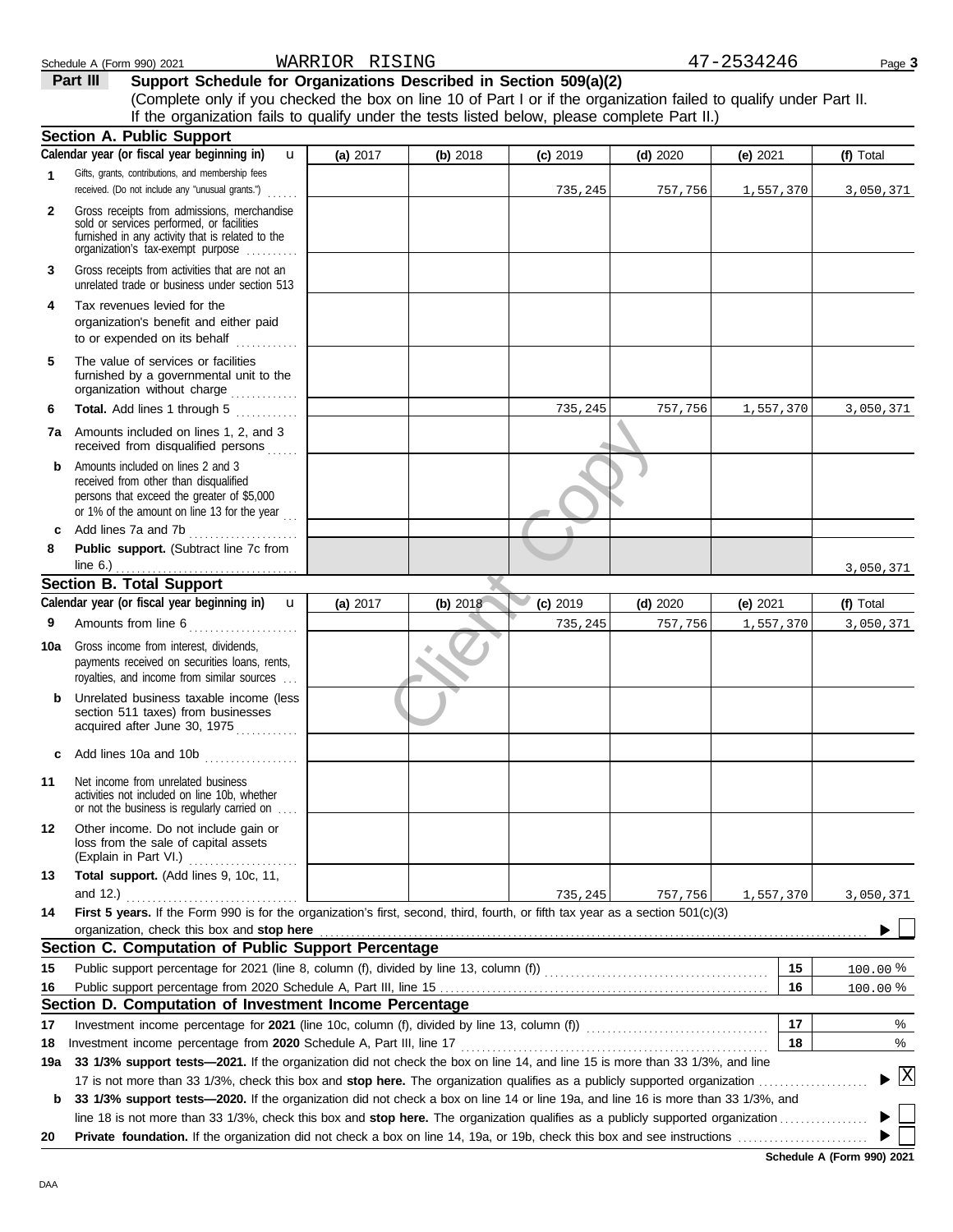|     | WARRIOR RISING<br>Schedule A (Form 990) 2021                                                                                                                                                                       | 47-2534246      |     | Page 4 |
|-----|--------------------------------------------------------------------------------------------------------------------------------------------------------------------------------------------------------------------|-----------------|-----|--------|
|     | <b>Supporting Organizations</b><br><b>Part IV</b>                                                                                                                                                                  |                 |     |        |
|     | (Complete only if you checked a box in line 12 on Part I. If you checked box 12a, Part I, complete Sections A                                                                                                      |                 |     |        |
|     | and B. If you checked box 12b, Part I, complete Sections A and C. If you checked box 12c, Part I, complete                                                                                                         |                 |     |        |
|     | Sections A, D, and E. If you checked box 12d, Part I, complete Sections A and D, and complete Part V.)                                                                                                             |                 |     |        |
|     | Section A. All Supporting Organizations                                                                                                                                                                            |                 |     |        |
|     |                                                                                                                                                                                                                    |                 | Yes | No     |
| 1   | Are all of the organization's supported organizations listed by name in the organization's governing                                                                                                               |                 |     |        |
|     | documents? If "No," describe in Part VI how the supported organizations are designated. If designated by                                                                                                           |                 |     |        |
|     | class or purpose, describe the designation. If historic and continuing relationship, explain.                                                                                                                      | 1               |     |        |
| 2   | Did the organization have any supported organization that does not have an IRS determination of status                                                                                                             |                 |     |        |
|     | under section 509(a)(1) or (2)? If "Yes," explain in Part VI how the organization determined that the supported                                                                                                    |                 |     |        |
|     | organization was described in section 509(a)(1) or (2).                                                                                                                                                            | 2               |     |        |
| За  | Did the organization have a supported organization described in section $501(c)(4)$ , (5), or (6)? If "Yes," answer                                                                                                |                 |     |        |
|     | lines 3b and 3c below.                                                                                                                                                                                             | 3a              |     |        |
| b   | Did the organization confirm that each supported organization qualified under section $501(c)(4)$ , $(5)$ , or $(6)$ and                                                                                           |                 |     |        |
|     | satisfied the public support tests under section 509(a)(2)? If "Yes," describe in Part VI when and how the                                                                                                         |                 |     |        |
|     | organization made the determination.                                                                                                                                                                               | 3b              |     |        |
|     | Did the organization ensure that all support to such organizations was used exclusively for section $170(c)(2)(B)$                                                                                                 |                 |     |        |
| c   |                                                                                                                                                                                                                    | 3c              |     |        |
|     | purposes? If "Yes," explain in Part VI what controls the organization put in place to ensure such use.<br>Was any supported organization not organized in the United States ("foreign supported organization")? If |                 |     |        |
| 4a  |                                                                                                                                                                                                                    |                 |     |        |
|     | "Yes," and if you checked box 12a or 12b in Part I, answer lines 4b and 4c below.                                                                                                                                  | 4a              |     |        |
| b   | Did the organization have ultimate control and discretion in deciding whether to make grants to the foreign                                                                                                        |                 |     |        |
|     | supported organization? If "Yes," describe in Part VI how the organization had such control and discretion                                                                                                         |                 |     |        |
|     | despite being controlled or supervised by or in connection with its supported organizations.                                                                                                                       | 4b              |     |        |
| c   | Did the organization support any foreign supported organization that does not have an IRS determination                                                                                                            |                 |     |        |
|     | under sections $501(c)(3)$ and $509(a)(1)$ or (2)? If "Yes," explain in Part VI what controls the organization used                                                                                                |                 |     |        |
|     | to ensure that all support to the foreign supported organization was used exclusively for section $170(c)(2)(B)$                                                                                                   |                 |     |        |
|     | purposes.                                                                                                                                                                                                          | 4c              |     |        |
| 5a  | Did the organization add, substitute, or remove any supported organizations during the tax year? If "Yes,"                                                                                                         |                 |     |        |
|     | answer lines 5b and 5c below (if applicable). Also, provide detail in Part VI, including (i) the names and EIN                                                                                                     |                 |     |        |
|     | numbers of the supported organizations added, substituted, or removed; (ii) the reasons for each such action;                                                                                                      |                 |     |        |
|     | (iii) the authority under the organization's organizing document authorizing such action; and (iv) how the action                                                                                                  |                 |     |        |
|     | was accomplished (such as by amendment to the organizing document).                                                                                                                                                | 5a              |     |        |
| b   | Type I or Type II only. Was any added or substituted supported organization part of a class already                                                                                                                |                 |     |        |
|     | designated in the organization's organizing document?                                                                                                                                                              | 5b              |     |        |
| c   | Substitutions only. Was the substitution the result of an event beyond the organization's control?                                                                                                                 | 5c              |     |        |
|     | Did the organization provide support (whether in the form of grants or the provision of services or facilities) to                                                                                                 |                 |     |        |
|     | anyone other than (i) its supported organizations, (ii) individuals that are part of the charitable class benefited                                                                                                |                 |     |        |
|     | by one or more of its supported organizations, or (iii) other supporting organizations that also support or                                                                                                        |                 |     |        |
|     | benefit one or more of the filing organization's supported organizations? If "Yes," provide detail in Part VI.                                                                                                     | 6               |     |        |
| 7   | Did the organization provide a grant, loan, compensation, or other similar payment to a substantial contributor                                                                                                    |                 |     |        |
|     | (as defined in section $4958(c)(3)(C)$ ), a family member of a substantial contributor, or a 35% controlled entity                                                                                                 |                 |     |        |
|     | with regard to a substantial contributor? If "Yes," complete Part I of Schedule L (Form 990).                                                                                                                      | 7               |     |        |
| 8   | Did the organization make a loan to a disqualified person (as defined in section 4958) not described on line                                                                                                       |                 |     |        |
|     | 7? If "Yes," complete Part I of Schedule L (Form 990).                                                                                                                                                             | 8               |     |        |
| 9а  | Was the organization controlled directly or indirectly at any time during the tax year by one or more                                                                                                              |                 |     |        |
|     | disqualified persons, as defined in section 4946 (other than foundation managers and organizations                                                                                                                 |                 |     |        |
|     | described in section 509(a)(1) or (2))? If "Yes," provide detail in Part VI.                                                                                                                                       | 9а              |     |        |
| b   | Did one or more disqualified persons (as defined on line 9a) hold a controlling interest in any entity in which                                                                                                    |                 |     |        |
|     | the supporting organization had an interest? If "Yes," provide detail in Part VI.                                                                                                                                  | 9b              |     |        |
| c   | Did a disqualified person (as defined on line 9a) have an ownership interest in, or derive any personal benefit                                                                                                    |                 |     |        |
|     | from, assets in which the supporting organization also had an interest? If "Yes," provide detail in Part VI.                                                                                                       | 9с              |     |        |
| 10a | Was the organization subject to the excess business holdings rules of section 4943 because of section                                                                                                              |                 |     |        |
|     | 4943(f) (regarding certain Type II supporting organizations, and all Type III non-functionally integrated                                                                                                          |                 |     |        |
|     | supporting organizations)? If "Yes," answer line 10b below.                                                                                                                                                        | 10a             |     |        |
| b   | Did the organization have any excess business holdings in the tax year? (Use Schedule C, Form 4720, to                                                                                                             |                 |     |        |
|     | determine whether the organization had excess business holdings.)                                                                                                                                                  | 10 <sub>b</sub> |     |        |
|     |                                                                                                                                                                                                                    |                 |     |        |

**Schedule A (Form 990) 2021**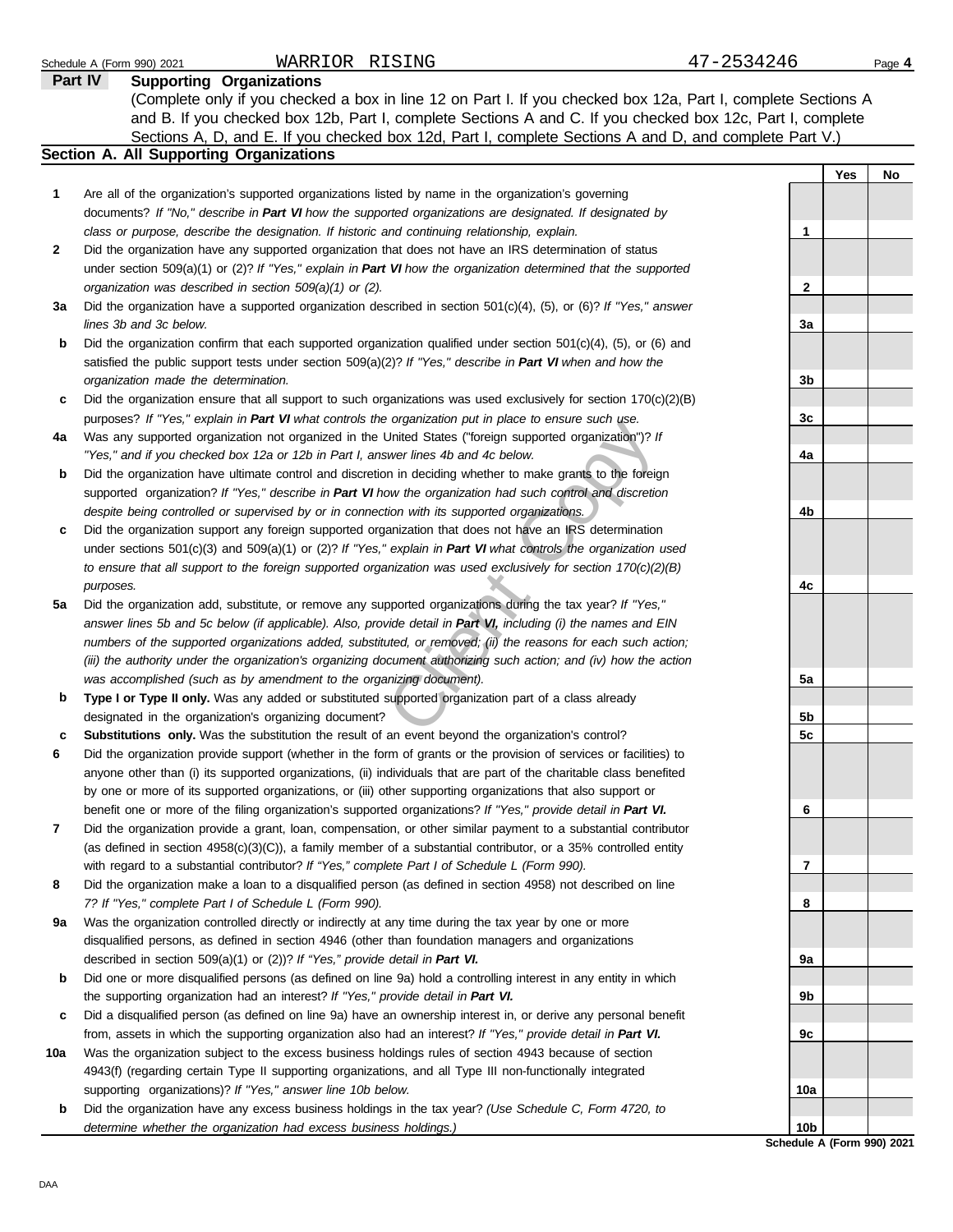| Part IV      | <b>Supporting Organizations (continued)</b>                                                                                       |              |     |                            |
|--------------|-----------------------------------------------------------------------------------------------------------------------------------|--------------|-----|----------------------------|
|              |                                                                                                                                   |              | Yes | No                         |
| 11           | Has the organization accepted a gift or contribution from any of the following persons?                                           |              |     |                            |
| а            | A person who directly or indirectly controls, either alone or together with persons described on lines 11b and                    |              |     |                            |
|              | 11c below, the governing body of a supported organization?                                                                        | 11a          |     |                            |
| b            | A family member of a person described on line 11a above?                                                                          | 11b          |     |                            |
| c            | A 35% controlled entity of a person described on line 11a or 11b above? If "Yes" to line 11a, 11b, or 11c,                        |              |     |                            |
|              | provide detail in Part VI.                                                                                                        | 11c          |     |                            |
|              | Section B. Type I Supporting Organizations                                                                                        |              |     |                            |
|              |                                                                                                                                   |              | Yes | No                         |
| 1            | Did the governing body, members of the governing body, officers acting in their official capacity, or membership of one or        |              |     |                            |
|              | more supported organizations have the power to regularly appoint or elect at least a majority of the organization's officers,     |              |     |                            |
|              | directors, or trustees at all times during the tax year? If "No," describe in Part VI how the supported organization(s)           |              |     |                            |
|              | effectively operated, supervised, or controlled the organization's activities. If the organization had more than one supported    |              |     |                            |
|              | organization, describe how the powers to appoint and/or remove officers, directors, or trustees were allocated among the          |              |     |                            |
|              | supported organizations and what conditions or restrictions, if any, applied to such powers during the tax year.                  | 1            |     |                            |
| $\mathbf{2}$ | Did the organization operate for the benefit of any supported organization other than the supported                               |              |     |                            |
|              | organization(s) that operated, supervised, or controlled the supporting organization? If "Yes," explain in Part                   |              |     |                            |
|              | VI how providing such benefit carried out the purposes of the supported organization(s) that operated,                            |              |     |                            |
|              | supervised, or controlled the supporting organization.                                                                            | $\mathbf{2}$ |     |                            |
|              | Section C. Type II Supporting Organizations                                                                                       |              |     |                            |
|              |                                                                                                                                   |              | Yes | No                         |
| 1            | Were a majority of the organization's directors or trustees during the tax year also a majority of the directors                  |              |     |                            |
|              | or trustees of each of the organization's supported organization(s)? If "No," describe in Part VI how control                     |              |     |                            |
|              | or management of the supporting organization was vested in the same persons that controlled or managed                            |              |     |                            |
|              | the supported organization(s).                                                                                                    | 1            | Χ   |                            |
|              | Section D. All Type III Supporting Organizations                                                                                  |              |     |                            |
|              |                                                                                                                                   |              | Yes | No                         |
| 1            | Did the organization provide to each of its supported organizations, by the last day of the fifth month of the                    |              |     |                            |
|              | organization's tax year, (i) a written notice describing the type and amount of support provided during the prior tax             |              |     |                            |
|              | year, (ii) a copy of the Form 990 that was most recently filed as of the date of notification, and (iii) copies of the            |              |     |                            |
|              | organization's governing documents in effect on the date of notification, to the extent not previously provided?                  | 1            |     |                            |
| 2            | Were any of the organization's officers, directors, or trustees either (i) appointed or elected by the supported                  |              |     |                            |
|              | organization(s) or (ii) serving on the governing body of a supported organization? If "No," explain in Part VI how                |              |     |                            |
|              | the organization maintained a close and continuous working relationship with the supported organization(s).                       | 2            |     |                            |
| 3            | By reason of the relationship described on line 2, above, did the organization's supported organizations have                     |              |     |                            |
|              | a significant voice in the organization's investment policies and in directing the use of the organization's                      |              |     |                            |
|              | income or assets at all times during the tax year? If "Yes," describe in Part VI the role the organization's                      |              |     |                            |
|              | supported organizations played in this regard.                                                                                    | 3            |     |                            |
|              | Section E. Type III Functionally Integrated Supporting Organizations                                                              |              |     |                            |
| 1            | Check the box next to the method that the organization used to satisfy the Integral Part Test during the year (see instructions). |              |     |                            |
| a            | The organization satisfied the Activities Test. Complete line 2 below.                                                            |              |     |                            |
| b            | The organization is the parent of each of its supported organizations. Complete line 3 below.                                     |              |     |                            |
| c            | The organization supported a governmental entity. Describe in Part VI how you supported a governmental entity (see instructions). |              |     |                            |
| $\mathbf{2}$ | Activities Test. Answer lines 2a and 2b below.                                                                                    |              | Yes | No                         |
| а            | Did substantially all of the organization's activities during the tax year directly further the exempt purposes of                |              |     |                            |
|              | the supported organization(s) to which the organization was responsive? If "Yes," then in Part VI identify                        |              |     |                            |
|              | those supported organizations and explain how these activities directly furthered their exempt purposes,                          |              |     |                            |
|              | how the organization was responsive to those supported organizations, and how the organization determined                         |              |     |                            |
|              | that these activities constituted substantially all of its activities.                                                            | 2a           |     |                            |
| b            | Did the activities described on line 2a, above, constitute activities that, but for the organization's                            |              |     |                            |
|              | involvement, one or more of the organization's supported organization(s) would have been engaged in? If                           |              |     |                            |
|              | "Yes," explain in Part VI the reasons for the organization's position that its supported organization(s) would                    |              |     |                            |
|              | have engaged in these activities but for the organization's involvement.                                                          | 2b           |     |                            |
| 3            | Parent of Supported Organizations. Answer lines 3a and 3b below.                                                                  |              |     |                            |
|              | Did the organization have the power to regularly appoint or elect a majority of the officers, directors, or                       |              |     |                            |
| а            | trustees of each of the supported organizations? If "Yes" or "No," provide details in Part VI.                                    | За           |     |                            |
| b            | Did the organization exercise a substantial degree of direction over the policies, programs, and activities of each               |              |     |                            |
|              | of its supported organizations? If "Yes," describe in Part VI the role played by the organization in this regard.                 | 3b           |     |                            |
| DAA          |                                                                                                                                   |              |     | Schedule A (Form 990) 2021 |

Schedule A (Form 990) 2021 Page **5**

WARRIOR RISING 47-2534246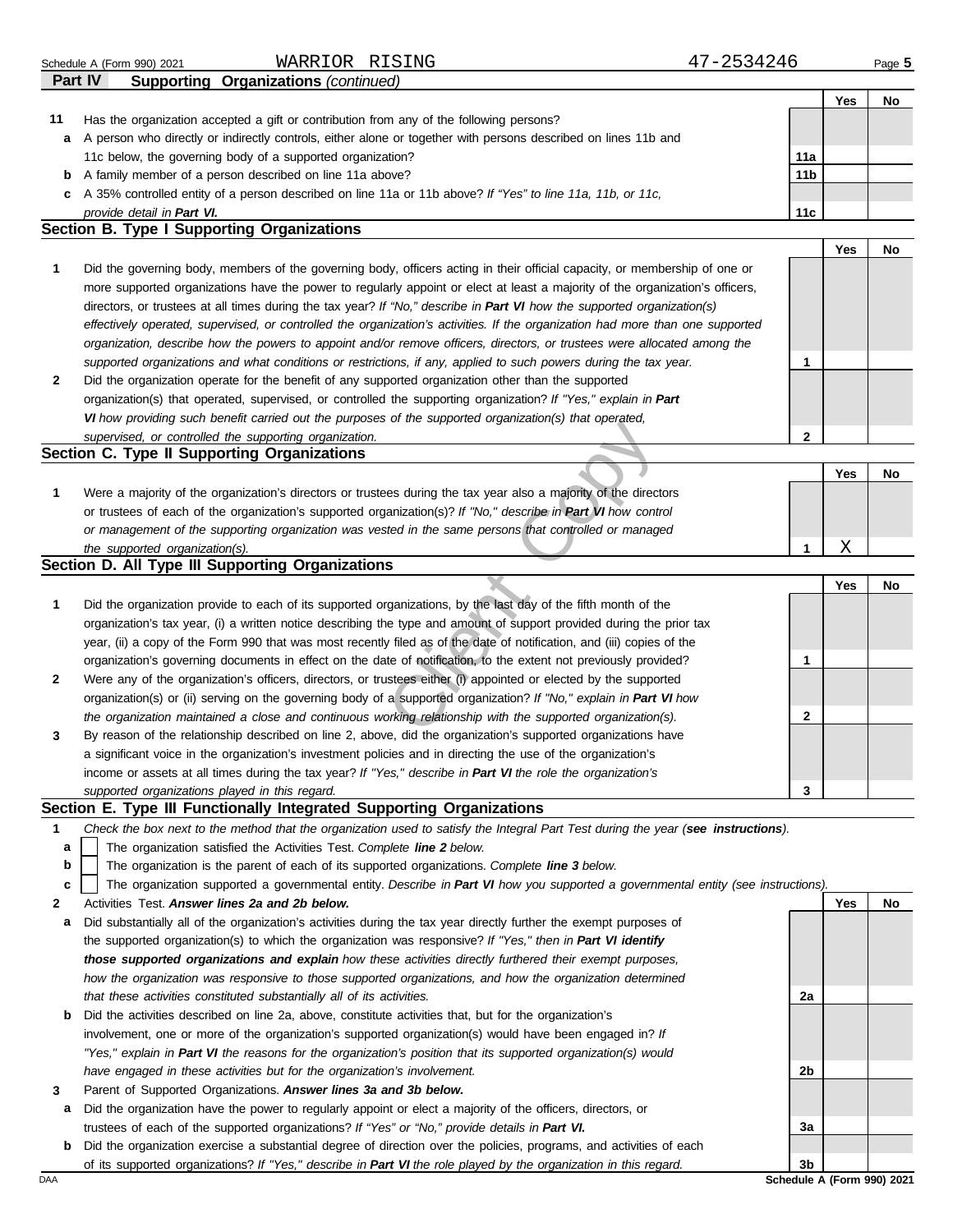|                | WARRIOR RISING<br>Schedule A (Form 990) 2021                                                                                     |                | 47-2534246     |                                | Page 6 |
|----------------|----------------------------------------------------------------------------------------------------------------------------------|----------------|----------------|--------------------------------|--------|
| <b>Part V</b>  | Type III Non-Functionally Integrated 509(a)(3) Supporting Organizations                                                          |                |                |                                |        |
| $\mathbf{1}$   | Check here if the organization satisfied the Integral Part Test as a qualifying trust on Nov. 20, 1970 (explain in Part VI). See |                |                |                                |        |
|                | instructions. All other Type III non-functionally integrated supporting organizations must complete Sections A through E.        |                |                |                                |        |
|                | Section A - Adjusted Net Income                                                                                                  |                | (A) Prior Year | (B) Current Year<br>(optional) |        |
| 1              | Net short-term capital gain                                                                                                      | 1              |                |                                |        |
| $\mathbf{2}$   | Recoveries of prior-year distributions                                                                                           | 2              |                |                                |        |
| 3              | Other gross income (see instructions)                                                                                            | 3              |                |                                |        |
| 4              | Add lines 1 through 3.                                                                                                           | 4              |                |                                |        |
| 5              | Depreciation and depletion                                                                                                       | 5              |                |                                |        |
| 6              | Portion of operating expenses paid or incurred for production or collection                                                      |                |                |                                |        |
|                | of gross income or for management, conservation, or maintenance of                                                               |                |                |                                |        |
|                | property held for production of income (see instructions)                                                                        | 6              |                |                                |        |
| 7              | Other expenses (see instructions)                                                                                                | 7              |                |                                |        |
| 8              | Adjusted Net Income (subtract lines 5, 6, and 7 from line 4)                                                                     | 8              |                |                                |        |
|                | Section B - Minimum Asset Amount                                                                                                 |                | (A) Prior Year | (B) Current Year<br>(optional) |        |
| 1              | Aggregate fair market value of all non-exempt-use assets (see                                                                    |                |                |                                |        |
|                | instructions for short tax year or assets held for part of year):                                                                |                |                |                                |        |
|                | a Average monthly value of securities                                                                                            | 1a             |                |                                |        |
|                | <b>b</b> Average monthly cash balances                                                                                           | 4 <sub>b</sub> |                |                                |        |
|                | c Fair market value of other non-exempt-use assets                                                                               | 1c             |                |                                |        |
|                | d Total (add lines 1a, 1b, and 1c)                                                                                               | 1 <sub>d</sub> |                |                                |        |
|                | e Discount claimed for blockage or other factors                                                                                 |                |                |                                |        |
|                | (explain in detail in Part VI):                                                                                                  |                |                |                                |        |
| $\mathbf{2}$   | Acquisition indebtedness applicable to non-exempt-use assets                                                                     | $\mathbf{2}$   |                |                                |        |
| 3              | Subtract line 2 from line 1d.                                                                                                    | 3              |                |                                |        |
| 4              | Cash deemed held for exempt use. Enter 0.015 of line 3 (for greater amount,                                                      |                |                |                                |        |
|                | see instructions).                                                                                                               | 4              |                |                                |        |
| 5              | Net value of non-exempt-use assets (subtract line 4 from line 3)                                                                 | 5              |                |                                |        |
| 6              | Multiply line 5 by 0.035.                                                                                                        | 6              |                |                                |        |
| 7              | Recoveries of prior-year distributions                                                                                           | 7              |                |                                |        |
| 8              | Minimum Asset Amount (add line 7 to line 6)                                                                                      | 8              |                |                                |        |
|                | Section C - Distributable Amount                                                                                                 |                |                | <b>Current Year</b>            |        |
| 1              | Adjusted net income for prior year (from Section A, line 8, column A)                                                            | 1              |                |                                |        |
| 2              | Enter 0.85 of line 1.                                                                                                            | 2              |                |                                |        |
| 3              | Minimum asset amount for prior year (from Section B, line 8, column A)                                                           | 3              |                |                                |        |
| 4              | Enter greater of line 2 or line 3.                                                                                               | 4              |                |                                |        |
| 5              | Income tax imposed in prior year                                                                                                 | 5              |                |                                |        |
| 6              | Distributable Amount. Subtract line 5 from line 4, unless subject to                                                             |                |                |                                |        |
|                | emergency temporary reduction (see instructions).                                                                                | 6              |                |                                |        |
| $\overline{7}$ | Check here if the current year is the organization's first as a non-functionally integrated Type III supporting organization     |                |                |                                |        |
|                | (see instructions).                                                                                                              |                |                |                                |        |

**Schedule A (Form 990) 2021**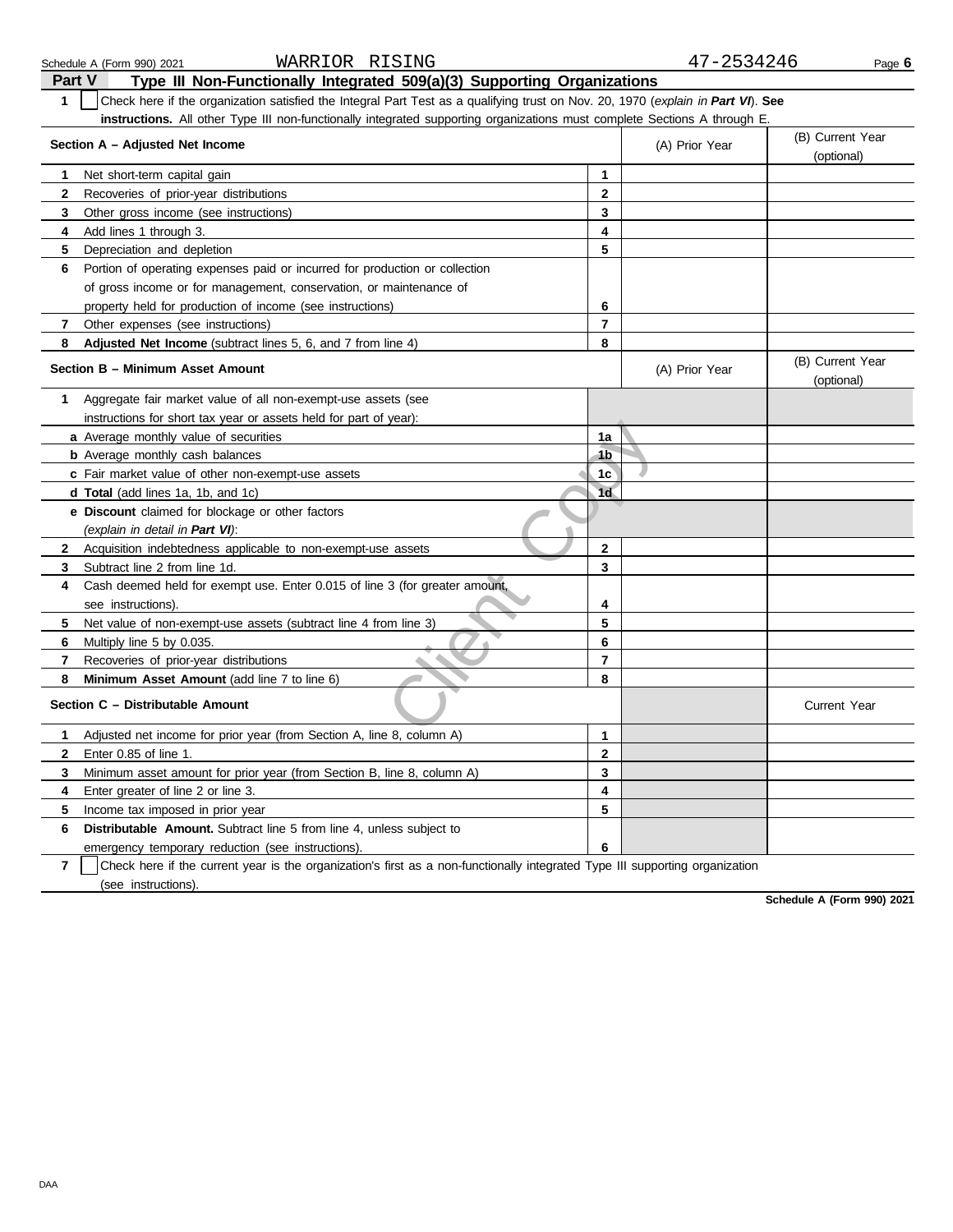Schedule A (Form 990) 2021 WARRIOR RISING 47-2534246 Page **7** 

**Part V Type III Non-Functionally Integrated 509(a)(3) Supporting Organizations** *(continued)*<br>**Part V Type III Non-Functionally Integrated 509(a)(3) Supporting Organizations** *(continued)* 

|              | Section D - Distributions                                                                  |                                    |                                                       | <b>Current Year</b>                              |  |  |
|--------------|--------------------------------------------------------------------------------------------|------------------------------------|-------------------------------------------------------|--------------------------------------------------|--|--|
| 1            | Amounts paid to supported organizations to accomplish exempt purposes                      |                                    |                                                       |                                                  |  |  |
| $\mathbf{2}$ | Amounts paid to perform activity that directly furthers exempt purposes of supported       |                                    |                                                       |                                                  |  |  |
|              | organizations, in excess of income from activity                                           |                                    |                                                       |                                                  |  |  |
| 3            | Administrative expenses paid to accomplish exempt purposes of supported organizations      |                                    |                                                       |                                                  |  |  |
| 4            | Amounts paid to acquire exempt-use assets                                                  |                                    |                                                       |                                                  |  |  |
| 5            | Qualified set-aside amounts (prior IRS approval required-provide details in Part VI)       |                                    |                                                       |                                                  |  |  |
| 6            | Other distributions (describe in Part VI). See instructions.                               |                                    |                                                       |                                                  |  |  |
| 7            | <b>Total annual distributions.</b> Add lines 1 through 6.                                  |                                    |                                                       |                                                  |  |  |
| 8            | Distributions to attentive supported organizations to which the organization is responsive |                                    |                                                       |                                                  |  |  |
|              | (provide details in Part VI). See instructions.                                            |                                    |                                                       |                                                  |  |  |
| 9            | Distributable amount for 2021 from Section C, line 6                                       |                                    |                                                       |                                                  |  |  |
| 10           | Line 8 amount divided by line 9 amount                                                     |                                    |                                                       |                                                  |  |  |
|              | <b>Section E - Distribution Allocations (see instructions)</b>                             | (i)<br><b>Excess Distributions</b> | (iii)<br><b>Underdistributions</b><br><b>Pre-2021</b> | (iii)<br><b>Distributable</b><br>Amount for 2021 |  |  |
| 1            | Distributable amount for 2021 from Section C, line 6                                       |                                    |                                                       |                                                  |  |  |
| $\mathbf{2}$ | Underdistributions, if any, for years prior to 2021                                        |                                    |                                                       |                                                  |  |  |
|              | (reasonable cause required-explain in Part VI). See                                        |                                    |                                                       |                                                  |  |  |
| 3            | instructions.<br>Excess distributions carryover, if any, to 2021                           |                                    |                                                       |                                                  |  |  |
|              |                                                                                            |                                    |                                                       |                                                  |  |  |
|              |                                                                                            |                                    |                                                       |                                                  |  |  |
|              |                                                                                            |                                    |                                                       |                                                  |  |  |
|              |                                                                                            |                                    |                                                       |                                                  |  |  |
|              | e From 2020                                                                                |                                    |                                                       |                                                  |  |  |
|              | . <u>.</u><br>f Total of lines 3a through 3e                                               |                                    |                                                       |                                                  |  |  |
|              | g Applied to underdistributions of prior years                                             |                                    |                                                       |                                                  |  |  |
|              | h Applied to 2021 distributable amount                                                     |                                    |                                                       |                                                  |  |  |
|              | ۰<br>Carryover from 2016 not applied (see instructions)                                    |                                    |                                                       |                                                  |  |  |
|              | Remainder. Subtract lines 3g, 3h, and 3i from line 3f.                                     |                                    |                                                       |                                                  |  |  |
| 4            | Distributions for 2021 from                                                                |                                    |                                                       |                                                  |  |  |
|              | Section D, line 7:<br>\$                                                                   |                                    |                                                       |                                                  |  |  |
|              | a Applied to underdistributions of prior years                                             |                                    |                                                       |                                                  |  |  |
|              | <b>b</b> Applied to 2021 distributable amount                                              |                                    |                                                       |                                                  |  |  |
|              | c Remainder. Subtract lines 4a and 4b from line 4.                                         |                                    |                                                       |                                                  |  |  |
|              | Remaining underdistributions for years prior to 2021, if                                   |                                    |                                                       |                                                  |  |  |
|              | any. Subtract lines 3q and 4a from line 2. For result                                      |                                    |                                                       |                                                  |  |  |
|              | greater than zero, explain in Part VI. See instructions.                                   |                                    |                                                       |                                                  |  |  |
| 6            | Remaining underdistributions for 2021 Subtract lines 3h                                    |                                    |                                                       |                                                  |  |  |
|              | and 4b from line 1. For result greater than zero, explain in                               |                                    |                                                       |                                                  |  |  |
|              | Part VI. See instructions.                                                                 |                                    |                                                       |                                                  |  |  |
| 7            | Excess distributions carryover to 2022. Add lines 3j                                       |                                    |                                                       |                                                  |  |  |
|              | and 4c.                                                                                    |                                    |                                                       |                                                  |  |  |
| 8            | Breakdown of line 7:                                                                       |                                    |                                                       |                                                  |  |  |
|              | a Excess from 2017                                                                         |                                    |                                                       |                                                  |  |  |
|              |                                                                                            |                                    |                                                       |                                                  |  |  |
|              | c Excess from 2019<br>.                                                                    |                                    |                                                       |                                                  |  |  |
|              | d Excess from 2020                                                                         |                                    |                                                       |                                                  |  |  |
|              | e Excess from 2021                                                                         |                                    |                                                       |                                                  |  |  |

**Schedule A (Form 990) 2021**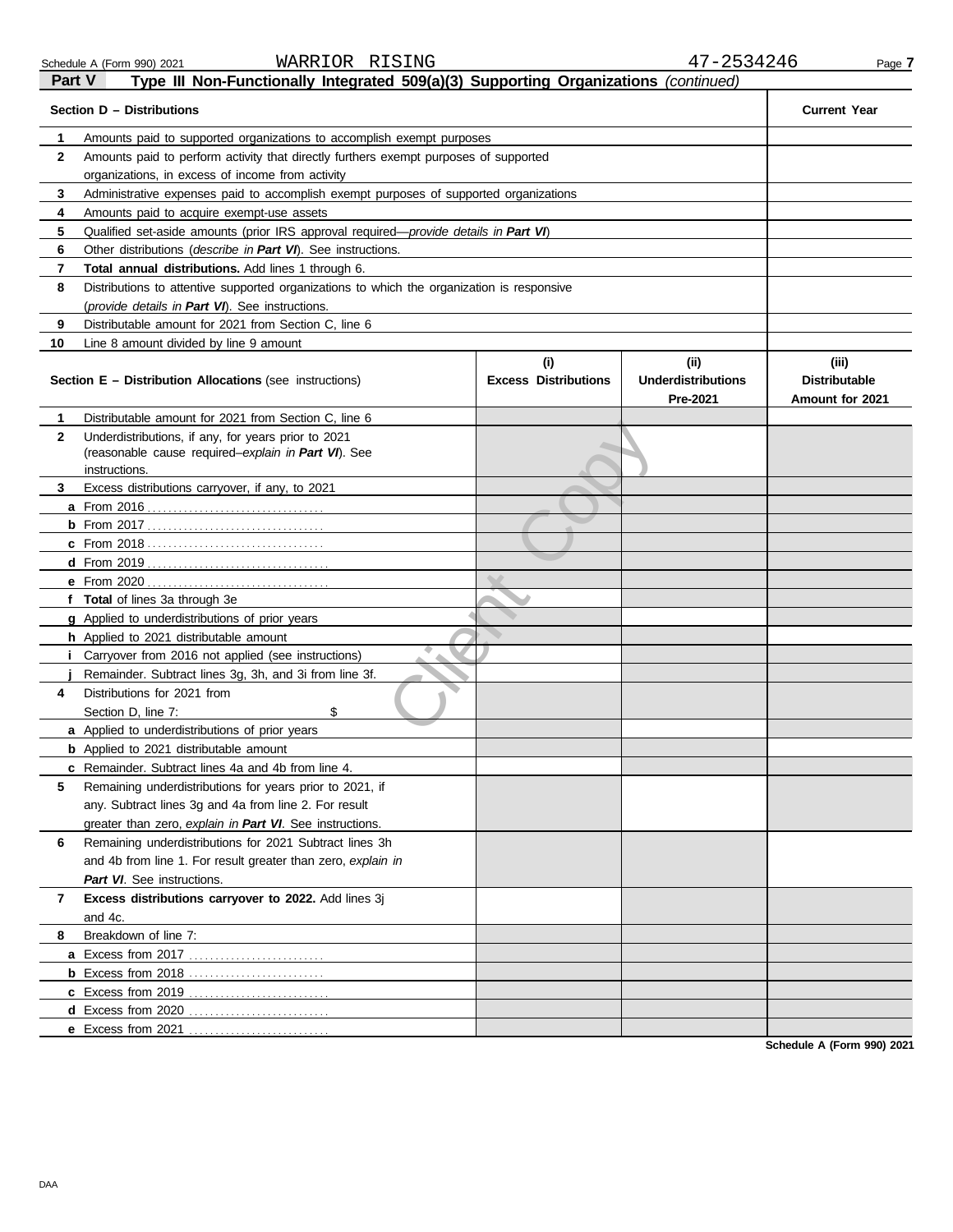| Schedule A (Form 990) 2021 | WARRIOR RISING                                                                                 |  | 47-2534246                                                                                                                                                                                                                                                                                                                                                                                                                                                                                | Page 8 |
|----------------------------|------------------------------------------------------------------------------------------------|--|-------------------------------------------------------------------------------------------------------------------------------------------------------------------------------------------------------------------------------------------------------------------------------------------------------------------------------------------------------------------------------------------------------------------------------------------------------------------------------------------|--------|
| Part VI                    | lines 2, 5, and 6. Also complete this part for any additional information. (See instructions.) |  | Supplemental Information. Provide the explanations required by Part II, line 10; Part II, line 17a or 17b; Part<br>III, line 12; Part IV, Section A, lines 1, 2, 3b, 3c, 4b, 4c, 5a, 6, 9a, 9b, 9c, 11a, 11b, and 11c; Part IV, Section<br>B, lines 1 and 2; Part IV, Section C, line 1; Part IV, Section D, lines 2 and 3; Part IV, Section E, lines 1c, 2a, 2b,<br>3a, and 3b; Part V, line 1; Part V, Section B, line 1e; Part V, Section D, lines 5, 6, and 8; and Part V, Section E, |        |
|                            |                                                                                                |  |                                                                                                                                                                                                                                                                                                                                                                                                                                                                                           |        |
|                            |                                                                                                |  |                                                                                                                                                                                                                                                                                                                                                                                                                                                                                           |        |
|                            |                                                                                                |  |                                                                                                                                                                                                                                                                                                                                                                                                                                                                                           |        |
|                            |                                                                                                |  |                                                                                                                                                                                                                                                                                                                                                                                                                                                                                           |        |
|                            |                                                                                                |  |                                                                                                                                                                                                                                                                                                                                                                                                                                                                                           |        |
|                            |                                                                                                |  |                                                                                                                                                                                                                                                                                                                                                                                                                                                                                           |        |
|                            |                                                                                                |  |                                                                                                                                                                                                                                                                                                                                                                                                                                                                                           |        |
|                            |                                                                                                |  |                                                                                                                                                                                                                                                                                                                                                                                                                                                                                           |        |
|                            |                                                                                                |  |                                                                                                                                                                                                                                                                                                                                                                                                                                                                                           |        |
|                            |                                                                                                |  |                                                                                                                                                                                                                                                                                                                                                                                                                                                                                           |        |
|                            |                                                                                                |  |                                                                                                                                                                                                                                                                                                                                                                                                                                                                                           |        |
|                            |                                                                                                |  |                                                                                                                                                                                                                                                                                                                                                                                                                                                                                           |        |
|                            |                                                                                                |  |                                                                                                                                                                                                                                                                                                                                                                                                                                                                                           |        |
|                            |                                                                                                |  |                                                                                                                                                                                                                                                                                                                                                                                                                                                                                           |        |
|                            |                                                                                                |  |                                                                                                                                                                                                                                                                                                                                                                                                                                                                                           |        |
|                            |                                                                                                |  |                                                                                                                                                                                                                                                                                                                                                                                                                                                                                           |        |
|                            |                                                                                                |  |                                                                                                                                                                                                                                                                                                                                                                                                                                                                                           |        |
|                            |                                                                                                |  |                                                                                                                                                                                                                                                                                                                                                                                                                                                                                           |        |
|                            |                                                                                                |  |                                                                                                                                                                                                                                                                                                                                                                                                                                                                                           |        |
|                            |                                                                                                |  |                                                                                                                                                                                                                                                                                                                                                                                                                                                                                           |        |
|                            |                                                                                                |  |                                                                                                                                                                                                                                                                                                                                                                                                                                                                                           |        |
|                            |                                                                                                |  |                                                                                                                                                                                                                                                                                                                                                                                                                                                                                           |        |
|                            |                                                                                                |  |                                                                                                                                                                                                                                                                                                                                                                                                                                                                                           |        |
|                            |                                                                                                |  |                                                                                                                                                                                                                                                                                                                                                                                                                                                                                           |        |
|                            |                                                                                                |  |                                                                                                                                                                                                                                                                                                                                                                                                                                                                                           |        |
|                            |                                                                                                |  |                                                                                                                                                                                                                                                                                                                                                                                                                                                                                           |        |
|                            |                                                                                                |  |                                                                                                                                                                                                                                                                                                                                                                                                                                                                                           |        |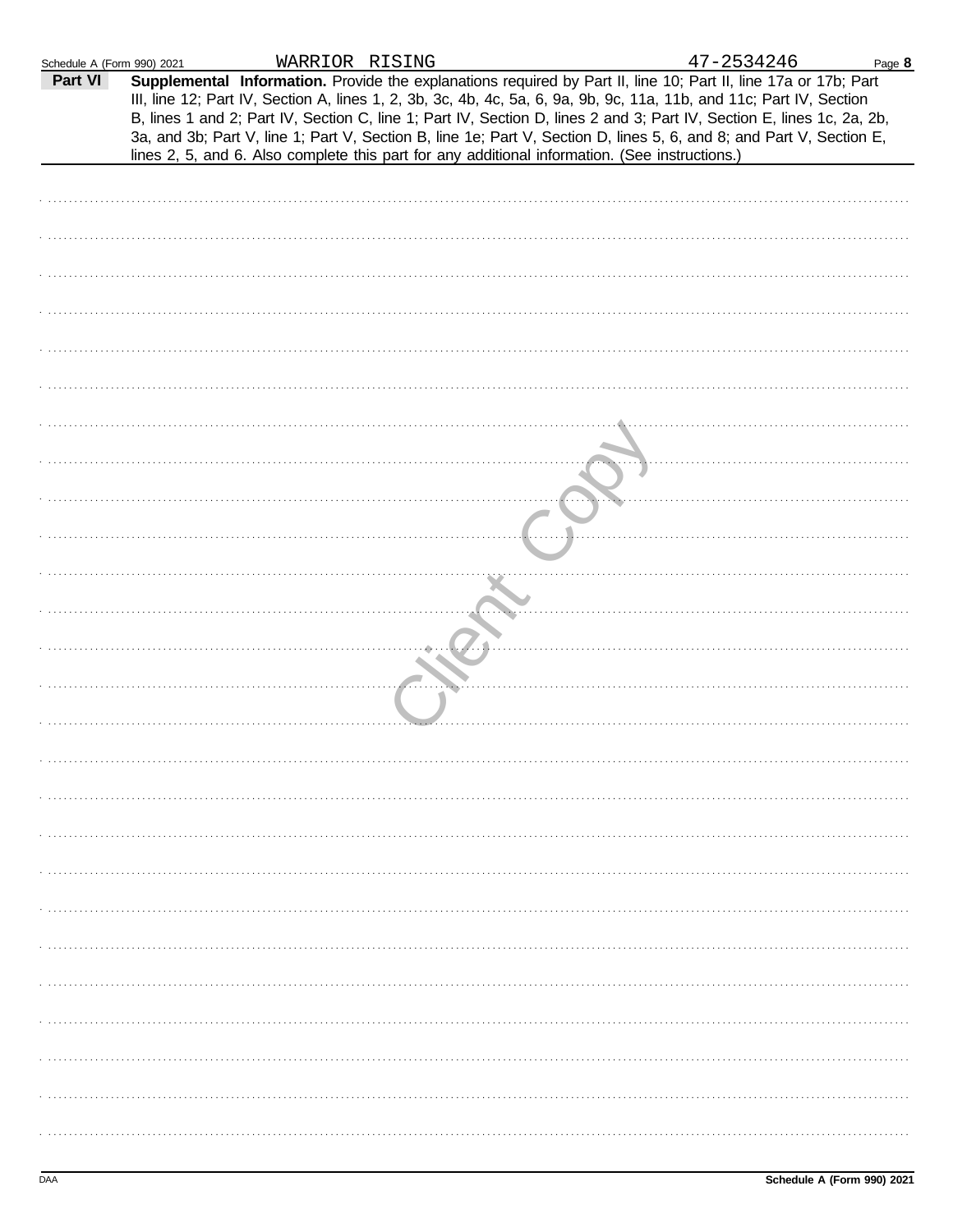Department of the Treasury Internal Revenue Service **Name of the organization**

### **SCHEDULE D Supplemental Financial Statements**

**Part IV, line 6, 7, 8, 9, 10, 11a, 11b, 11c, 11d, 11e, 11f, 12a, or 12b.** u **Complete if the organization answered "Yes" on Form 990,**

u **Attach to Form 990.** 

**2021** OMB No. 1545-0047 **Open to Public Inspection**

u **Go to** *www.irs.gov/Form990* **for instructions and the latest information.**

**Employer identification number**

|              | WARRIOR RISING                                                                                                                                                                        |                                                    |      | 47-2534246                      |
|--------------|---------------------------------------------------------------------------------------------------------------------------------------------------------------------------------------|----------------------------------------------------|------|---------------------------------|
|              | Organizations Maintaining Donor Advised Funds or Other Similar Funds or Accounts.<br>Part I                                                                                           |                                                    |      |                                 |
|              | Complete if the organization answered "Yes" on Form 990, Part IV, line 6.                                                                                                             |                                                    |      |                                 |
|              |                                                                                                                                                                                       | (a) Donor advised funds                            |      | (b) Funds and other accounts    |
| 1            |                                                                                                                                                                                       |                                                    |      |                                 |
| 2            |                                                                                                                                                                                       |                                                    |      |                                 |
| З            |                                                                                                                                                                                       |                                                    |      |                                 |
|              |                                                                                                                                                                                       |                                                    |      |                                 |
| 5            | Did the organization inform all donors and donor advisors in writing that the assets held in donor advised                                                                            |                                                    |      |                                 |
|              |                                                                                                                                                                                       |                                                    |      | Yes<br>No                       |
| 6            | Did the organization inform all grantees, donors, and donor advisors in writing that grant funds can be used                                                                          |                                                    |      |                                 |
|              | only for charitable purposes and not for the benefit of the donor or donor advisor, or for any other purpose                                                                          |                                                    |      |                                 |
|              | conferring impermissible private benefit?                                                                                                                                             |                                                    |      | Yes<br>No                       |
|              | Part II<br><b>Conservation Easements.</b>                                                                                                                                             |                                                    |      |                                 |
|              | Complete if the organization answered "Yes" on Form 990, Part IV, line 7.                                                                                                             |                                                    |      |                                 |
| 1.           | Purpose(s) of conservation easements held by the organization (check all that apply).                                                                                                 |                                                    |      |                                 |
|              | Preservation of land for public use (for example, recreation or education)                                                                                                            | Preservation of a historically important land area |      |                                 |
|              | Protection of natural habitat                                                                                                                                                         | Preservation of a certified historic structure     |      |                                 |
|              | Preservation of open space                                                                                                                                                            |                                                    |      |                                 |
| 2            | Complete lines 2a through 2d if the organization held a qualified conservation contribution in the form of a conservation                                                             |                                                    |      |                                 |
|              | easement on the last day of the tax year.                                                                                                                                             |                                                    |      | Held at the End of the Tax Year |
| a            | Total number of conservation easements                                                                                                                                                |                                                    | 2a   |                                 |
| b            |                                                                                                                                                                                       |                                                    | 2b   |                                 |
|              |                                                                                                                                                                                       |                                                    | 2c   |                                 |
|              | d Number of conservation easements included in (c) acquired after 7/25/06, and not on a                                                                                               |                                                    |      |                                 |
|              | historic structure listed in the National Register                                                                                                                                    |                                                    | 2d   |                                 |
| 3            | Number of conservation easements modified, transferred, released, extinguished, or terminated by the organization during the                                                          |                                                    |      |                                 |
|              | tax year $\mathbf u$                                                                                                                                                                  |                                                    |      |                                 |
|              | Number of states where property subject to conservation easement is located <b>u</b>                                                                                                  |                                                    |      |                                 |
| 5            | Does the organization have a written policy regarding the periodic monitoring, inspection, handling of                                                                                |                                                    |      |                                 |
|              |                                                                                                                                                                                       |                                                    |      | Yes<br>No                       |
| 6            | Staff and volunteer hours devoted to monitoring, inspecting, handling of violations, and enforcing conservation easements during the year                                             |                                                    |      |                                 |
|              | u <sub></sub>                                                                                                                                                                         |                                                    |      |                                 |
| 7            | Amount of expenses incurred in monitoring, inspecting, handling of violations, and enforcing conservation easements during the year                                                   |                                                    |      |                                 |
|              | u \$                                                                                                                                                                                  |                                                    |      |                                 |
| 8            | Does each conservation easement reported on line 2(d) above satisfy the requirements of section 170(h)(4)(B)(i)                                                                       |                                                    |      |                                 |
|              |                                                                                                                                                                                       |                                                    |      | No<br>Yes                       |
| 9            | In Part XIII, describe how the organization reports conservation easements in its revenue and expense statement and                                                                   |                                                    |      |                                 |
|              | balance sheet, and include, if applicable, the text of the footnote to the organization's financial statements that describes the                                                     |                                                    |      |                                 |
|              | organization's accounting for conservation easements.                                                                                                                                 |                                                    |      |                                 |
|              | Organizations Maintaining Collections of Art, Historical Treasures, or Other Similar Assets.<br>Part III<br>Complete if the organization answered "Yes" on Form 990, Part IV, line 8. |                                                    |      |                                 |
|              |                                                                                                                                                                                       |                                                    |      |                                 |
|              | 1a If the organization elected, as permitted under FASB ASC 958, not to report in its revenue statement and balance sheet works                                                       |                                                    |      |                                 |
|              | of art, historical treasures, or other similar assets held for public exhibition, education, or research in furtherance of public                                                     |                                                    |      |                                 |
|              | service, provide in Part XIII the text of the footnote to its financial statements that describes these items.                                                                        |                                                    |      |                                 |
|              | <b>b</b> If the organization elected, as permitted under FASB ASC 958, to report in its revenue statement and balance sheet works of                                                  |                                                    |      |                                 |
|              | art, historical treasures, or other similar assets held for public exhibition, education, or research in furtherance of public service,                                               |                                                    |      |                                 |
|              | provide the following amounts relating to these items:                                                                                                                                |                                                    |      |                                 |
|              |                                                                                                                                                                                       |                                                    |      |                                 |
|              | (ii) Assets included in Form 990, Part X                                                                                                                                              |                                                    |      | $\mathbf{u}$ \$ $\ldots$        |
| $\mathbf{2}$ | If the organization received or held works of art, historical treasures, or other similar assets for financial gain, provide the                                                      |                                                    |      |                                 |
|              | following amounts required to be reported under FASB ASC 958 relating to these items:                                                                                                 |                                                    |      |                                 |
| a            |                                                                                                                                                                                       |                                                    |      |                                 |
|              |                                                                                                                                                                                       |                                                    | u \$ |                                 |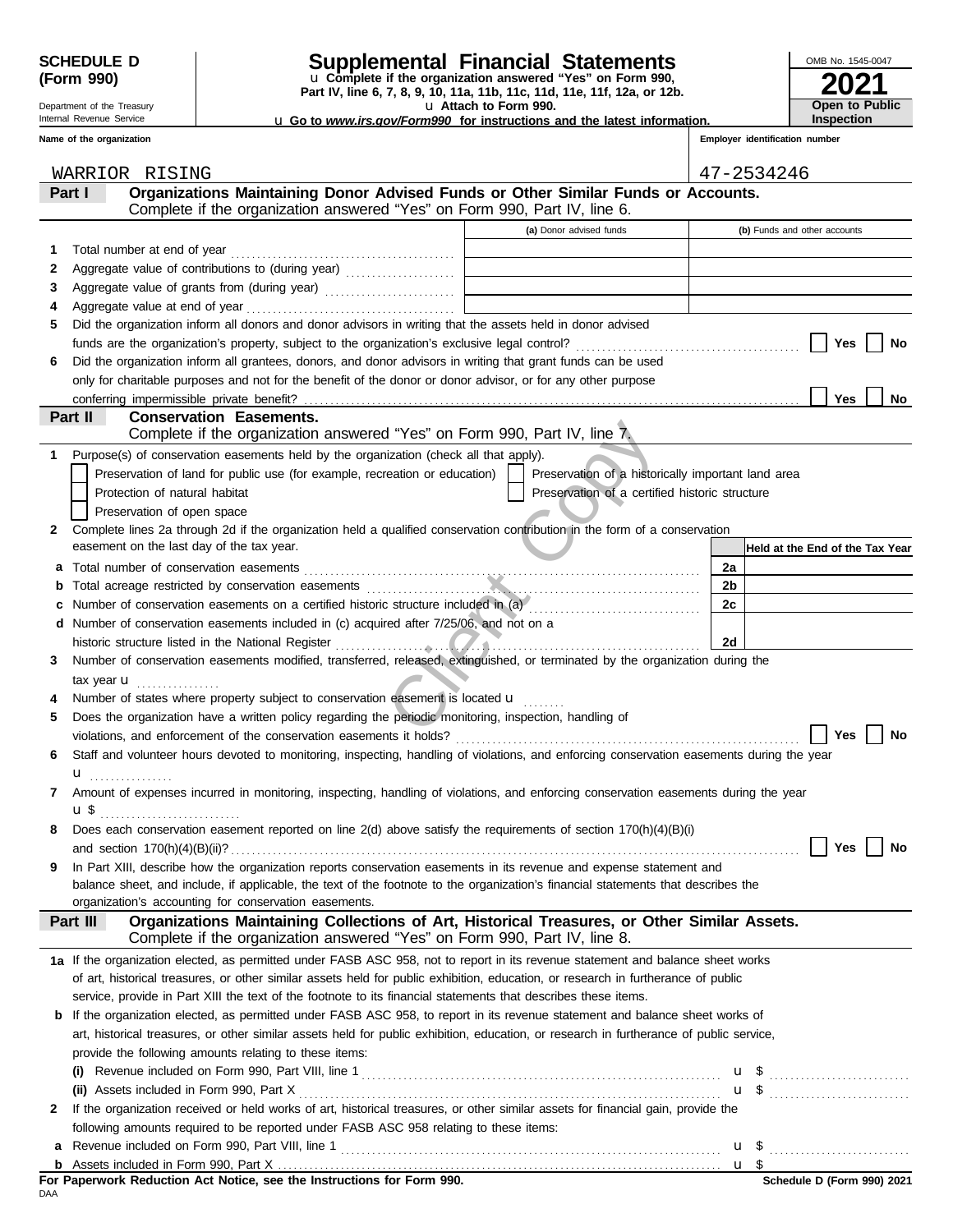|   |                                                                                                                                                                                                                                      |                         |                          |                    | 47-2534246      |                      |                |                     | Page 2 |
|---|--------------------------------------------------------------------------------------------------------------------------------------------------------------------------------------------------------------------------------------|-------------------------|--------------------------|--------------------|-----------------|----------------------|----------------|---------------------|--------|
|   | Organizations Maintaining Collections of Art, Historical Treasures, or Other Similar Assets (continued)<br>Part III                                                                                                                  |                         |                          |                    |                 |                      |                |                     |        |
| 3 | Using the organization's acquisition, accession, and other records, check any of the following that make significant use of its<br>collection items (check all that apply):                                                          |                         |                          |                    |                 |                      |                |                     |        |
| a | Public exhibition                                                                                                                                                                                                                    | d                       | Loan or exchange program |                    |                 |                      |                |                     |        |
| b | Scholarly research                                                                                                                                                                                                                   | е                       |                          |                    |                 |                      |                |                     |        |
| c | Preservation for future generations                                                                                                                                                                                                  |                         |                          |                    |                 |                      |                |                     |        |
| 4 | Provide a description of the organization's collections and explain how they further the organization's exempt purpose in Part                                                                                                       |                         |                          |                    |                 |                      |                |                     |        |
|   | XIII.                                                                                                                                                                                                                                |                         |                          |                    |                 |                      |                |                     |        |
|   |                                                                                                                                                                                                                                      |                         |                          |                    |                 |                      |                |                     |        |
| 5 | During the year, did the organization solicit or receive donations of art, historical treasures, or other similar                                                                                                                    |                         |                          |                    |                 |                      |                |                     |        |
|   | assets to be sold to raise funds rather than to be maintained as part of the organization's collection?<br>Part IV<br><b>Escrow and Custodial Arrangements.</b>                                                                      |                         |                          |                    |                 |                      | Yes            |                     | No     |
|   | Complete if the organization answered "Yes" on Form 990, Part IV, line 9, or reported an amount on Form                                                                                                                              |                         |                          |                    |                 |                      |                |                     |        |
|   | 990, Part X, line 21.                                                                                                                                                                                                                |                         |                          |                    |                 |                      |                |                     |        |
|   |                                                                                                                                                                                                                                      |                         |                          |                    |                 |                      |                |                     |        |
|   | 1a Is the organization an agent, trustee, custodian or other intermediary for contributions or other assets not                                                                                                                      |                         |                          |                    |                 |                      |                |                     |        |
|   |                                                                                                                                                                                                                                      |                         |                          |                    |                 |                      | Yes            |                     |        |
|   | <b>b</b> If "Yes," explain the arrangement in Part XIII and complete the following table:                                                                                                                                            |                         |                          |                    |                 |                      |                |                     |        |
|   |                                                                                                                                                                                                                                      |                         |                          |                    |                 |                      | Amount         |                     |        |
|   | c Beginning balance <b>contract to the contract of the contract of the contract of the contract of the contract of the contract of the contract of the contract of the contract of the contract of the contract of the contract </b> |                         |                          |                    |                 | 1c                   |                |                     |        |
|   | Additions during the year contact the contact of the year contact the set of the set of the set of the set of the set of the set of the set of the set of the set of the set of the set of the set of the set of the set of th       |                         |                          |                    |                 | 1 <sub>d</sub>       |                |                     |        |
|   | Distributions during the year manufactured and contact the year manufactured and the year manufactured and the                                                                                                                       |                         |                          |                    |                 | 1e                   |                |                     |        |
|   | Ending balance <b>construction and the construction of the construction</b> of the construction of the construction of the construction of the construction of the construction of the construction of the construction of the cons  |                         |                          |                    |                 | 1f                   |                |                     |        |
|   |                                                                                                                                                                                                                                      |                         |                          |                    |                 |                      | Yes            |                     | No     |
|   |                                                                                                                                                                                                                                      |                         |                          |                    |                 |                      |                |                     |        |
|   | Part V<br><b>Endowment Funds.</b>                                                                                                                                                                                                    |                         |                          |                    |                 |                      |                |                     |        |
|   | Complete if the organization answered "Yes" on Form 990, Part IV, line 10.                                                                                                                                                           |                         |                          |                    |                 |                      |                |                     |        |
|   |                                                                                                                                                                                                                                      | (a) Current year        | (b) Prior year           | (c) Two years back |                 | (d) Three years back |                | (e) Four years back |        |
|   | <b>1a</b> Beginning of year balance                                                                                                                                                                                                  |                         |                          |                    |                 |                      |                |                     |        |
|   | <b>b</b> Contributions <b>contributions</b>                                                                                                                                                                                          |                         |                          |                    |                 |                      |                |                     |        |
|   | c Net investment earnings, gains, and                                                                                                                                                                                                |                         |                          |                    |                 |                      |                |                     |        |
|   |                                                                                                                                                                                                                                      |                         |                          |                    |                 |                      |                |                     |        |
|   | d Grants or scholarships                                                                                                                                                                                                             |                         |                          |                    |                 |                      |                |                     |        |
|   | e Other expenditures for facilities and                                                                                                                                                                                              |                         |                          |                    |                 |                      |                |                     |        |
|   |                                                                                                                                                                                                                                      |                         |                          |                    |                 |                      |                |                     |        |
|   | f Administrative expenses                                                                                                                                                                                                            |                         |                          |                    |                 |                      |                |                     |        |
|   |                                                                                                                                                                                                                                      |                         |                          |                    |                 |                      |                |                     |        |
| 2 | Provide the estimated percentage of the current year end balance (line 1g, column (a)) held as:                                                                                                                                      |                         |                          |                    |                 |                      |                |                     |        |
|   | a Board designated or quasi-endowment u                                                                                                                                                                                              |                         |                          |                    |                 |                      |                |                     |        |
|   | <b>b</b> Permanent endowment <b>u</b> %                                                                                                                                                                                              |                         |                          |                    |                 |                      |                |                     |        |
|   | c Term endowment <b>u</b> %                                                                                                                                                                                                          |                         |                          |                    |                 |                      |                |                     |        |
|   | The percentages on lines 2a, 2b, and 2c should equal 100%.                                                                                                                                                                           |                         |                          |                    |                 |                      |                |                     |        |
|   | 3a Are there endowment funds not in the possession of the organization that are held and administered for the                                                                                                                        |                         |                          |                    |                 |                      |                |                     |        |
|   | organization by:                                                                                                                                                                                                                     |                         |                          |                    |                 |                      |                | Yes                 | No     |
|   |                                                                                                                                                                                                                                      |                         |                          |                    |                 |                      | 3a(i)          |                     |        |
|   |                                                                                                                                                                                                                                      |                         |                          |                    |                 |                      | 3a(ii)         |                     |        |
|   |                                                                                                                                                                                                                                      |                         |                          |                    |                 |                      | 3b             |                     |        |
|   | Describe in Part XIII the intended uses of the organization's endowment funds.                                                                                                                                                       |                         |                          |                    |                 |                      |                |                     |        |
|   | Land, Buildings, and Equipment.<br>Part VI                                                                                                                                                                                           |                         |                          |                    |                 |                      |                |                     |        |
|   | Complete if the organization answered "Yes" on Form 990, Part IV, line 11a. See Form 990, Part X, line 10.                                                                                                                           |                         |                          |                    |                 |                      |                |                     |        |
|   | Description of property                                                                                                                                                                                                              | (a) Cost or other basis | (b) Cost or other basis  |                    | (c) Accumulated |                      | (d) Book value |                     |        |
|   |                                                                                                                                                                                                                                      | (investment)            | (other)                  |                    | depreciation    |                      |                |                     |        |
|   |                                                                                                                                                                                                                                      |                         |                          |                    |                 |                      |                |                     |        |
|   |                                                                                                                                                                                                                                      |                         |                          |                    |                 |                      |                |                     |        |
|   | c Leasehold improvements                                                                                                                                                                                                             |                         |                          |                    |                 |                      |                |                     |        |
|   |                                                                                                                                                                                                                                      |                         |                          |                    |                 |                      |                |                     |        |
|   | e Other                                                                                                                                                                                                                              |                         |                          | 29,900             |                 | 21,183               |                | 8,717               |        |
|   | Total. Add lines 1a through 1e. (Column (d) must equal Form 990, Part X, column (B), line 10c.)                                                                                                                                      |                         |                          |                    |                 | u                    |                | 8,717               |        |
|   |                                                                                                                                                                                                                                      |                         |                          |                    |                 |                      |                |                     |        |

**Schedule D (Form 990) 2021**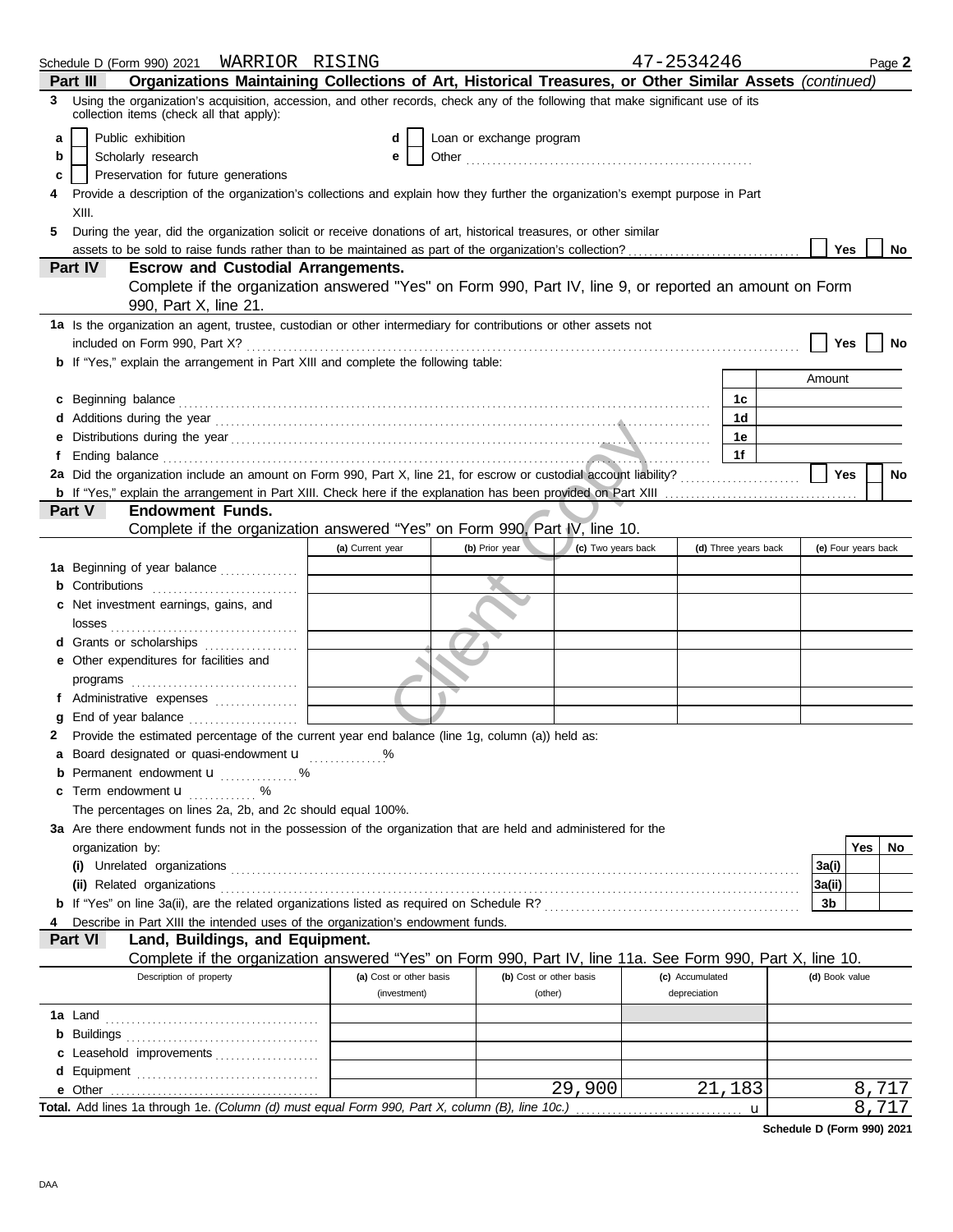|                           | WARRIOR RISING<br>Schedule D (Form 990) 2021                                                               |                | 47-2534246                       | Page 3         |
|---------------------------|------------------------------------------------------------------------------------------------------------|----------------|----------------------------------|----------------|
| <b>Part VII</b>           | <b>Investments - Other Securities.</b>                                                                     |                |                                  |                |
|                           | Complete if the organization answered "Yes" on Form 990, Part IV, line 11b. See Form 990, Part X, line 12. |                |                                  |                |
|                           | (a) Description of security or category                                                                    | (b) Book value | (c) Method of valuation:         |                |
|                           | (including name of security)                                                                               |                | Cost or end-of-year market value |                |
| (1) Financial derivatives |                                                                                                            |                |                                  |                |
|                           |                                                                                                            |                |                                  |                |
| $(3)$ Other               |                                                                                                            |                |                                  |                |
| $(A)$ .                   |                                                                                                            |                |                                  |                |
| $(B)$ .                   |                                                                                                            |                |                                  |                |
| (C)                       |                                                                                                            |                |                                  |                |
| (D)                       |                                                                                                            |                |                                  |                |
| (E)                       |                                                                                                            |                |                                  |                |
| (F)                       |                                                                                                            |                |                                  |                |
| (G)                       |                                                                                                            |                |                                  |                |
| (H)                       |                                                                                                            |                |                                  |                |
|                           | Total. (Column (b) must equal Form 990, Part X, col. (B) line 12.)<br>u                                    |                |                                  |                |
| Part VIII                 | Investments - Program Related.                                                                             |                |                                  |                |
|                           | Complete if the organization answered "Yes" on Form 990, Part IV, line 11c. See Form 990, Part X, line 13. |                |                                  |                |
|                           | (a) Description of investment                                                                              | (b) Book value | (c) Method of valuation:         |                |
|                           |                                                                                                            |                | Cost or end-of-year market value |                |
| (1)                       |                                                                                                            |                |                                  |                |
| (2)                       |                                                                                                            |                |                                  |                |
| (3)                       |                                                                                                            |                |                                  |                |
| (4)                       |                                                                                                            |                |                                  |                |
| (5)                       |                                                                                                            |                |                                  |                |
| (6)                       |                                                                                                            |                |                                  |                |
| (7)                       |                                                                                                            |                |                                  |                |
| (8)                       |                                                                                                            |                |                                  |                |
| (9)                       |                                                                                                            |                |                                  |                |
| Part IX                   | Total. (Column (b) must equal Form 990, Part X, col. (B) line 13.)<br>u<br><b>Other Assets.</b>            |                |                                  |                |
|                           | Complete if the organization answered "Yes" on Form 990, Part IV, line 11d. See Form 990, Part X, line 15. |                |                                  |                |
|                           | (a) Description                                                                                            |                |                                  | (b) Book value |
| (1)                       |                                                                                                            |                |                                  |                |
| (2)                       |                                                                                                            |                |                                  |                |
| (3)                       |                                                                                                            |                |                                  |                |
| (4)                       |                                                                                                            |                |                                  |                |
| (5)                       |                                                                                                            |                |                                  |                |
| (6)                       |                                                                                                            |                |                                  |                |
| (7)                       |                                                                                                            |                |                                  |                |
| (8)                       |                                                                                                            |                |                                  |                |
| (9)                       |                                                                                                            |                |                                  |                |
|                           |                                                                                                            |                | u                                |                |
| Part X                    | Other Liabilities.                                                                                         |                |                                  |                |
|                           | Complete if the organization answered "Yes" on Form 990, Part IV, line 11e or 11f. See Form 990, Part X,   |                |                                  |                |
|                           | line 25.                                                                                                   |                |                                  |                |
| 1.                        | (a) Description of liability                                                                               |                |                                  | (b) Book value |
| (1)                       | Federal income taxes                                                                                       |                |                                  |                |
| FUTURE<br>(2)             | GRANTS                                                                                                     |                |                                  | 209,133        |
| (3)                       |                                                                                                            |                |                                  |                |
| (4)                       |                                                                                                            |                |                                  |                |
| (5)                       |                                                                                                            |                |                                  |                |
| (6)                       |                                                                                                            |                |                                  |                |
| (7)                       |                                                                                                            |                |                                  |                |
| (8)                       |                                                                                                            |                |                                  |                |
| (9)                       |                                                                                                            |                |                                  |                |
|                           | Total. (Column (b) must equal Form 990, Part X, col. (B) line 25.)                                         |                | u                                | 209,133        |

Liability for uncertain tax positions. In Part XIII, provide the text of the footnote to the organization's financial statements that reports the **2.** organization's liability for uncertain tax positions under FASB ASC 740. Check here if the text of the footnote has been provided in Part XIII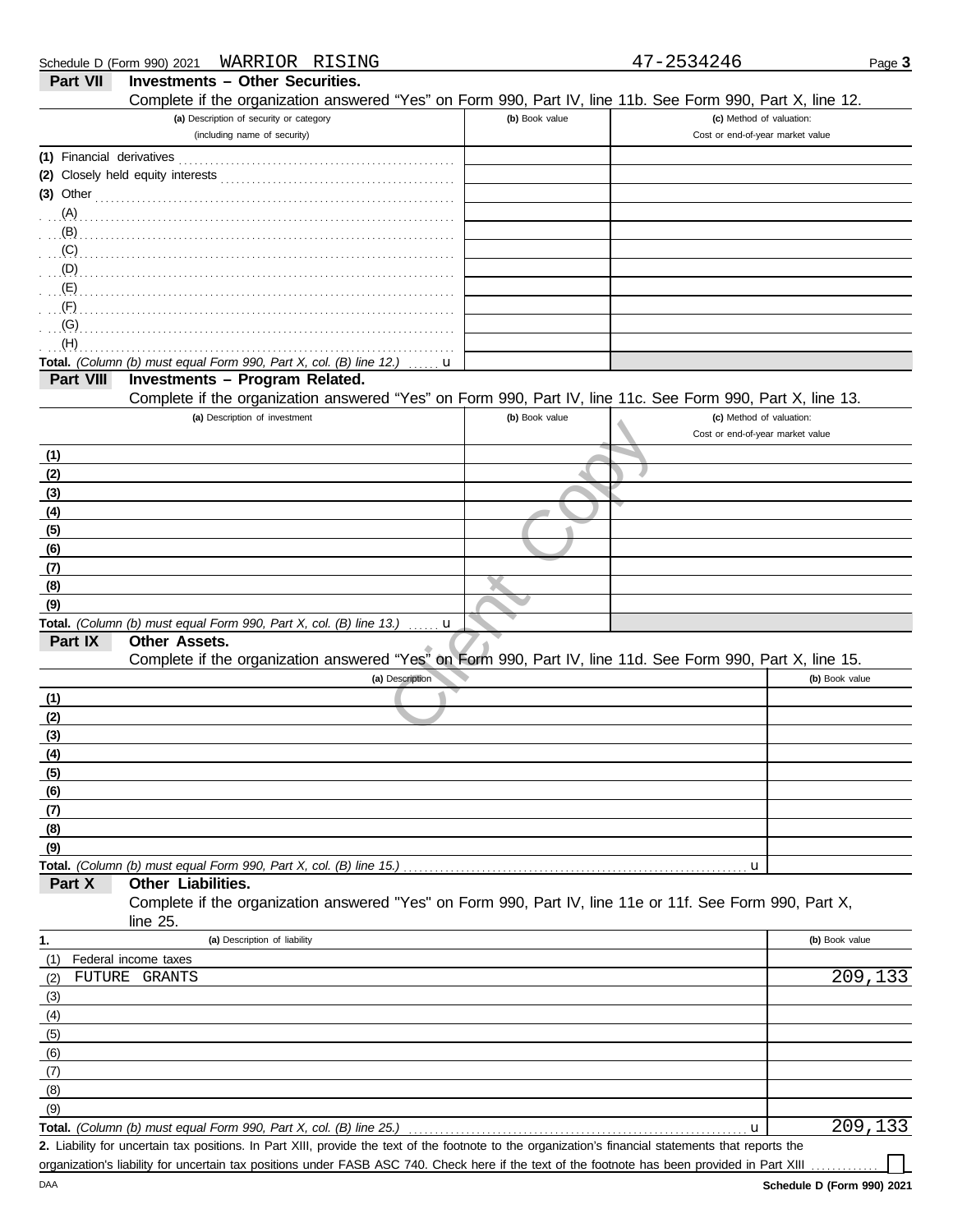|    |                                                                                                                                                                                                                                |                | 47-2534246   | Page 4 |
|----|--------------------------------------------------------------------------------------------------------------------------------------------------------------------------------------------------------------------------------|----------------|--------------|--------|
|    | Reconciliation of Revenue per Audited Financial Statements With Revenue per Return.<br>Part XI                                                                                                                                 |                |              |        |
|    | Complete if the organization answered "Yes" on Form 990, Part IV, line 12a.                                                                                                                                                    |                |              |        |
| 1. | Total revenue, gains, and other support per audited financial statements                                                                                                                                                       |                | $\mathbf{1}$ |        |
| 2  | Amounts included on line 1 but not on Form 990, Part VIII, line 12:                                                                                                                                                            |                |              |        |
| а  |                                                                                                                                                                                                                                | 2a             |              |        |
| b  |                                                                                                                                                                                                                                | 2 <sub>b</sub> |              |        |
| с  |                                                                                                                                                                                                                                | 2c             |              |        |
| d  |                                                                                                                                                                                                                                | 2d             |              |        |
| е  | Add lines 2a through 2d [11] Add [12] Add lines 2a through 2d [12] Add lines 2a through 2d [12] Add lines 2a through 2d [12] Add and Add and Addu                                                                              |                | 2e           |        |
| З  |                                                                                                                                                                                                                                |                | 3            |        |
| 4  | Amounts included on Form 990, Part VIII, line 12, but not on line 1:                                                                                                                                                           |                |              |        |
| а  |                                                                                                                                                                                                                                | 4a             |              |        |
| b  |                                                                                                                                                                                                                                | 4b             |              |        |
| c  | Add lines 4a and 4b                                                                                                                                                                                                            |                | 4с           |        |
| 5  |                                                                                                                                                                                                                                |                | 5            |        |
|    | Reconciliation of Expenses per Audited Financial Statements With Expenses per Return.<br>Part XII                                                                                                                              |                |              |        |
|    | Complete if the organization answered "Yes" on Form 990, Part IV, line 12a.                                                                                                                                                    |                |              |        |
| 1. | Total expenses and losses per audited financial statements                                                                                                                                                                     |                | $\mathbf{1}$ |        |
| 2  | Amounts included on line 1 but not on Form 990, Part IX, line 25:                                                                                                                                                              |                |              |        |
| а  |                                                                                                                                                                                                                                | 2a             |              |        |
| b  |                                                                                                                                                                                                                                | 2 <sub>b</sub> |              |        |
| c  |                                                                                                                                                                                                                                | 2c             |              |        |
| d  |                                                                                                                                                                                                                                | 2d             |              |        |
|    |                                                                                                                                                                                                                                |                | 2e           |        |
| е  |                                                                                                                                                                                                                                | .              | 3            |        |
| З  |                                                                                                                                                                                                                                |                |              |        |
| 4  | Amounts included on Form 990, Part IX, line 25, but not on line 1:                                                                                                                                                             |                |              |        |
| а  | Investment expenses not included on Form 990, Part VIII, line 7b [100] [100] [100] [100] [100] [100] [100] [100] [100] [100] [100] [100] [100] [100] [100] [100] [100] [100] [100] [100] [100] [100] [100] [100] [100] [100] [ | 4a<br>4b       |              |        |
| b  |                                                                                                                                                                                                                                |                |              |        |
| 5  | Add lines 4a and 4b                                                                                                                                                                                                            |                | 4с<br>5      |        |
|    | Part XIII Supplemental Information.                                                                                                                                                                                            |                |              |        |
|    | Provide the descriptions required for Part II, lines 3, 5, and 9; Part III, lines 1a and 4; Part IV, lines 1b and 2b; Part V, line 4; Part X, line                                                                             |                |              |        |
|    | 2; Part XI, lines 2d and 4b; and Part XII, lines 2d and 4b. Also complete this part to provide any additional information.                                                                                                     |                |              |        |
|    |                                                                                                                                                                                                                                |                |              |        |
|    |                                                                                                                                                                                                                                |                |              |        |
|    |                                                                                                                                                                                                                                |                |              |        |
|    |                                                                                                                                                                                                                                |                |              |        |
|    |                                                                                                                                                                                                                                |                |              |        |
|    |                                                                                                                                                                                                                                |                |              |        |
|    |                                                                                                                                                                                                                                |                |              |        |
|    |                                                                                                                                                                                                                                |                |              |        |
|    |                                                                                                                                                                                                                                |                |              |        |
|    |                                                                                                                                                                                                                                |                |              |        |
|    |                                                                                                                                                                                                                                |                |              |        |
|    |                                                                                                                                                                                                                                |                |              |        |
|    |                                                                                                                                                                                                                                |                |              |        |
|    |                                                                                                                                                                                                                                |                |              |        |
|    |                                                                                                                                                                                                                                |                |              |        |
|    |                                                                                                                                                                                                                                |                |              |        |
|    |                                                                                                                                                                                                                                |                |              |        |
|    |                                                                                                                                                                                                                                |                |              |        |
|    |                                                                                                                                                                                                                                |                |              |        |
|    |                                                                                                                                                                                                                                |                |              |        |
|    |                                                                                                                                                                                                                                |                |              |        |
|    |                                                                                                                                                                                                                                |                |              |        |
|    |                                                                                                                                                                                                                                |                |              |        |
|    |                                                                                                                                                                                                                                |                |              |        |
|    |                                                                                                                                                                                                                                |                |              |        |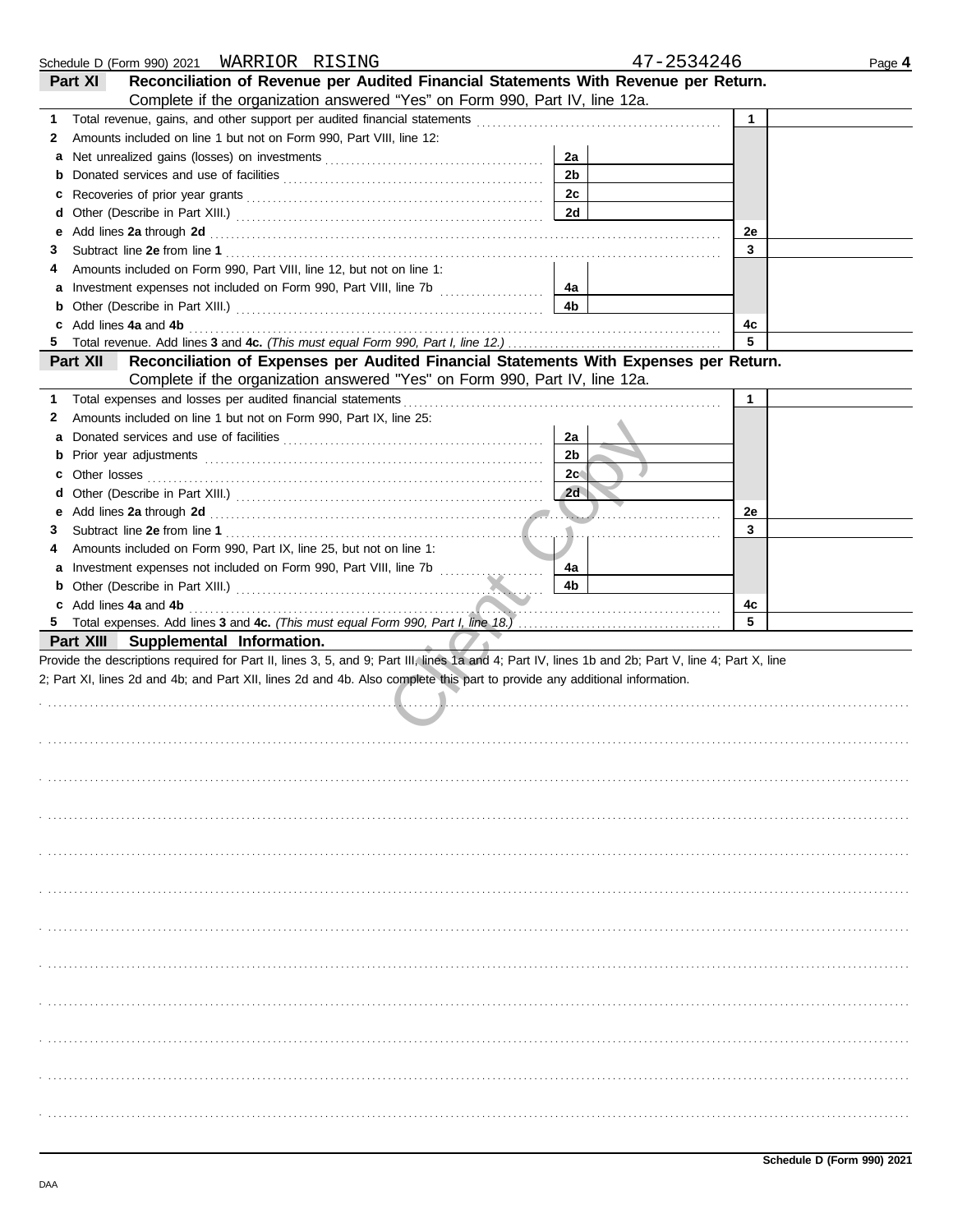| Part XIII |                            |         | Supplemental Information (continued) |
|-----------|----------------------------|---------|--------------------------------------|
|           | Schedule D (Form 990) 2021 | WARRIOR | RISING                               |

| <b>Fait VIII</b> | supplemental implimation (commuted) |  |  |  |
|------------------|-------------------------------------|--|--|--|
|                  |                                     |  |  |  |
|                  |                                     |  |  |  |
|                  |                                     |  |  |  |
|                  |                                     |  |  |  |
|                  |                                     |  |  |  |
|                  |                                     |  |  |  |
|                  |                                     |  |  |  |
|                  |                                     |  |  |  |
|                  |                                     |  |  |  |
|                  |                                     |  |  |  |
|                  |                                     |  |  |  |
|                  |                                     |  |  |  |
|                  |                                     |  |  |  |
|                  |                                     |  |  |  |
|                  |                                     |  |  |  |
|                  |                                     |  |  |  |
|                  |                                     |  |  |  |
|                  |                                     |  |  |  |
|                  |                                     |  |  |  |
|                  |                                     |  |  |  |
|                  |                                     |  |  |  |
|                  |                                     |  |  |  |
|                  |                                     |  |  |  |
|                  |                                     |  |  |  |
|                  |                                     |  |  |  |
|                  |                                     |  |  |  |
|                  |                                     |  |  |  |
|                  |                                     |  |  |  |
|                  |                                     |  |  |  |
|                  |                                     |  |  |  |
|                  |                                     |  |  |  |
|                  |                                     |  |  |  |
|                  |                                     |  |  |  |
|                  |                                     |  |  |  |
|                  |                                     |  |  |  |
|                  |                                     |  |  |  |
|                  |                                     |  |  |  |
|                  |                                     |  |  |  |
|                  |                                     |  |  |  |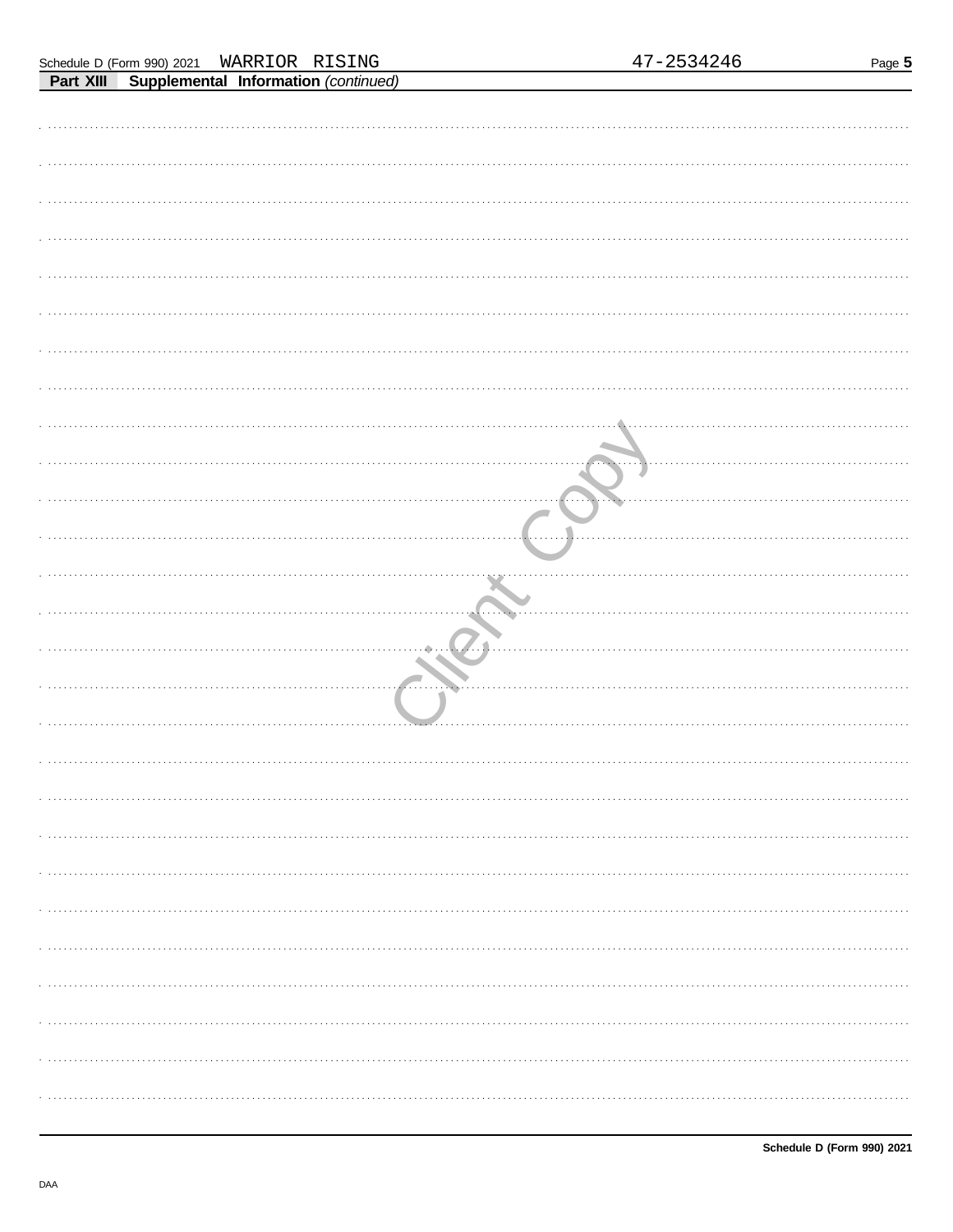| <b>SCHEDULE G</b><br>(Form 990)                        |                                                                                                                                                                                                                                          | Supplemental Information Regarding Fundraising or Gaming Activities<br>OMB No. 1545-0047<br>Complete if the organization answered "Yes" on Form 990, Part IV, line 17, 18, or 19, or if the |                |                                |                                                                                 |                                              |                                  |  |  |
|--------------------------------------------------------|------------------------------------------------------------------------------------------------------------------------------------------------------------------------------------------------------------------------------------------|---------------------------------------------------------------------------------------------------------------------------------------------------------------------------------------------|----------------|--------------------------------|---------------------------------------------------------------------------------|----------------------------------------------|----------------------------------|--|--|
|                                                        |                                                                                                                                                                                                                                          | LI Attach to Form 990 or Form 990-EZ.                                                                                                                                                       |                |                                | organization entered more than \$15,000 on Form 990-EZ, line 6a.                |                                              |                                  |  |  |
| Department of the Treasury<br>Internal Revenue Service |                                                                                                                                                                                                                                          |                                                                                                                                                                                             |                |                                | <b>u</b> Go to www.irs.gov/Form990 for instructions and the latest information. |                                              | Open to Public<br>Inspection     |  |  |
| Name of the organization                               |                                                                                                                                                                                                                                          |                                                                                                                                                                                             |                |                                |                                                                                 | Employer identification number<br>47-2534246 |                                  |  |  |
| Part I                                                 | WARRIOR RISING<br>Fundraising Activities. Complete if the organization answered "Yes" on Form 990, Part IV, line 17.                                                                                                                     |                                                                                                                                                                                             |                |                                |                                                                                 |                                              |                                  |  |  |
|                                                        | Form 990-EZ filers are not required to complete this part.                                                                                                                                                                               |                                                                                                                                                                                             |                |                                |                                                                                 |                                              |                                  |  |  |
| 1                                                      | Indicate whether the organization raised funds through any of the following activities. Check all that apply.                                                                                                                            |                                                                                                                                                                                             |                |                                |                                                                                 |                                              |                                  |  |  |
| Mail solicitations<br>a                                |                                                                                                                                                                                                                                          | e                                                                                                                                                                                           |                |                                | Solicitation of non-government grants                                           |                                              |                                  |  |  |
| Internet and email solicitations<br>b                  |                                                                                                                                                                                                                                          | f                                                                                                                                                                                           |                |                                | Solicitation of government grants                                               |                                              |                                  |  |  |
| Phone solicitations                                    |                                                                                                                                                                                                                                          | Special fundraising events<br>q                                                                                                                                                             |                |                                |                                                                                 |                                              |                                  |  |  |
| In-person solicitations<br>d                           |                                                                                                                                                                                                                                          |                                                                                                                                                                                             |                |                                |                                                                                 |                                              |                                  |  |  |
|                                                        | 2a Did the organization have a written or oral agreement with any individual (including officers, directors, trustees,<br>or key employees listed in Form 990, Part VII) or entity in connection with professional fundraising services? |                                                                                                                                                                                             |                |                                |                                                                                 |                                              | Yes                              |  |  |
|                                                        | b If "Yes," list the 10 highest paid individuals or entities (fundraisers) pursuant to agreements under which the fundraiser is to be<br>compensated at least \$5,000 by the organization.                                               |                                                                                                                                                                                             |                |                                |                                                                                 |                                              |                                  |  |  |
|                                                        |                                                                                                                                                                                                                                          |                                                                                                                                                                                             |                | (iii) Did fund-<br>raiser have |                                                                                 | (v) Amount paid to                           | (vi) Amount paid to              |  |  |
|                                                        | (i) Name and address of individual<br>or entity (fundraiser)                                                                                                                                                                             | (ii) Activity                                                                                                                                                                               |                | custody or<br>control of       | (iv) Gross receipts<br>from activity                                            | (or retained by)<br>fundraiser listed in     | (or retained by)<br>organization |  |  |
|                                                        |                                                                                                                                                                                                                                          |                                                                                                                                                                                             | contributions? |                                |                                                                                 | col. (i)                                     |                                  |  |  |
|                                                        |                                                                                                                                                                                                                                          |                                                                                                                                                                                             | Yes            | No                             |                                                                                 |                                              |                                  |  |  |
| 1                                                      |                                                                                                                                                                                                                                          |                                                                                                                                                                                             |                |                                |                                                                                 |                                              |                                  |  |  |
| $\mathbf{2}$                                           |                                                                                                                                                                                                                                          |                                                                                                                                                                                             |                |                                |                                                                                 |                                              |                                  |  |  |
|                                                        |                                                                                                                                                                                                                                          |                                                                                                                                                                                             |                |                                |                                                                                 |                                              |                                  |  |  |
| 3                                                      |                                                                                                                                                                                                                                          |                                                                                                                                                                                             |                |                                |                                                                                 |                                              |                                  |  |  |
|                                                        |                                                                                                                                                                                                                                          |                                                                                                                                                                                             |                |                                |                                                                                 |                                              |                                  |  |  |
|                                                        |                                                                                                                                                                                                                                          |                                                                                                                                                                                             |                |                                |                                                                                 |                                              |                                  |  |  |
| 4                                                      |                                                                                                                                                                                                                                          |                                                                                                                                                                                             |                |                                |                                                                                 |                                              |                                  |  |  |
|                                                        |                                                                                                                                                                                                                                          |                                                                                                                                                                                             |                |                                |                                                                                 |                                              |                                  |  |  |
| 5                                                      |                                                                                                                                                                                                                                          |                                                                                                                                                                                             |                |                                |                                                                                 |                                              |                                  |  |  |
| 6                                                      |                                                                                                                                                                                                                                          |                                                                                                                                                                                             |                |                                |                                                                                 |                                              |                                  |  |  |
|                                                        |                                                                                                                                                                                                                                          |                                                                                                                                                                                             |                |                                |                                                                                 |                                              |                                  |  |  |
|                                                        |                                                                                                                                                                                                                                          |                                                                                                                                                                                             |                |                                |                                                                                 |                                              |                                  |  |  |
| 7                                                      |                                                                                                                                                                                                                                          |                                                                                                                                                                                             |                |                                |                                                                                 |                                              |                                  |  |  |
|                                                        |                                                                                                                                                                                                                                          |                                                                                                                                                                                             |                |                                |                                                                                 |                                              |                                  |  |  |
| 8                                                      |                                                                                                                                                                                                                                          |                                                                                                                                                                                             |                |                                |                                                                                 |                                              |                                  |  |  |
|                                                        |                                                                                                                                                                                                                                          |                                                                                                                                                                                             |                |                                |                                                                                 |                                              |                                  |  |  |
| 9                                                      |                                                                                                                                                                                                                                          |                                                                                                                                                                                             |                |                                |                                                                                 |                                              |                                  |  |  |
|                                                        |                                                                                                                                                                                                                                          |                                                                                                                                                                                             |                |                                |                                                                                 |                                              |                                  |  |  |
| 10                                                     |                                                                                                                                                                                                                                          |                                                                                                                                                                                             |                |                                |                                                                                 |                                              |                                  |  |  |
|                                                        |                                                                                                                                                                                                                                          |                                                                                                                                                                                             |                |                                |                                                                                 |                                              |                                  |  |  |
|                                                        |                                                                                                                                                                                                                                          |                                                                                                                                                                                             |                |                                |                                                                                 |                                              |                                  |  |  |
| Total<br>3                                             | List all states in which the organization is registered or licensed to solicit contributions or has been notified it is exempt from                                                                                                      |                                                                                                                                                                                             |                |                                |                                                                                 |                                              |                                  |  |  |
| registration or licensing.                             |                                                                                                                                                                                                                                          |                                                                                                                                                                                             |                |                                |                                                                                 |                                              |                                  |  |  |
|                                                        |                                                                                                                                                                                                                                          |                                                                                                                                                                                             |                |                                |                                                                                 |                                              |                                  |  |  |
|                                                        |                                                                                                                                                                                                                                          |                                                                                                                                                                                             |                |                                |                                                                                 |                                              |                                  |  |  |
|                                                        |                                                                                                                                                                                                                                          |                                                                                                                                                                                             |                |                                |                                                                                 |                                              |                                  |  |  |
|                                                        |                                                                                                                                                                                                                                          |                                                                                                                                                                                             |                |                                |                                                                                 |                                              |                                  |  |  |
|                                                        |                                                                                                                                                                                                                                          |                                                                                                                                                                                             |                |                                |                                                                                 |                                              |                                  |  |  |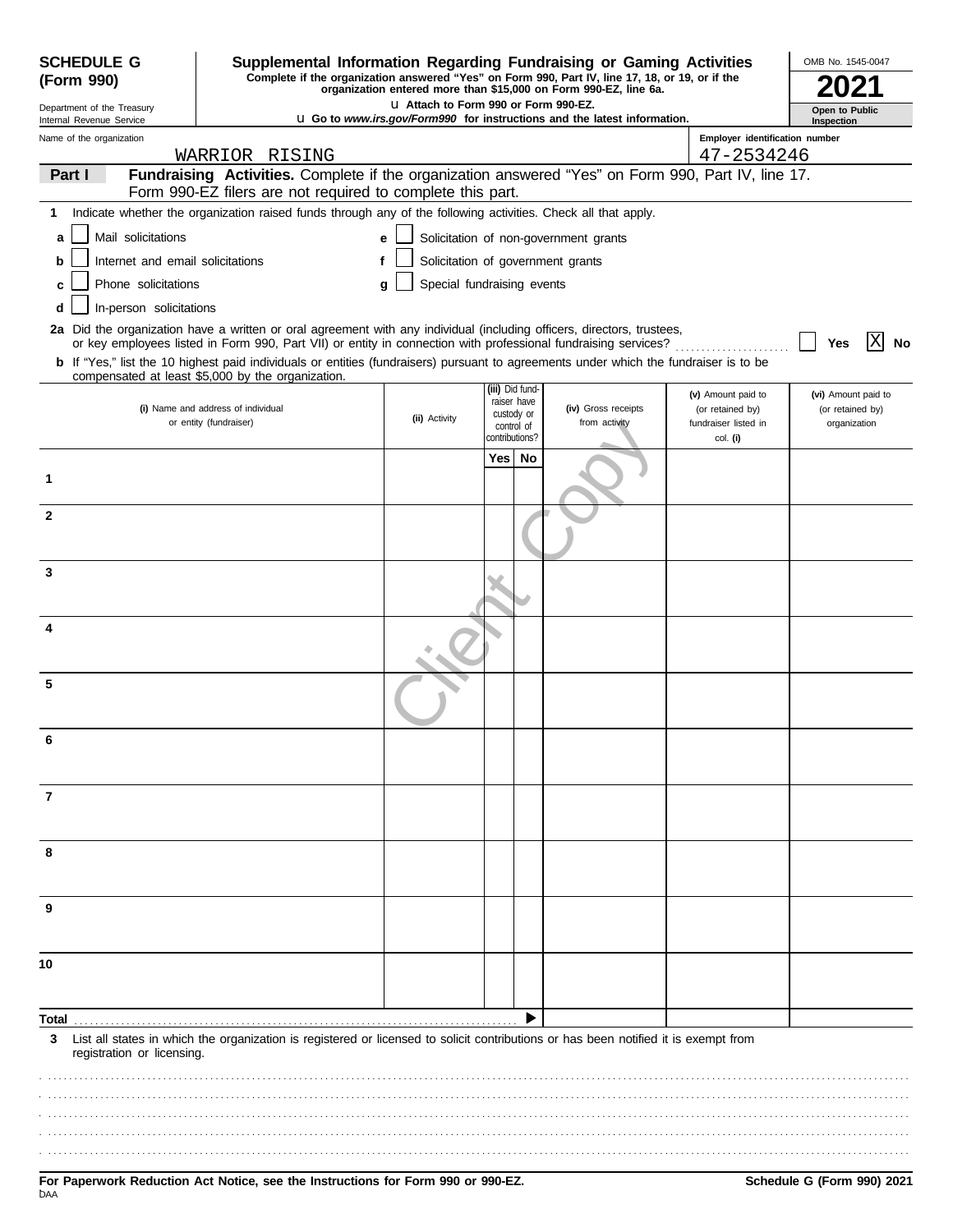|                    |         | Schedule G (Form 990) 2021                | WARRIOR RISING                       |                                                                                                                                                                                                                                       | 47-2534246       | Page 2                                              |
|--------------------|---------|-------------------------------------------|--------------------------------------|---------------------------------------------------------------------------------------------------------------------------------------------------------------------------------------------------------------------------------------|------------------|-----------------------------------------------------|
|                    | Part II |                                           | gross receipts greater than \$5,000. | Fundraising Events. Complete if the organization answered "Yes" on Form 990, Part IV, line 18, or reported more<br>than \$15,000 of fundraising event contributions and gross income on Form 990-EZ, lines 1 and 6b. List events with |                  |                                                     |
|                    |         |                                           | (a) Event #1                         | (b) Event #2                                                                                                                                                                                                                          | (c) Other events | (d) Total events                                    |
| Revenue            |         |                                           | (event type)                         | (event type)                                                                                                                                                                                                                          | (total number)   | (add col. (a) through<br>$col.$ (c))                |
|                    |         | 1 Gross receipts<br>2 Less: Contributions |                                      |                                                                                                                                                                                                                                       |                  |                                                     |
|                    |         | 3 Gross income (line 1 minus              |                                      |                                                                                                                                                                                                                                       |                  |                                                     |
|                    |         | 4 Cash prizes                             |                                      |                                                                                                                                                                                                                                       |                  |                                                     |
|                    |         | 5 Noncash prizes                          |                                      |                                                                                                                                                                                                                                       |                  |                                                     |
| Expenses<br>Direct | 6       | Rent/facility costs                       |                                      |                                                                                                                                                                                                                                       |                  |                                                     |
|                    |         | 7 Food and beverages                      |                                      |                                                                                                                                                                                                                                       |                  |                                                     |
|                    |         | 8 Entertainment                           |                                      |                                                                                                                                                                                                                                       |                  |                                                     |
|                    |         | 9 Other direct expenses                   |                                      |                                                                                                                                                                                                                                       |                  |                                                     |
|                    |         | Part III                                  | \$15,000 on Form 990-EZ, line 6a.    | Gaming. Complete if the organization answered "Yes" on Form 990, Part IV, line 19, or reported more than                                                                                                                              |                  |                                                     |
| Revenue            |         |                                           | (a) Bingo                            | (b) Pull tabs/instant<br>۰<br>bingo/progressive bingo                                                                                                                                                                                 | (c) Other gaming | (d) Total gaming (add<br>col. (a) through col. (c)) |
|                    |         | 1 Gross revenue                           |                                      | $\triangle$                                                                                                                                                                                                                           |                  |                                                     |
|                    |         | 2 Cash prizes                             |                                      |                                                                                                                                                                                                                                       |                  |                                                     |
| Direct Expenses    |         | 3 Noncash prizes                          |                                      |                                                                                                                                                                                                                                       |                  |                                                     |
|                    |         | 4 Rent/facility costs                     |                                      |                                                                                                                                                                                                                                       |                  |                                                     |
|                    |         | 5 Other direct expenses                   | Yes %                                | $\%$<br>Yes <b></b>                                                                                                                                                                                                                   | <b>Yes</b><br>%  |                                                     |
|                    |         | 6 Volunteer labor                         | No                                   | No                                                                                                                                                                                                                                    | No               |                                                     |
|                    |         |                                           |                                      |                                                                                                                                                                                                                                       | ▶                |                                                     |
|                    |         |                                           |                                      |                                                                                                                                                                                                                                       |                  |                                                     |
| 9                  |         |                                           |                                      | Enter the state(s) in which the organization conducts gaming activities:<br>The conditions conducts of the state conducts and the state of the state of the conducts of the conducts of the state of the state of the state of t      |                  | Yes<br>No                                           |
|                    |         | <b>b</b> If "Yes," explain:               |                                      |                                                                                                                                                                                                                                       |                  | Yes  <br><b>No</b>                                  |

. . . . . . . . . . . . . . . . . . . . . . . . . . . . . . . . . . . . . . . . . . . . . . . . . . . . . . . . . . . . . . . . . . . . . . . . . . . . . . . . . . . . . . . . . . . . . . . . . . . . . . . . . . . . . . . . . . . . . . . . . . . . . . . . . . . . . . . . . . . . . . . . . . . . . . . . . . . . . . . . . . . . . . . . . . . . . . . . . . . . . . . . . . . . . . . . . . . . . . . . . . . . . . . . . . . . . . . . . . . . . . . . . . . . . . . . . . . . . . . . . . . . . . . . . . . . . . . . . . . . . . . . . . . . . . . . . . . . . . . . . . . . . . . . . . . . . . . . . . . . . . . . . . . . . . . . . . . . . . . .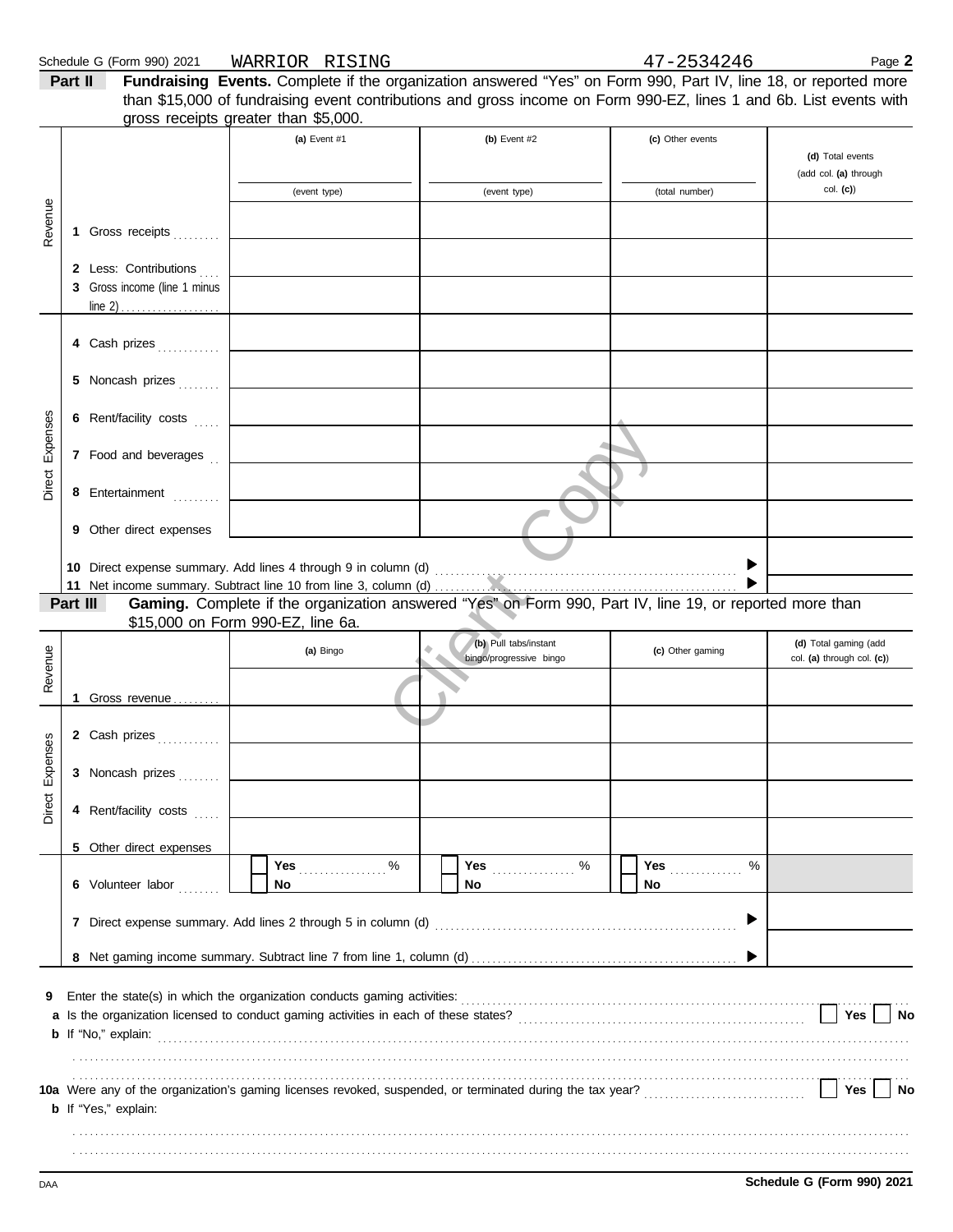|     | 47-2534246                                                                                                                                                                                                                                                                                                                                                                                                                                                                                                                                                                                                                             |                 |  |     | Page 3    |
|-----|----------------------------------------------------------------------------------------------------------------------------------------------------------------------------------------------------------------------------------------------------------------------------------------------------------------------------------------------------------------------------------------------------------------------------------------------------------------------------------------------------------------------------------------------------------------------------------------------------------------------------------------|-----------------|--|-----|-----------|
| 11  |                                                                                                                                                                                                                                                                                                                                                                                                                                                                                                                                                                                                                                        |                 |  | Yes | No        |
| 12  | Is the organization a grantor, beneficiary or trustee of a trust, or a member of a partnership or other entity                                                                                                                                                                                                                                                                                                                                                                                                                                                                                                                         |                 |  |     |           |
|     |                                                                                                                                                                                                                                                                                                                                                                                                                                                                                                                                                                                                                                        |                 |  | Yes | <b>No</b> |
| 13  | Indicate the percentage of gaming activity conducted in:                                                                                                                                                                                                                                                                                                                                                                                                                                                                                                                                                                               |                 |  |     |           |
| a   |                                                                                                                                                                                                                                                                                                                                                                                                                                                                                                                                                                                                                                        | 13a             |  |     | %         |
| b   | An outside facility <b>contained a set of the contract of the contract of the contract of the contract of the contract of the contract of the contract of the contract of the contract of the contract of the contract of the co</b>                                                                                                                                                                                                                                                                                                                                                                                                   | 13 <sub>b</sub> |  |     | $\%$      |
| 14  | records:                                                                                                                                                                                                                                                                                                                                                                                                                                                                                                                                                                                                                               |                 |  |     |           |
|     |                                                                                                                                                                                                                                                                                                                                                                                                                                                                                                                                                                                                                                        |                 |  |     |           |
|     |                                                                                                                                                                                                                                                                                                                                                                                                                                                                                                                                                                                                                                        |                 |  |     |           |
| 15а | Does the organization have a contract with a third party from whom the organization receives gaming<br>revenue?                                                                                                                                                                                                                                                                                                                                                                                                                                                                                                                        |                 |  | Yes | No        |
| b   |                                                                                                                                                                                                                                                                                                                                                                                                                                                                                                                                                                                                                                        |                 |  |     |           |
|     |                                                                                                                                                                                                                                                                                                                                                                                                                                                                                                                                                                                                                                        |                 |  |     |           |
| c   | If "Yes," enter name and address of the third party:                                                                                                                                                                                                                                                                                                                                                                                                                                                                                                                                                                                   |                 |  |     |           |
|     |                                                                                                                                                                                                                                                                                                                                                                                                                                                                                                                                                                                                                                        |                 |  |     |           |
|     |                                                                                                                                                                                                                                                                                                                                                                                                                                                                                                                                                                                                                                        |                 |  |     |           |
|     |                                                                                                                                                                                                                                                                                                                                                                                                                                                                                                                                                                                                                                        |                 |  |     |           |
|     |                                                                                                                                                                                                                                                                                                                                                                                                                                                                                                                                                                                                                                        |                 |  |     |           |
| 16  | Gaming manager information:                                                                                                                                                                                                                                                                                                                                                                                                                                                                                                                                                                                                            |                 |  |     |           |
|     |                                                                                                                                                                                                                                                                                                                                                                                                                                                                                                                                                                                                                                        |                 |  |     |           |
|     |                                                                                                                                                                                                                                                                                                                                                                                                                                                                                                                                                                                                                                        |                 |  |     |           |
|     |                                                                                                                                                                                                                                                                                                                                                                                                                                                                                                                                                                                                                                        |                 |  |     |           |
|     | Director/officer<br>Employee<br>Independent contractor                                                                                                                                                                                                                                                                                                                                                                                                                                                                                                                                                                                 |                 |  |     |           |
|     |                                                                                                                                                                                                                                                                                                                                                                                                                                                                                                                                                                                                                                        |                 |  |     |           |
| 17  | Mandatory distributions:                                                                                                                                                                                                                                                                                                                                                                                                                                                                                                                                                                                                               |                 |  |     |           |
| a   | Is the organization required under state law to make charitable distributions from the gaming proceeds to                                                                                                                                                                                                                                                                                                                                                                                                                                                                                                                              |                 |  |     |           |
|     |                                                                                                                                                                                                                                                                                                                                                                                                                                                                                                                                                                                                                                        |                 |  | Yes | No        |
|     |                                                                                                                                                                                                                                                                                                                                                                                                                                                                                                                                                                                                                                        |                 |  |     |           |
|     |                                                                                                                                                                                                                                                                                                                                                                                                                                                                                                                                                                                                                                        |                 |  |     |           |
|     |                                                                                                                                                                                                                                                                                                                                                                                                                                                                                                                                                                                                                                        |                 |  |     |           |
|     | Enter the name and address of the person who prepares the organization's gaming/special events books and<br>Address <b>u</b><br>retain the state gaming license?<br>Enter the amount of distributions required under state law to be distributed to other exempt organizations or<br>spent in the organization's own exempt activities during the tax year $\mathbf{u}$ \$<br>Supplemental Information. Provide the explanations required by Part I, line 2b, columns (iii) and (v); and<br>Part IV<br>Part III, lines 9, 9b, 10b, 15b, 15c, 16, and 17b, as applicable. Also provide any additional information.<br>See instructions. |                 |  |     |           |
|     |                                                                                                                                                                                                                                                                                                                                                                                                                                                                                                                                                                                                                                        |                 |  |     |           |
|     |                                                                                                                                                                                                                                                                                                                                                                                                                                                                                                                                                                                                                                        |                 |  |     |           |
|     |                                                                                                                                                                                                                                                                                                                                                                                                                                                                                                                                                                                                                                        |                 |  |     |           |
|     |                                                                                                                                                                                                                                                                                                                                                                                                                                                                                                                                                                                                                                        |                 |  |     |           |
|     |                                                                                                                                                                                                                                                                                                                                                                                                                                                                                                                                                                                                                                        |                 |  |     |           |
|     |                                                                                                                                                                                                                                                                                                                                                                                                                                                                                                                                                                                                                                        |                 |  |     |           |
|     |                                                                                                                                                                                                                                                                                                                                                                                                                                                                                                                                                                                                                                        |                 |  |     |           |
|     |                                                                                                                                                                                                                                                                                                                                                                                                                                                                                                                                                                                                                                        |                 |  |     |           |
|     |                                                                                                                                                                                                                                                                                                                                                                                                                                                                                                                                                                                                                                        |                 |  |     |           |
|     |                                                                                                                                                                                                                                                                                                                                                                                                                                                                                                                                                                                                                                        |                 |  |     |           |
|     |                                                                                                                                                                                                                                                                                                                                                                                                                                                                                                                                                                                                                                        |                 |  |     |           |
|     |                                                                                                                                                                                                                                                                                                                                                                                                                                                                                                                                                                                                                                        |                 |  |     |           |
|     |                                                                                                                                                                                                                                                                                                                                                                                                                                                                                                                                                                                                                                        |                 |  |     |           |

Schedule G (Form 990) 2021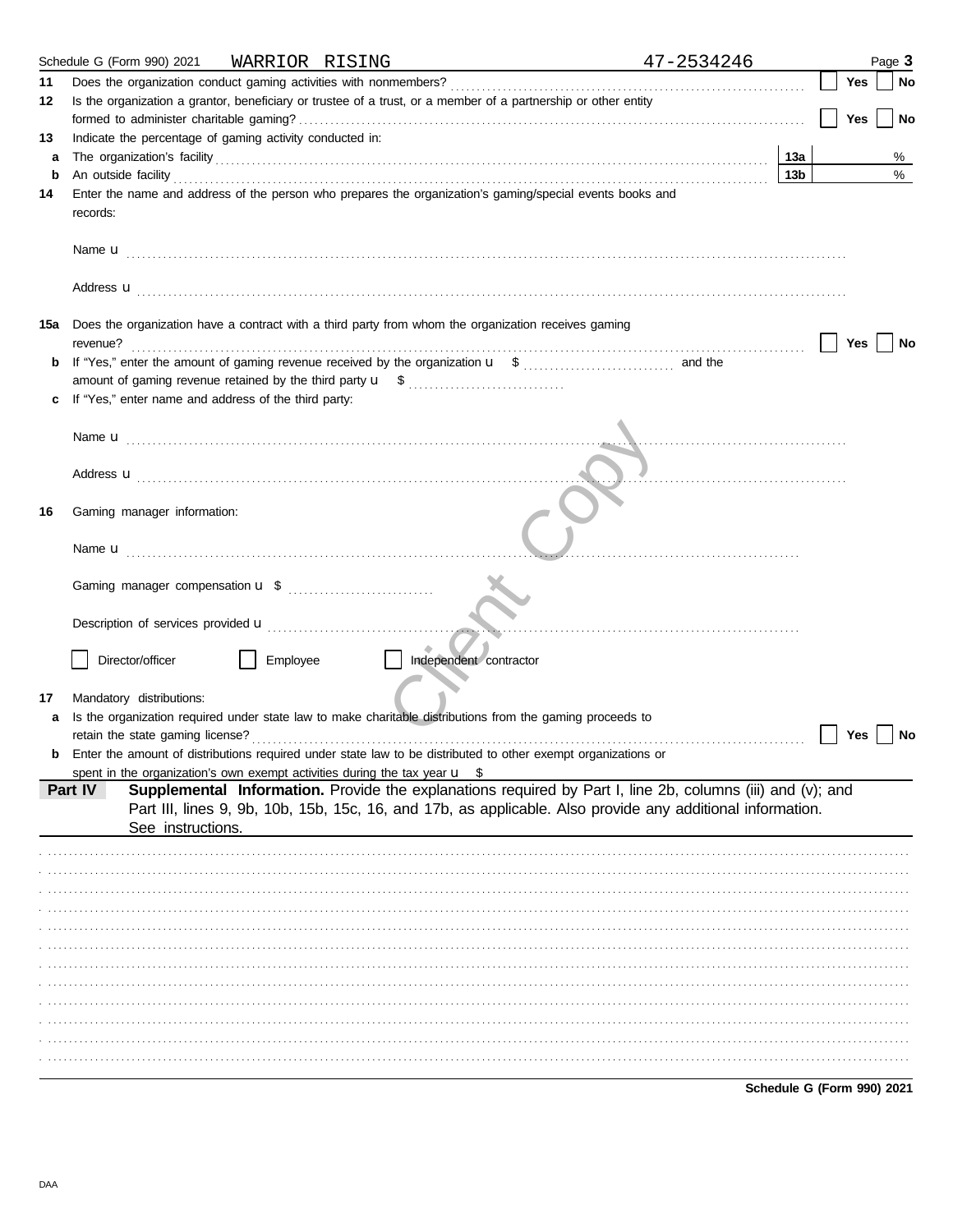| <b>SCHEDULE I</b>                                                                                                                                                                                                                                                                             |                                                                                                                                                                                                                                                                           |                      |                             | Grants and Other Assistance to Organizations,                                                                                         |                                                             |                                          |                                | OMB No. 1545-0047                     |
|-----------------------------------------------------------------------------------------------------------------------------------------------------------------------------------------------------------------------------------------------------------------------------------------------|---------------------------------------------------------------------------------------------------------------------------------------------------------------------------------------------------------------------------------------------------------------------------|----------------------|-----------------------------|---------------------------------------------------------------------------------------------------------------------------------------|-------------------------------------------------------------|------------------------------------------|--------------------------------|---------------------------------------|
| (Form 990)                                                                                                                                                                                                                                                                                    |                                                                                                                                                                                                                                                                           |                      |                             | Governments, and Individuals in the United States<br>Complete if the organization answered "Yes" on Form 990, Part IV, line 21 or 22. |                                                             |                                          |                                |                                       |
| Department of the Treasury<br>Internal Revenue Service                                                                                                                                                                                                                                        |                                                                                                                                                                                                                                                                           |                      | La Attach to Form 990.      | u Go to www.irs.gov/Form990 for the latest information.                                                                               |                                                             |                                          |                                | <b>Open to Public</b><br>Inspection   |
| Name of the organization                                                                                                                                                                                                                                                                      |                                                                                                                                                                                                                                                                           |                      |                             |                                                                                                                                       |                                                             |                                          | Employer identification number |                                       |
| WARRIOR RISING                                                                                                                                                                                                                                                                                |                                                                                                                                                                                                                                                                           |                      |                             |                                                                                                                                       |                                                             |                                          | 47-2534246                     |                                       |
| Part I                                                                                                                                                                                                                                                                                        | <b>General Information on Grants and Assistance</b>                                                                                                                                                                                                                       |                      |                             |                                                                                                                                       |                                                             |                                          |                                |                                       |
| Does the organization maintain records to substantiate the amount of the grants or assistance, the grantees' eligibility for the grants or assistance, and<br>$\mathbf{1}$<br>2 Describe in Part IV the organization's procedures for monitoring the use of grant funds in the United States. |                                                                                                                                                                                                                                                                           |                      |                             |                                                                                                                                       |                                                             |                                          |                                | X Yes<br>  No                         |
| Part II                                                                                                                                                                                                                                                                                       | Grants and Other Assistance to Domestic Organizations and Domestic Governments. Complete if the organization answered "Yes" on Form 990,<br>Part IV, line 21, for any recipient that received more than \$5,000. Part II can be duplicated if additional space is needed. |                      |                             |                                                                                                                                       |                                                             |                                          |                                |                                       |
| (a) Name and address of organization<br>-1<br>or government                                                                                                                                                                                                                                   | $(b)$ EIN                                                                                                                                                                                                                                                                 | $(c)$ IRC<br>section | (d) Amount of cash<br>grant | (e) Amount of<br>noncash assistance                                                                                                   | (f) Method of valuation<br>(book, FMV, appraisal,<br>other) | (q) Description of<br>noncash assistance |                                | (h) Purpose of grant<br>or assistance |
| (1)                                                                                                                                                                                                                                                                                           |                                                                                                                                                                                                                                                                           | (if applicable)      |                             |                                                                                                                                       |                                                             |                                          |                                |                                       |
|                                                                                                                                                                                                                                                                                               |                                                                                                                                                                                                                                                                           |                      |                             |                                                                                                                                       |                                                             |                                          |                                |                                       |
| (2)                                                                                                                                                                                                                                                                                           |                                                                                                                                                                                                                                                                           |                      |                             |                                                                                                                                       |                                                             |                                          |                                |                                       |
|                                                                                                                                                                                                                                                                                               |                                                                                                                                                                                                                                                                           |                      |                             |                                                                                                                                       |                                                             |                                          |                                |                                       |
| (3)                                                                                                                                                                                                                                                                                           |                                                                                                                                                                                                                                                                           |                      |                             |                                                                                                                                       |                                                             |                                          |                                |                                       |
|                                                                                                                                                                                                                                                                                               |                                                                                                                                                                                                                                                                           |                      |                             |                                                                                                                                       |                                                             |                                          |                                |                                       |
| (4)                                                                                                                                                                                                                                                                                           |                                                                                                                                                                                                                                                                           |                      |                             |                                                                                                                                       |                                                             |                                          |                                |                                       |
|                                                                                                                                                                                                                                                                                               |                                                                                                                                                                                                                                                                           |                      |                             |                                                                                                                                       |                                                             |                                          |                                |                                       |
| (5)                                                                                                                                                                                                                                                                                           |                                                                                                                                                                                                                                                                           |                      |                             |                                                                                                                                       |                                                             |                                          |                                |                                       |
|                                                                                                                                                                                                                                                                                               |                                                                                                                                                                                                                                                                           |                      |                             |                                                                                                                                       |                                                             |                                          |                                |                                       |
| (6)                                                                                                                                                                                                                                                                                           |                                                                                                                                                                                                                                                                           |                      |                             |                                                                                                                                       |                                                             |                                          |                                |                                       |
|                                                                                                                                                                                                                                                                                               |                                                                                                                                                                                                                                                                           |                      |                             |                                                                                                                                       |                                                             |                                          |                                |                                       |
| (7)                                                                                                                                                                                                                                                                                           |                                                                                                                                                                                                                                                                           |                      |                             |                                                                                                                                       |                                                             |                                          |                                |                                       |
|                                                                                                                                                                                                                                                                                               |                                                                                                                                                                                                                                                                           |                      |                             |                                                                                                                                       |                                                             |                                          |                                |                                       |
| (8)                                                                                                                                                                                                                                                                                           |                                                                                                                                                                                                                                                                           |                      |                             |                                                                                                                                       |                                                             |                                          |                                |                                       |
|                                                                                                                                                                                                                                                                                               |                                                                                                                                                                                                                                                                           |                      |                             |                                                                                                                                       |                                                             |                                          |                                |                                       |
| (9)                                                                                                                                                                                                                                                                                           |                                                                                                                                                                                                                                                                           |                      |                             |                                                                                                                                       |                                                             |                                          |                                |                                       |
|                                                                                                                                                                                                                                                                                               |                                                                                                                                                                                                                                                                           |                      |                             |                                                                                                                                       |                                                             |                                          |                                |                                       |
| $\mathbf{2}$                                                                                                                                                                                                                                                                                  |                                                                                                                                                                                                                                                                           |                      |                             |                                                                                                                                       |                                                             |                                          | $\mathbf{u}$                   |                                       |
| Enter total number of other organizations listed in the line 1 table<br>З                                                                                                                                                                                                                     |                                                                                                                                                                                                                                                                           |                      |                             |                                                                                                                                       |                                                             |                                          | u                              |                                       |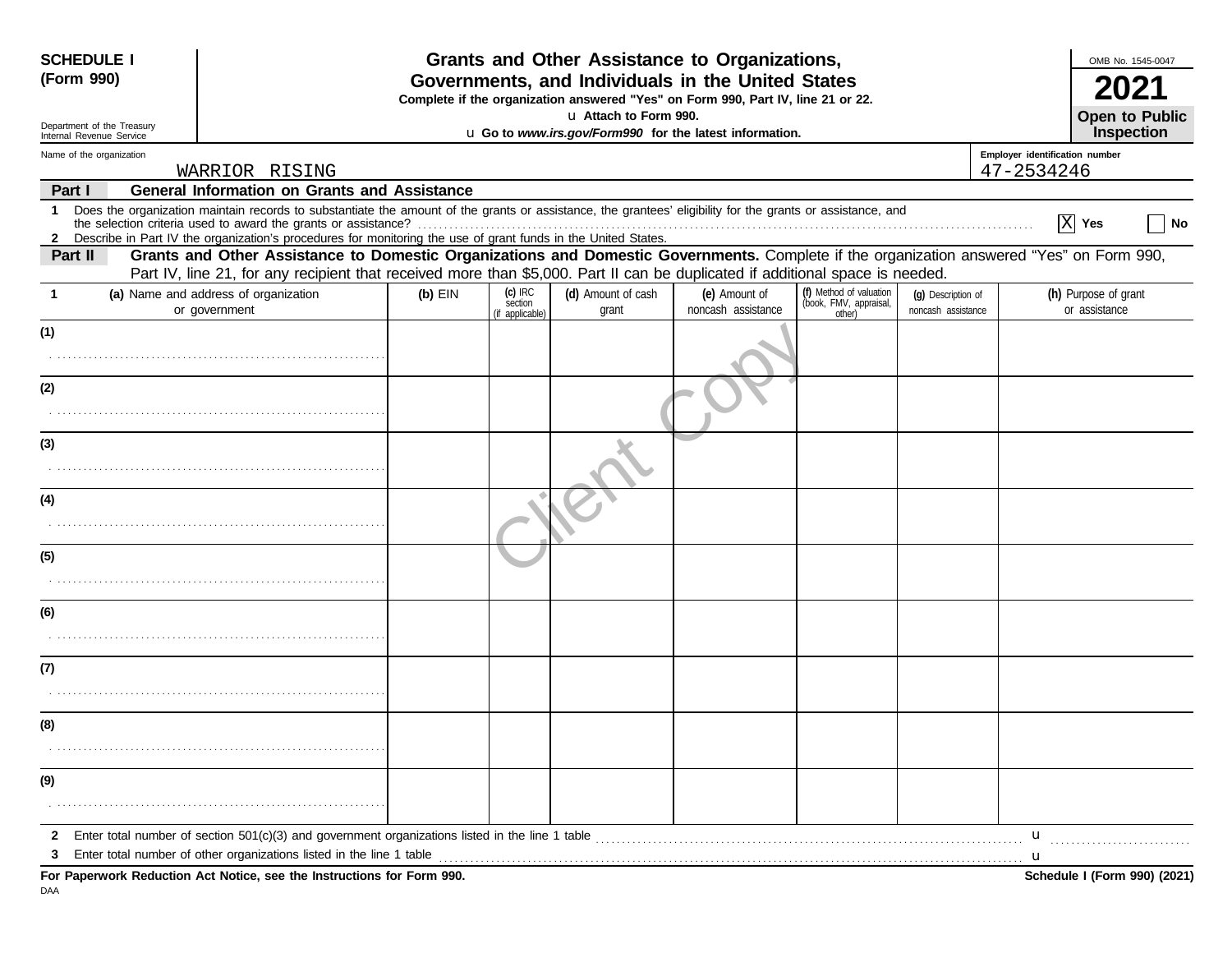$n \pm \sim n$  $\underline{\mathsf{S}}$ 

 $2521216$  $\sqrt{2}$ 

| Schedule I (Form 990) (2021)  WARRIOR RISING                                                                                                                           |                             |                             | $47 - 2534240$                      |                                                          | Page 2                                |
|------------------------------------------------------------------------------------------------------------------------------------------------------------------------|-----------------------------|-----------------------------|-------------------------------------|----------------------------------------------------------|---------------------------------------|
| Grants and Other Assistance to Domestic Individuals. Complete if the organization answered "Yes" on Form 990, Part IV, line 22.<br>Part III                            |                             |                             |                                     |                                                          |                                       |
| Part III can be duplicated if additional space is needed.                                                                                                              |                             |                             |                                     |                                                          |                                       |
| (a) Type of grant or assistance                                                                                                                                        | (b) Number of<br>recipients | (c) Amount of<br>cash grant | (d) Amount of<br>noncash assistance | (e) Method of valuation (book,<br>FMV, appraisal, other) | (f) Description of noncash assistance |
|                                                                                                                                                                        |                             |                             |                                     |                                                          |                                       |
| 1 PROGRAM GRANTS                                                                                                                                                       | 48                          | 376,249                     |                                     |                                                          |                                       |
| $\mathbf{2}$                                                                                                                                                           |                             |                             |                                     |                                                          |                                       |
| 3                                                                                                                                                                      |                             |                             |                                     |                                                          |                                       |
|                                                                                                                                                                        |                             |                             |                                     |                                                          |                                       |
| 4                                                                                                                                                                      |                             |                             |                                     |                                                          |                                       |
| $\overline{\mathbf{5}}$                                                                                                                                                |                             |                             |                                     |                                                          |                                       |
| 6                                                                                                                                                                      |                             |                             |                                     |                                                          |                                       |
|                                                                                                                                                                        |                             |                             |                                     |                                                          |                                       |
| $\overline{7}$<br>Part IV<br>Supplemental Information. Provide the information required in Part I, line 2; Part III, column (b); and any other additional information. |                             |                             |                                     |                                                          |                                       |
|                                                                                                                                                                        |                             |                             |                                     |                                                          |                                       |
|                                                                                                                                                                        |                             |                             |                                     |                                                          |                                       |
|                                                                                                                                                                        |                             |                             |                                     |                                                          |                                       |
|                                                                                                                                                                        |                             |                             |                                     |                                                          |                                       |
|                                                                                                                                                                        |                             |                             |                                     |                                                          |                                       |
|                                                                                                                                                                        |                             |                             |                                     |                                                          |                                       |
|                                                                                                                                                                        |                             |                             |                                     |                                                          |                                       |
|                                                                                                                                                                        |                             |                             |                                     |                                                          |                                       |
|                                                                                                                                                                        |                             |                             |                                     |                                                          |                                       |
|                                                                                                                                                                        |                             |                             |                                     |                                                          |                                       |
|                                                                                                                                                                        |                             |                             |                                     |                                                          |                                       |
|                                                                                                                                                                        |                             |                             |                                     |                                                          |                                       |
|                                                                                                                                                                        |                             |                             |                                     |                                                          |                                       |
|                                                                                                                                                                        |                             |                             |                                     |                                                          |                                       |
|                                                                                                                                                                        |                             |                             |                                     |                                                          |                                       |
|                                                                                                                                                                        |                             |                             |                                     |                                                          |                                       |
|                                                                                                                                                                        |                             |                             |                                     |                                                          |                                       |
|                                                                                                                                                                        |                             |                             |                                     |                                                          |                                       |
|                                                                                                                                                                        |                             |                             |                                     |                                                          |                                       |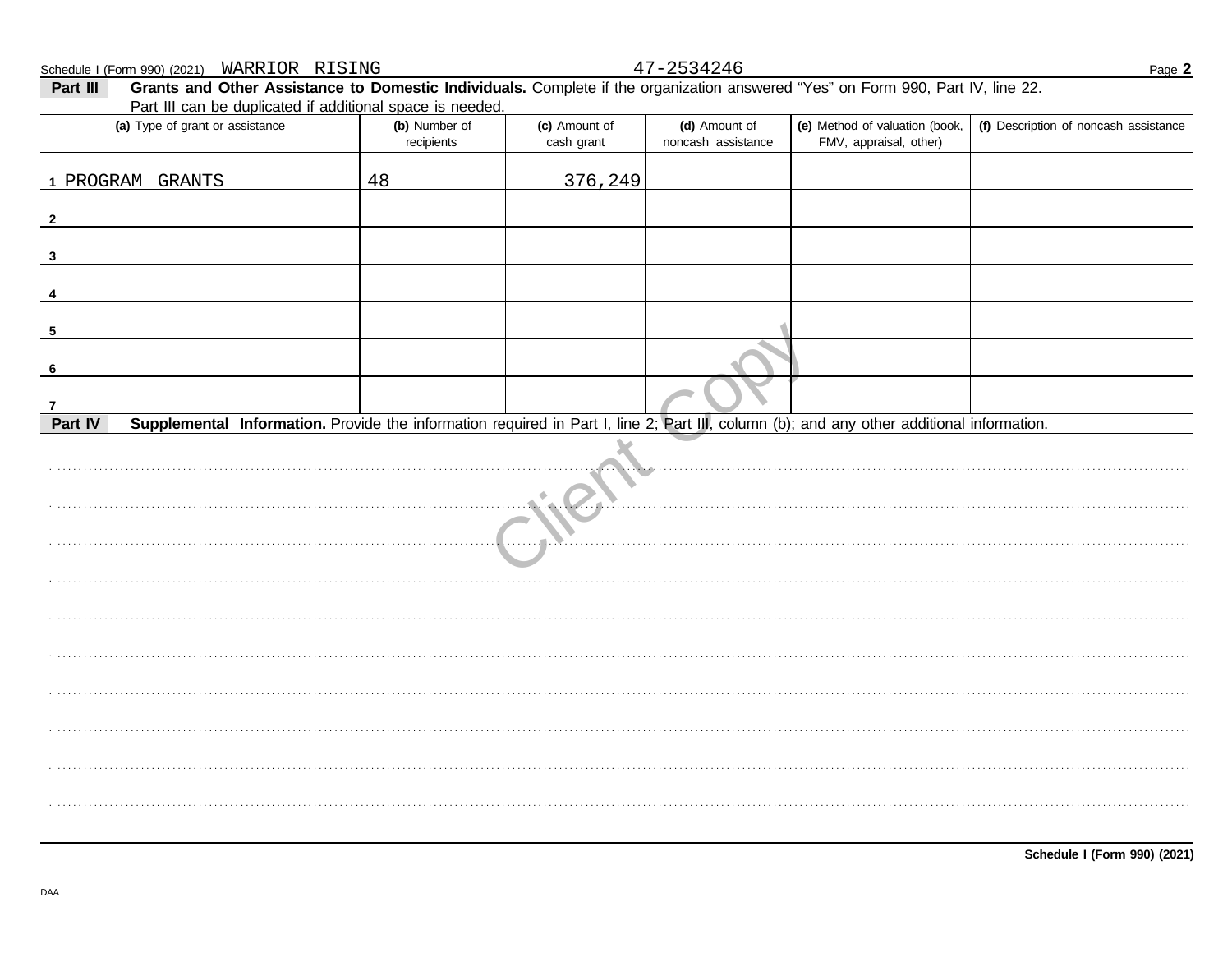| <b>SCHEDULE O</b>                                      | Supplemental Information to Form 990 or 990-EZ                          |                                                                                                 |                  |                                | OMB No. 1545-0047                          |
|--------------------------------------------------------|-------------------------------------------------------------------------|-------------------------------------------------------------------------------------------------|------------------|--------------------------------|--------------------------------------------|
| (Form 990)                                             | Complete to provide information for responses to specific questions on  | Form 990 or 990-EZ or to provide any additional information.                                    |                  |                                | 2021                                       |
| Department of the Treasury<br>Internal Revenue Service |                                                                         | u Attach to Form 990 or Form 990-EZ.<br>u Go to www.irs.gov/Form990 for the latest information. |                  |                                | <b>Open to Public</b><br><b>Inspection</b> |
| Name of the organization                               |                                                                         |                                                                                                 |                  | Employer identification number |                                            |
|                                                        | WARRIOR RISING                                                          |                                                                                                 |                  | 47-2534246                     |                                            |
| FORM 990, PART                                         | ADDITIONAL<br>III.                                                      | INFORMATION                                                                                     |                  |                                |                                            |
| TOTAL                                                  | PROGRAM SERVICE<br>REVENUE :                                            | 1,532,470                                                                                       |                  |                                |                                            |
| PPP LOAN FORGIVENESS:                                  | 24,900                                                                  |                                                                                                 |                  |                                |                                            |
|                                                        | TOTAL PROGRAM SERVICE EXPENSES: 1,246,559                               |                                                                                                 |                  |                                |                                            |
|                                                        | FORM 990, PART III, LINE 4D - ALL OTHER ACCOMPLISHMENTS                 |                                                                                                 |                  |                                |                                            |
|                                                        | OTHER PROGRAM SERVICE RELATED                                           | EXPENSES                                                                                        |                  |                                |                                            |
|                                                        | FORM 990, PART VI, LINE 11B - ORGANIZATION'S PROCESS                    |                                                                                                 |                  | TO REVIEW FORM 990             |                                            |
|                                                        | NO REVIEW WAS OR WILL BE CONDUCTED.                                     |                                                                                                 |                  |                                |                                            |
|                                                        |                                                                         |                                                                                                 |                  |                                |                                            |
|                                                        | FORM 990, PART VI, LINE 12C                                             | - ENFORCEMENT OF                                                                                | CONFLICTS POLICY |                                |                                            |
| UPON REQUEST                                           |                                                                         |                                                                                                 |                  |                                |                                            |
|                                                        |                                                                         |                                                                                                 |                  |                                |                                            |
|                                                        | FORM 990, PART VI, LINE 15A - COMPENSATION PROCESS FOR TOP OFFICIAL     |                                                                                                 |                  |                                |                                            |
| UPON REQUEST                                           |                                                                         |                                                                                                 |                  |                                |                                            |
|                                                        |                                                                         |                                                                                                 |                  |                                |                                            |
|                                                        | FORM 990, PART VI, LINE 19 - GOVERNING DOCUMENTS DISCLOSURE EXPLANATION |                                                                                                 |                  |                                |                                            |
|                                                        | NO DOCUMENTS AVAILABLE TO THE PUBLIC                                    |                                                                                                 |                  |                                |                                            |
|                                                        |                                                                         |                                                                                                 |                  |                                |                                            |
|                                                        | FORM 990, PART IX, LINE 11G - OTHER FEES FOR SERVICES                   |                                                                                                 |                  |                                |                                            |
| DESCRIPTION                                            |                                                                         |                                                                                                 |                  |                                |                                            |
|                                                        | TOT/PROG SERVICE MGT & GENERAL                                          |                                                                                                 |                  | FUNDRAISING                    |                                            |
| PROFESSIONAL FEES                                      |                                                                         |                                                                                                 |                  |                                |                                            |
|                                                        |                                                                         |                                                                                                 |                  |                                |                                            |
|                                                        | $\frac{13,539}{1,978}$ \$                                               |                                                                                                 |                  |                                |                                            |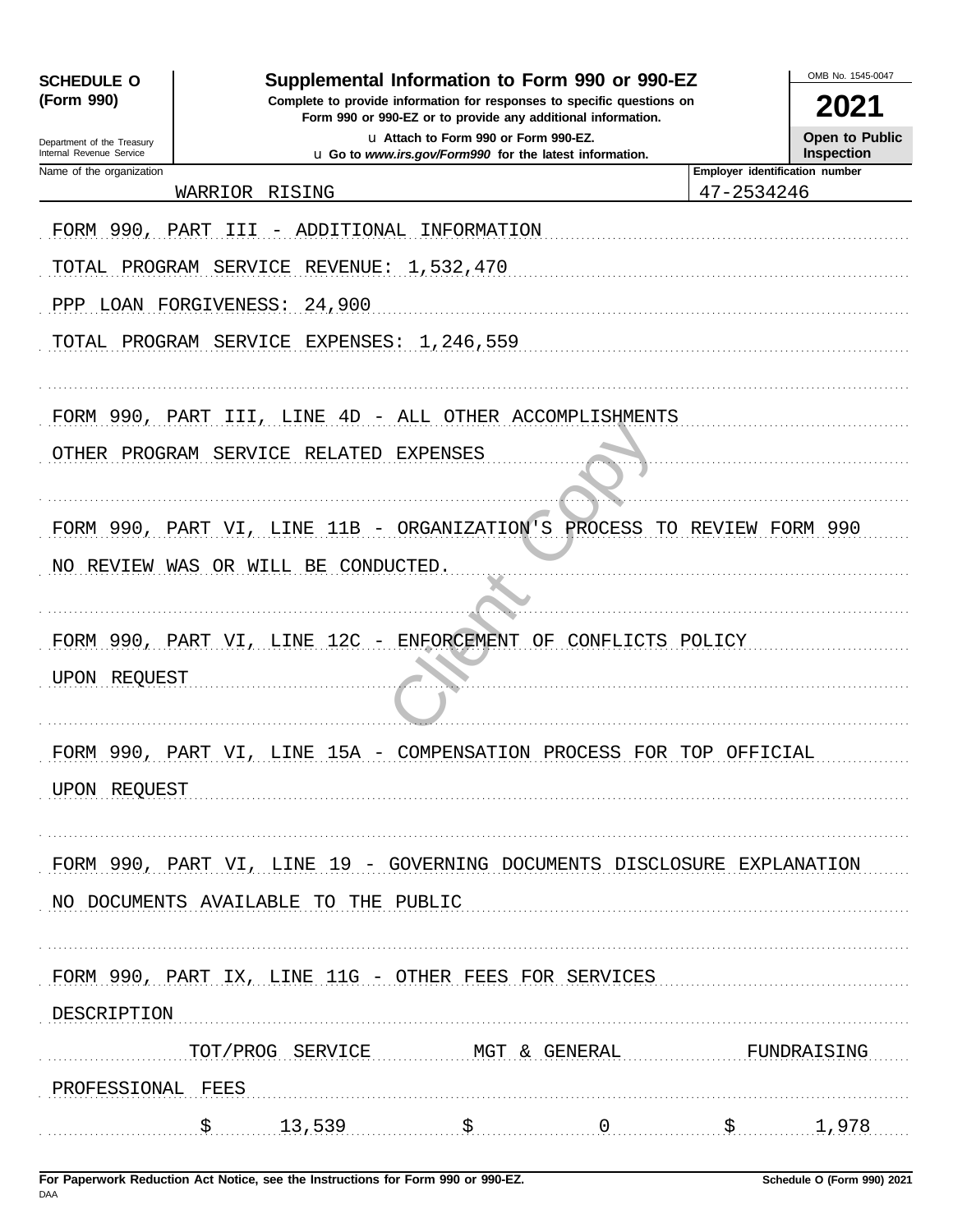| Schedule O (Form 990) 2021<br>Name of the organization |          |                           |                  |                           | Page 2                         |
|--------------------------------------------------------|----------|---------------------------|------------------|---------------------------|--------------------------------|
|                                                        |          |                           |                  |                           | Employer identification number |
| WARRIOR RISING                                         |          |                           |                  | 47-2534246                |                                |
| VIDEOGRAPHY                                            |          |                           |                  |                           |                                |
| $\boldsymbol{\mathsf{S}}$                              | 84,729   | $\ldots$ \$ $\ldots$      | $\overline{0}$ . | $\ddot{S}$ .              | 4,933                          |
| MARKETING DIRECTOR                                     |          |                           |                  |                           |                                |
| \$                                                     | $\,0\,$  | $\boldsymbol{\mathsf{S}}$ | $\overline{0}$   | $\mathbf{\dot{S}}$        | 53,000                         |
| MEDIA CONSULTING                                       |          |                           |                  |                           |                                |
| $\boldsymbol{\mathsf{S}}$                              |          | \$                        | $\overline{0}$   | \$                        | $\overline{0}$                 |
|                                                        | 22,008   |                           |                  |                           |                                |
| TOTAL                                                  |          |                           |                  |                           |                                |
| $\boldsymbol{\mathsf{S}}$                              | 120, 276 | \$                        | $\overline{0}$   | $\boldsymbol{\mathsf{S}}$ | 59,911                         |
|                                                        |          |                           |                  |                           |                                |
|                                                        |          |                           |                  |                           |                                |
|                                                        |          |                           |                  |                           |                                |
|                                                        |          |                           |                  |                           |                                |
|                                                        |          |                           |                  |                           |                                |
|                                                        |          |                           |                  |                           |                                |
|                                                        |          | ۰                         |                  |                           |                                |
|                                                        |          |                           |                  |                           |                                |
|                                                        |          |                           |                  |                           |                                |
|                                                        |          |                           |                  |                           |                                |
|                                                        |          |                           |                  |                           |                                |
|                                                        |          |                           |                  |                           |                                |
|                                                        |          |                           |                  |                           |                                |
|                                                        |          |                           |                  |                           |                                |
|                                                        |          |                           |                  |                           |                                |
|                                                        |          |                           |                  |                           |                                |
|                                                        |          |                           |                  |                           |                                |
|                                                        |          |                           |                  |                           |                                |
|                                                        |          |                           |                  |                           |                                |
|                                                        |          |                           |                  |                           |                                |
|                                                        |          |                           |                  |                           |                                |
|                                                        |          |                           |                  | PAGE 1 OF 1               |                                |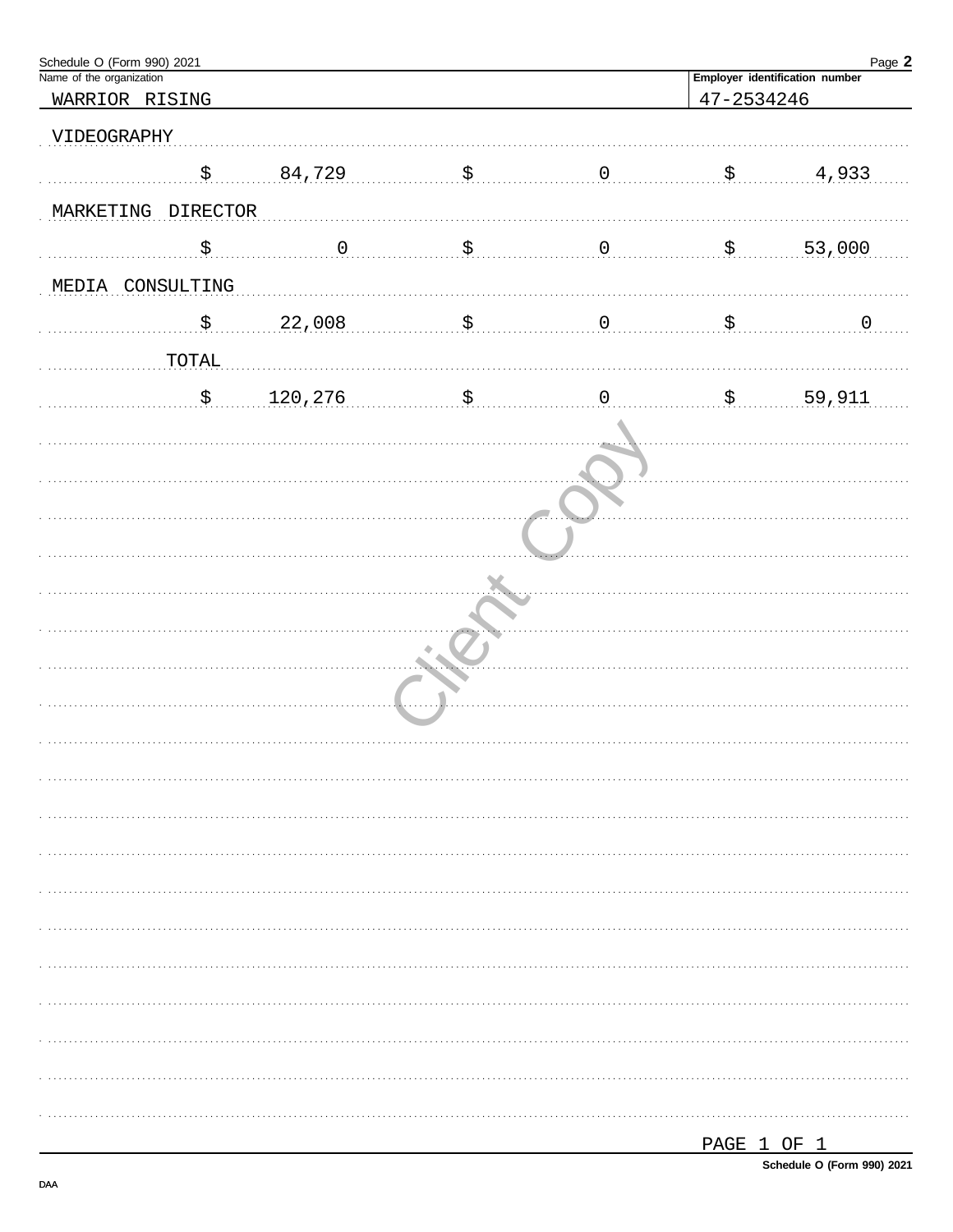|        | Form 4562<br>Department of the Treasury                                                                                                       |                             |                                                                                                   | Depreciation and Amortization<br>(Including Information on Listed Property)                                                                                                                                                          | u Attach to your tax return. |                |                    | OMB No. 1545-0172                                                                                        |
|--------|-----------------------------------------------------------------------------------------------------------------------------------------------|-----------------------------|---------------------------------------------------------------------------------------------------|--------------------------------------------------------------------------------------------------------------------------------------------------------------------------------------------------------------------------------------|------------------------------|----------------|--------------------|----------------------------------------------------------------------------------------------------------|
|        | (99)<br>Internal Revenue Service                                                                                                              |                             |                                                                                                   | u Go to www.irs.gov/Form4562 for instructions and the latest information.                                                                                                                                                            |                              |                |                    | Attachment<br>179<br>Sequence No.                                                                        |
|        | Name(s) shown on return                                                                                                                       |                             |                                                                                                   |                                                                                                                                                                                                                                      |                              |                | Identifying number |                                                                                                          |
|        |                                                                                                                                               |                             | WARRIOR RISING                                                                                    |                                                                                                                                                                                                                                      |                              |                |                    | 47-2534246                                                                                               |
|        | Business or activity to which this form relates                                                                                               |                             |                                                                                                   |                                                                                                                                                                                                                                      |                              |                |                    |                                                                                                          |
|        | INDIRECT DEPRECIATION                                                                                                                         |                             |                                                                                                   |                                                                                                                                                                                                                                      |                              |                |                    |                                                                                                          |
|        | Part I                                                                                                                                        |                             | Election To Expense Certain Property Under Section 179                                            |                                                                                                                                                                                                                                      |                              |                |                    |                                                                                                          |
|        |                                                                                                                                               |                             | Note: If you have any listed property, complete Part V before you complete Part I.                |                                                                                                                                                                                                                                      |                              |                |                    |                                                                                                          |
| 1      | Maximum amount (see instructions)                                                                                                             |                             |                                                                                                   |                                                                                                                                                                                                                                      |                              |                | 1                  | 1,050,000<br>$\mathbf{2}$                                                                                |
| 2<br>3 |                                                                                                                                               |                             |                                                                                                   |                                                                                                                                                                                                                                      |                              |                |                    | 2,620,000<br>3                                                                                           |
| 4      | Reduction in limitation. Subtract line 3 from line 2. If zero or less, enter -0-                                                              |                             |                                                                                                   |                                                                                                                                                                                                                                      |                              |                |                    | 4                                                                                                        |
| 5      | Dollar limitation for tax year. Subtract line 4 from line 1. If zero or less, enter -0-. If married filing separately, see instructions       |                             |                                                                                                   |                                                                                                                                                                                                                                      |                              |                |                    | 5                                                                                                        |
| 6      |                                                                                                                                               | (a) Description of property |                                                                                                   |                                                                                                                                                                                                                                      | (b) Cost (business use only) |                | (c) Elected cost   |                                                                                                          |
|        |                                                                                                                                               |                             |                                                                                                   |                                                                                                                                                                                                                                      |                              |                |                    |                                                                                                          |
|        |                                                                                                                                               |                             |                                                                                                   |                                                                                                                                                                                                                                      |                              |                |                    |                                                                                                          |
| 7      | Listed property. Enter the amount from line 29                                                                                                |                             |                                                                                                   |                                                                                                                                                                                                                                      |                              | $\overline{7}$ |                    |                                                                                                          |
| 8      | Total elected cost of section 179 property. Add amounts in column (c), lines 6 and 7 [[[[[[[[[[[[[[[[[[[[[[[[[                                |                             |                                                                                                   |                                                                                                                                                                                                                                      |                              |                |                    | 8                                                                                                        |
| 9      | Tentative deduction. Enter the smaller of line 5 or line 8                                                                                    |                             |                                                                                                   |                                                                                                                                                                                                                                      |                              |                |                    | 9                                                                                                        |
| 10     |                                                                                                                                               |                             |                                                                                                   |                                                                                                                                                                                                                                      |                              |                | 10                 |                                                                                                          |
| 11     | Business income limitation. Enter the smaller of business income (not less than zero) or line 5. See instructions                             |                             |                                                                                                   |                                                                                                                                                                                                                                      |                              |                | 11                 |                                                                                                          |
| 12     | Section 179 expense deduction. Add lines 9 and 10, but don't enter more than line 11                                                          |                             |                                                                                                   |                                                                                                                                                                                                                                      |                              |                |                    | 12                                                                                                       |
| 13     |                                                                                                                                               |                             |                                                                                                   |                                                                                                                                                                                                                                      |                              | $\sqrt{13}$    |                    |                                                                                                          |
|        | Note: Don't use Part II or Part III below for listed property. Instead, use Part V.                                                           |                             |                                                                                                   |                                                                                                                                                                                                                                      |                              |                |                    |                                                                                                          |
|        | Part II                                                                                                                                       |                             |                                                                                                   |                                                                                                                                                                                                                                      |                              |                |                    | Special Depreciation Allowance and Other Depreciation (Don't include listed property. See instructions.) |
| 14     | Special depreciation allowance for qualified property (other than listed property) placed in service<br>during the tax year. See instructions |                             |                                                                                                   |                                                                                                                                                                                                                                      |                              |                |                    |                                                                                                          |
| 15     | Property subject to section 168(f)(1) election                                                                                                |                             |                                                                                                   |                                                                                                                                                                                                                                      |                              |                | 15                 | 14                                                                                                       |
| 16     |                                                                                                                                               |                             |                                                                                                   | <u> Expansion and the community of the community of the community of the community of the community of the community of the community of the community of the community of the community of the community of the community of th</u> |                              |                | 16                 |                                                                                                          |
|        | Part III                                                                                                                                      |                             | MACRS Depreciation (Don't include listed property. See instructions.)                             |                                                                                                                                                                                                                                      |                              |                |                    |                                                                                                          |
|        |                                                                                                                                               |                             |                                                                                                   | <b>Section A</b>                                                                                                                                                                                                                     |                              |                |                    |                                                                                                          |
| 17     |                                                                                                                                               |                             |                                                                                                   |                                                                                                                                                                                                                                      |                              |                |                    | 3,487<br>17                                                                                              |
| 18     | If you are electing to group any assets placed in service during the tax year into one or more general asset accounts, check here             |                             |                                                                                                   |                                                                                                                                                                                                                                      |                              |                | $\mathbf{u}$       |                                                                                                          |
|        |                                                                                                                                               |                             | Section B-Assets Placed in Service During 2021 Tax Year Using the General Depreciation System     |                                                                                                                                                                                                                                      |                              |                |                    |                                                                                                          |
|        | (a) Classification of property                                                                                                                |                             | (b) Month and year<br>placed in<br>service                                                        | (c) Basis for depreciation<br>(business/investment use<br>only-see instructions)                                                                                                                                                     | (d) Recovery<br>period       | (e) Convention | (f) Method         | (g) Depreciation deduction                                                                               |
| 19a    | 3-year property                                                                                                                               |                             |                                                                                                   |                                                                                                                                                                                                                                      |                              |                |                    |                                                                                                          |
| b      | 5-year property                                                                                                                               |                             |                                                                                                   |                                                                                                                                                                                                                                      |                              |                |                    |                                                                                                          |
| c      | 7-year property                                                                                                                               |                             |                                                                                                   |                                                                                                                                                                                                                                      |                              |                |                    |                                                                                                          |
| d      | 10-year property                                                                                                                              |                             |                                                                                                   |                                                                                                                                                                                                                                      |                              |                |                    |                                                                                                          |
| е      | 15-year property                                                                                                                              |                             |                                                                                                   |                                                                                                                                                                                                                                      |                              |                |                    |                                                                                                          |
| f      | 20-year property                                                                                                                              |                             |                                                                                                   |                                                                                                                                                                                                                                      |                              |                |                    |                                                                                                          |
| g      | 25-year property                                                                                                                              |                             |                                                                                                   |                                                                                                                                                                                                                                      | 25 yrs.                      |                | S/L                |                                                                                                          |
|        | <b>h</b> Residential rental                                                                                                                   |                             |                                                                                                   |                                                                                                                                                                                                                                      | 27.5 yrs.                    | MМ             | S/L                |                                                                                                          |
|        | property                                                                                                                                      |                             |                                                                                                   |                                                                                                                                                                                                                                      | 27.5 yrs.                    | МM             | S/L                |                                                                                                          |
|        | <i>i</i> Nonresidential real                                                                                                                  |                             |                                                                                                   |                                                                                                                                                                                                                                      | 39 yrs.                      | MМ             | S/L                |                                                                                                          |
|        | property                                                                                                                                      |                             |                                                                                                   |                                                                                                                                                                                                                                      |                              | MM             | S/L                |                                                                                                          |
| 20a    | Class life                                                                                                                                    |                             | Section C-Assets Placed in Service During 2021 Tax Year Using the Alternative Depreciation System |                                                                                                                                                                                                                                      |                              |                |                    |                                                                                                          |
| b      | 12-year                                                                                                                                       |                             |                                                                                                   |                                                                                                                                                                                                                                      |                              |                | S/L<br>S/L         |                                                                                                          |
|        | c 30-year                                                                                                                                     |                             |                                                                                                   |                                                                                                                                                                                                                                      | 12 yrs.<br>30 yrs.           | MМ             | S/L                |                                                                                                          |
| d      | 40-year                                                                                                                                       |                             |                                                                                                   |                                                                                                                                                                                                                                      | 40 yrs.                      | МM             | S/L                |                                                                                                          |
|        | Part IV<br><b>Summary</b> (See instructions.)                                                                                                 |                             |                                                                                                   |                                                                                                                                                                                                                                      |                              |                |                    |                                                                                                          |
| 21     | Listed property. Enter amount from line 28                                                                                                    |                             |                                                                                                   |                                                                                                                                                                                                                                      |                              |                |                    | 21                                                                                                       |
| 22     | Total. Add amounts from line 12, lines 14 through 17, lines 19 and 20 in column (g), and line 21. Enter                                       |                             |                                                                                                   |                                                                                                                                                                                                                                      |                              |                |                    |                                                                                                          |
|        |                                                                                                                                               |                             |                                                                                                   |                                                                                                                                                                                                                                      |                              |                |                    | 3,487<br>22                                                                                              |
| 23     | For assets shown above and placed in service during the current year, enter the                                                               |                             |                                                                                                   |                                                                                                                                                                                                                                      |                              |                |                    |                                                                                                          |
|        |                                                                                                                                               |                             |                                                                                                   |                                                                                                                                                                                                                                      | 23                           |                |                    |                                                                                                          |
|        | For Paperwork Reduction Act Notice, see separate instructions.                                                                                |                             |                                                                                                   |                                                                                                                                                                                                                                      |                              |                |                    | Form 4562 (2021)                                                                                         |